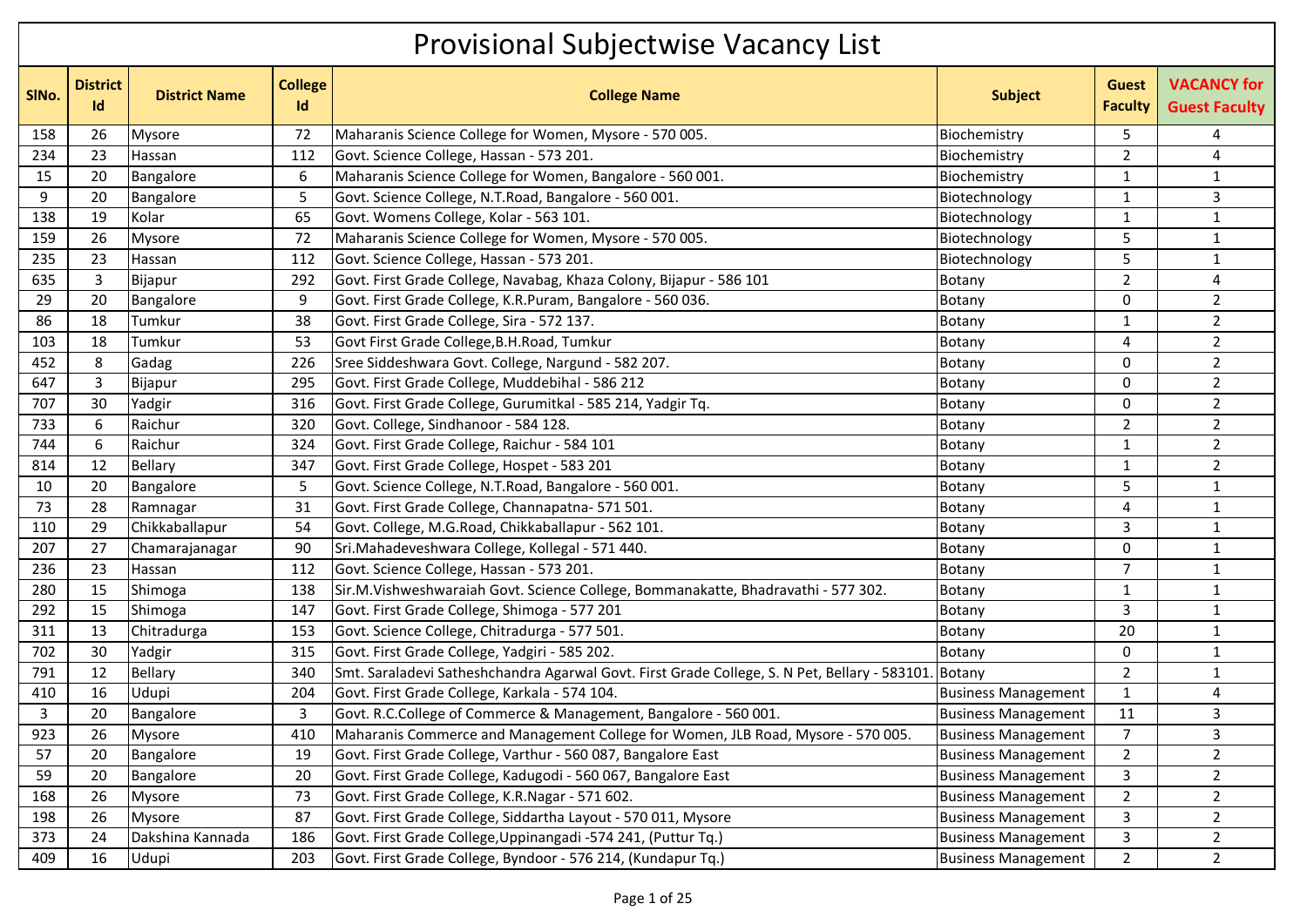| SIN <sub>o</sub> . | <b>District</b><br>Id | <b>District Name</b> | <b>College</b><br>Id | <b>College Name</b>                                                                                           | <b>Subject</b>             | <b>Guest</b><br><b>Faculty</b> | <b>VACANCY for</b><br><b>Guest Faculty</b> |
|--------------------|-----------------------|----------------------|----------------------|---------------------------------------------------------------------------------------------------------------|----------------------------|--------------------------------|--------------------------------------------|
| 524                | 10                    | Uttara Kannada       | 257                  | Govt. First Grade College, Siddapura - 581 355                                                                | <b>Business Management</b> | 0                              | 2                                          |
| 862                | 15                    | Shimoga              | 362                  | Govt. First Grade College, Sagar                                                                              | <b>Business Management</b> | 3                              | $\overline{2}$                             |
| $\mathbf{1}$       | 20                    | Bangalore            | $\overline{2}$       | Govt. Arts College, Dr. B R Ambedkar Veedhi, Bangalore - 560 001.                                             | <b>Business Management</b> | 4                              | $\mathbf{1}$                               |
| 46                 | 20                    | Bangalore            | 16                   | Govt. First Grade College, Yelahanka, Bangalore.- 560 064                                                     | <b>Business Management</b> | 4                              | $\mathbf{1}$                               |
| 52                 | 20                    | Bangalore            | 17                   | Govt. First Grade College, Hosur Road - 560 030, Sarjapur                                                     | <b>Business Management</b> | $\overline{2}$                 | $\mathbf{1}$                               |
| 88                 | 18                    | Tumkur               | 39                   | Govt. First Grade College, Kunigal - 572 130.                                                                 | <b>Business Management</b> | 3                              | $\mathbf{1}$                               |
| 143                | 19                    | Kolar                | 66                   | Govt. First Grade College, SULIKUNTE ROAD, Bangarpet - 563 114.                                               | <b>Business Management</b> | 0                              | $\mathbf 1$                                |
| 171                | 26                    | Mysore               | 74                   | Sri. D Devaraj urs Govt. First Grade College, Hunsur - 571 105.                                               | <b>Business Management</b> | 3                              | $\mathbf{1}$                               |
| 184                | 26                    | Mysore               | 81                   | Govt. First Grade College, Saligrama - 571 604, K.R.Nagar Tq.                                                 | <b>Business Management</b> | $\overline{2}$                 | $\mathbf{1}$                               |
| 190                | 26                    | <b>Mysore</b>        | 84                   | Govt. First Grade College, T.Narasipura - 571 124                                                             | <b>Business Management</b> | $\overline{2}$                 | $\mathbf 1$                                |
| 204                | 26                    | <b>Mysore</b>        | 88                   | Govt. First Grade College, Hullahalli - 571 314, Nanjangud Tq                                                 | <b>Business Management</b> | $\overline{2}$                 | $\mathbf{1}$                               |
| 211                | 27                    | Chamarajanagar       | 92                   | Govt. First Grade College, Chamarajnagar - 571 313.                                                           | <b>Business Management</b> | 4                              | $\mathbf 1$                                |
| 245                | 23                    | Hassan               | 117                  | Govt. First Grade Womens College, Holenarasipura - 573 211                                                    | <b>Business Management</b> | 3                              | $\mathbf 1$                                |
| 248                | 23                    | Hassan               | 118                  | H D Devegowda Govt. First Grade College, Padavalahippe - 573 215, Holenarasipura Tq.                          | <b>Business Management</b> | $\overline{2}$                 | $\mathbf{1}$                               |
| 251                | 23                    | Hassan               | 119                  | Govt. First Grade College, Sakaleshpura - 573 134.                                                            | <b>Business Management</b> | 4                              | $\mathbf{1}$                               |
| 256                | 23                    | Hassan               | 121                  | Y.D.D Govt. First Grade College, Belur - 573 115.                                                             | <b>Business Management</b> | $\mathbf 0$                    | $\mathbf 1$                                |
| 289                | 15                    | Shimoga              | 144                  | Govt. First Grade College, Holehonnur - 577 227, (Badravathi Tq.)                                             | <b>Business Management</b> | $\overline{2}$                 | $\mathbf{1}$                               |
| 307                | 13                    | Chitradurga          | 151                  | Govt. Arts College, Chitradurga - 577 501.                                                                    | <b>Business Management</b> | 4                              | $\mathbf 1$                                |
| 351                | 17                    | Chickmagalur         | 174                  | Govt. First Grade College, Koppa - 577 126.                                                                   | <b>Business Management</b> | $\overline{2}$                 | $\mathbf{1}$                               |
| 362                | 17                    | Chickmagalur         | 176                  | Govt. First Grade College, Narasimarajapura - 577 134.                                                        | <b>Business Management</b> | $\overline{2}$                 | $\mathbf{1}$                               |
| 364                | 17                    | Chickmagalur         | 177                  | Govt. First Grade College, Ajjampura-577 547, (Tarikere Tq.)                                                  | <b>Business Management</b> | $\overline{2}$                 | $\mathbf{1}$                               |
| 383                | 24                    | Dakshina Kannada     | 189                  | Govt. First Grade College, Haleangadi - 574 146(Mangalore Tq.)                                                | <b>Business Management</b> | $\mathbf{1}$                   | $\mathbf{1}$                               |
| 391                | 24                    | Dakshina Kannada     | 196                  | Govt. First Grade College, Sullya - 574 239                                                                   | <b>Business Management</b> | 3                              | $\mathbf{1}$                               |
| 394                | 24                    | Dakshina Kannada     | 197                  | Govt. First Grade College, Mangalore Carstreet, Mangalore - 575 001                                           | <b>Business Management</b> | 3                              | $\mathbf{1}$                               |
| 400                | 24                    | Dakshina Kannada     | 198                  | Govt. First Grade College for Women, Mangalore - 575 001                                                      | <b>Business Management</b> | $\mathbf{1}$                   | $\mathbf 1$                                |
| 403                | 24                    | Dakshina Kannada     | 199                  | Govt. First Grade College, Punjalakatte - 574 233, Belthangadi Tq.                                            | <b>Business Management</b> | 0                              | $\mathbf{1}$                               |
| 413                | 16                    | Udupi                | 205                  | Govt. First Grade College, Shankarnarayan - 576 227, (Kundapur Tq.)                                           | <b>Business Management</b> | $\mathbf{1}$                   | $\mathbf{1}$                               |
| 415                | 16                    | Udupi                | 206                  | Govt. First Grade College, Kaapu - 574 106, (Udupi Tq.)                                                       | <b>Business Management</b> | 0                              | $\mathbf{1}$                               |
| 421                | 16                    | Udupi                | 209                  | Dr.G.Shankar Govt. Women First Grade College & PG Centre, Ajjarakadu, Udupi - 576 101 (Ud Business Management |                            | $\mathbf{1}$                   | $\mathbf 1$                                |
| 429                | 25                    | Madikeri             | 213                  | Govt. First Grade College, Kushalanagar - 571 234, Somwarpet Tq                                               | <b>Business Management</b> | 3                              | $\mathbf{1}$                               |
| 432                | 25                    | Madikeri             | 215                  | Govt. First Grade College, Madikere - 571 201                                                                 | <b>Business Management</b> | $\mathfrak{D}$                 | $\mathbf{1}$                               |
| 433                | 25                    | Madikeri             | 216                  | Govt. First Grade College, Virajpet - 571 218                                                                 | <b>Business Management</b> | 3                              | $\mathbf{1}$                               |
| 533                | 1                     | Belgaum              | 264                  | Govt. First Grade College, Hukkeri - 591 309                                                                  | <b>Business Management</b> | $\mathbf{1}$                   | $\mathbf{1}$                               |
| 556                | 1                     | Belgaum              | 270                  | Govt. First Grade College, Raibag - 591 317                                                                   | <b>Business Management</b> | $\mathbf{1}$                   | $\mathbf{1}$                               |
| 618                | $\overline{2}$        | Bagalkote            | 286                  | Govt. First Grade College, Hungund - 587 118                                                                  | <b>Business Management</b> | 3                              | $\mathbf{1}$                               |
| 714                | 30                    | Yadgir               | 317                  | Govt. First Grade College, Shahapur - 585 223.                                                                | <b>Business Management</b> | $\overline{2}$                 | $\mathbf{1}$                               |
| 792                | 12                    | Bellary              | 340                  | Smt. Saraladevi Satheshchandra Agarwal Govt. First Grade College, S. N Pet, Bellary - 583101                  | <b>Business Management</b> | $\mathbf{1}$                   | $\mathbf{1}$                               |
| 857                | 26                    | Mysore               | 360                  | Govt. First Grade College, Byrapura                                                                           | <b>Business Management</b> | 3                              | $\mathbf 1$                                |
| 745                | 6                     | Raichur              | 324                  | Govt. First Grade College, Raichur - 584 101                                                                  | Chemistry                  | 0                              | $\overline{7}$                             |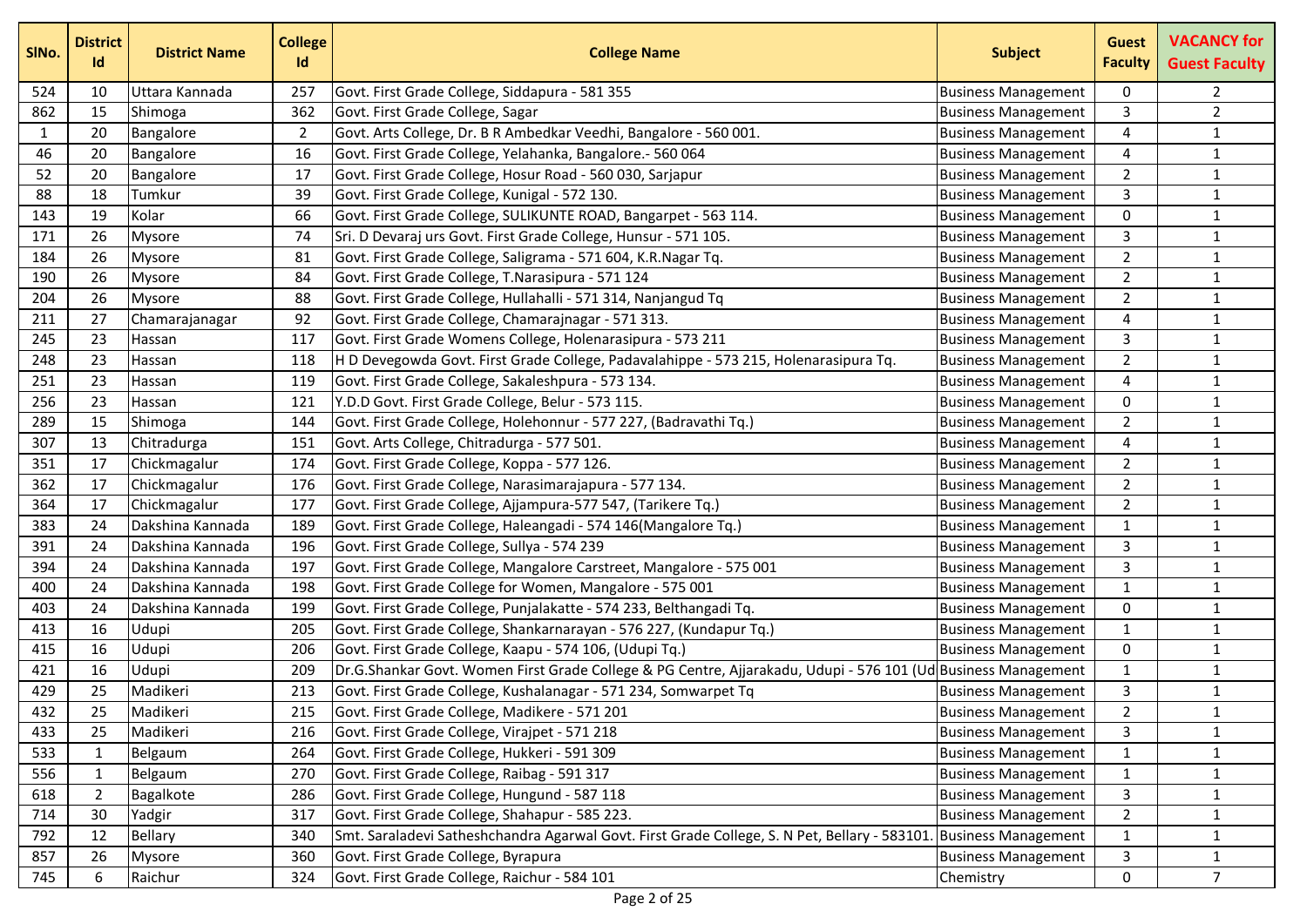| SINo. | <b>District</b><br>Id | <b>District Name</b> | <b>College</b><br>Id | <b>College Name</b>                                                                                 | <b>Subject</b> | <b>Guest</b><br><b>Faculty</b> | <b>VACANCY for</b><br><b>Guest Faculty</b> |
|-------|-----------------------|----------------------|----------------------|-----------------------------------------------------------------------------------------------------|----------------|--------------------------------|--------------------------------------------|
| 111   | 29                    | Chikkaballapur       | 54                   | Govt. College, M.G.Road, Chikkaballapur - 562 101.                                                  | Chemistry      | 8                              | 6                                          |
| 636   | 3                     | Bijapur              | 292                  | Govt. First Grade College, Navabag, Khaza Colony, Bijapur - 586 101                                 | Chemistry      | 4                              | 6                                          |
| 160   | 26                    | Mysore               | 72                   | Maharanis Science College for Women, Mysore - 570 005.                                              | Chemistry      | 16                             | 4                                          |
| 648   | 3                     | Bijapur              | 295                  | Govt. First Grade College, Muddebihal - 586 212                                                     | Chemistry      | $\mathbf{1}$                   | 4                                          |
| 557   | 1                     | Belgaum              | 270                  | Govt. First Grade College, Raibag - 591 317                                                         | Chemistry      | $\overline{2}$                 | 3                                          |
| 715   | 30                    | Yadgir               | 317                  | Govt. First Grade College, Shahapur - 585 223.                                                      | Chemistry      | 6                              | 3                                          |
| 104   | 18                    | Tumkur               | 53                   | Govt First Grade College, B.H. Road, Tumkur                                                         | Chemistry      | 11                             | $\overline{2}$                             |
| 116   | 29                    | Chikkaballapur       | 56                   | Govt. Womens College, Chintamani - 563 125.                                                         | Chemistry      | 9                              | $\overline{2}$                             |
| 417   | 16                    | Udupi                | 207                  | Govt. First Grade College, Thenkanidiyur, Udupi - 576 106                                           | Chemistry      | $\Omega$                       | $\overline{2}$                             |
| 552   | $\mathbf{1}$          | Belgaum              | 269                  | Govt. First Grade College, Chikkodi - 591 201                                                       | Chemistry      | $\mathbf{1}$                   | $\overline{2}$                             |
| 801   | 12                    | <b>Bellary</b>       | 343                  | Govt. First Grade College, Siraguppa - 583 121.                                                     | Chemistry      | 1                              | $\overline{2}$                             |
| 16    | 20                    | Bangalore            | 6                    | Maharanis Science College for Women, Bangalore - 560 001.                                           | Chemistry      | 9                              | $\mathbf{1}$                               |
| 23    | 20                    | Bangalore            | 8                    | Govt. First Grade College, Vijayanagar, Bangalore - 560 104                                         | Chemistry      | 4                              | $\mathbf{1}$                               |
| 30    | 20                    | Bangalore            | 9                    | Govt. First Grade College, K.R.Puram, Bangalore - 560 036.                                          | Chemistry      | $\overline{2}$                 | $\mathbf{1}$                               |
| 42    | 20                    | Bangalore            | 13                   | Govt. First Grade College, Malleshwaram - 560 012, Bangalore.                                       | Chemistry      | 1                              | $\mathbf 1$                                |
| 74    | 28                    | Ramnagar             | 31                   | Govt. First Grade College, Channapatna- 571 501.                                                    | Chemistry      | 9                              | $\mathbf 1$                                |
| 95    | 18                    | Tumkur               | 41                   | Smt. & Sri.Y.E.Rangaiah Shetty, Govt. First Grade College, Pavagada - 561 202.                      | Chemistry      | 1                              | $\mathbf{1}$                               |
| 120   | 29                    | Chikkaballapur       | 57                   | Govt. First Grade College, Shidlaghatta - 562 106.                                                  | Chemistry      | 0                              | $\mathbf 1$                                |
| 123   | 29                    | Chikkaballapur       | 59                   | Govt. First Grade College, Gowribidanur - 561 208                                                   | Chemistry      | 0                              | $\mathbf{1}$                               |
| 132   | 19                    | Kolar                | 64                   | Govt. College, Mulbagal - 563 131.                                                                  | Chemistry      | $\overline{2}$                 | $\mathbf{1}$                               |
| 139   | 19                    | Kolar                | 65                   | Govt. Womens College, Kolar - 563 101.                                                              | Chemistry      | 11                             | $\mathbf{1}$                               |
| 186   | 26                    | Mysore               | 83                   | Govt. First Grade College, Ooty Road, Nanjangudu - 571 301                                          | Chemistry      | 3                              | $\mathbf 1$                                |
| 217   | 22                    | Mandya               | 98                   | Govt. Womens College, M.C.Road, Mandya - 571 401.                                                   | Chemistry      | 3                              | $\mathbf{1}$                               |
| 269   | 23                    | Hassan               | 128                  | Govt. Home Science College for Women, Holenarasipura - 573 211                                      | Chemistry      | $\mathbf{0}$                   | $\mathbf 1$                                |
| 303   | 15                    | Shimoga              | 150                  | Govt. First Grade College, Shiralakoppa - 577 427, Shikaripura Tq:                                  | Chemistry      | 1                              | $\mathbf{1}$                               |
| 312   | 13                    | Chitradurga          | 153                  | Govt. Science College, Chitradurga - 577 501.                                                       | Chemistry      | 31                             | $\mathbf{1}$                               |
| 330   | 14                    | Davanagere           | 165                  | Govt. First Grade College, MCC B Block, Davanagere - 577 004                                        | Chemistry      | 15                             | $\mathbf 1$                                |
| 334   | 14                    | Davanagere           | 166                  | Govt. First Grade Womens College, Davanagere - 577 002                                              | Chemistry      | $\overline{2}$                 | $\mathbf{1}$                               |
| 352   | 17                    | Chickmagalur         | 174                  | Govt. First Grade College, Koppa - 577 126.                                                         | Chemistry      | $\overline{2}$                 | $\mathbf{1}$                               |
| 395   | 24                    | Dakshina Kannada     | 197                  | Govt. First Grade College, Mangalore Carstreet, Mangalore - 575 001                                 | Chemistry      | 3                              | $\mathbf{1}$                               |
| 422   | 16                    | Udupi                | 209                  | Dr.G.Shankar Govt. Women First Grade College & PG Centre, Ajjarakadu, Udupi - 576 101 (Ud Chemistry |                | $\overline{7}$                 | $\mathbf{1}$                               |
| 453   | 8                     | Gadag                | 226                  | Sree Siddeshwara Govt. College, Nargund - 582 207.                                                  | Chemistry      | 3                              | 1                                          |
| 459   | 8                     | Gadag                | 227                  | Sri. Benkappa Shankrappa Simhasanad Govt. First Grade College, Gajendragada - 582 114, (RdChemistry |                | $\overline{2}$                 | $\mathbf{1}$                               |
| 541   | $\mathbf 1$           | Belgaum              | 267                  | Govt. First Grade College, Gokak - 591 307                                                          | Chemistry      | 3                              | $\mathbf 1$                                |
| 543   | 1                     | Belgaum              | 268                  | Smt. I S Yadawad Govt. First Grade College, Ramadurga - 591 123                                     | Chemistry      | 3                              | $\mathbf{1}$                               |
| 576   | 1                     | Belgaum              | 275                  | Govt. First Grade College, Pashchapura 591 122, Hukkeri Tq.                                         | Chemistry      | $\mathbf{1}$                   | $\mathbf{1}$                               |
| 668   | 4                     | Gulbarga             | 300                  | Govt. First Grade College, Jewargi - 585 310.                                                       | Chemistry      | $\overline{2}$                 | $\mathbf{1}$                               |
| 672   | $\overline{4}$        | Gulbarga             | 302                  | Govt. First Grade College, Sedam - 585 222.                                                         | Chemistry      | 3                              | $\mathbf{1}$                               |
| 674   | 4                     | Gulbarga             | 303                  | Govt. First Grade College, Afzalpur - 585 301.                                                      | Chemistry      | 3                              | $\mathbf{1}$                               |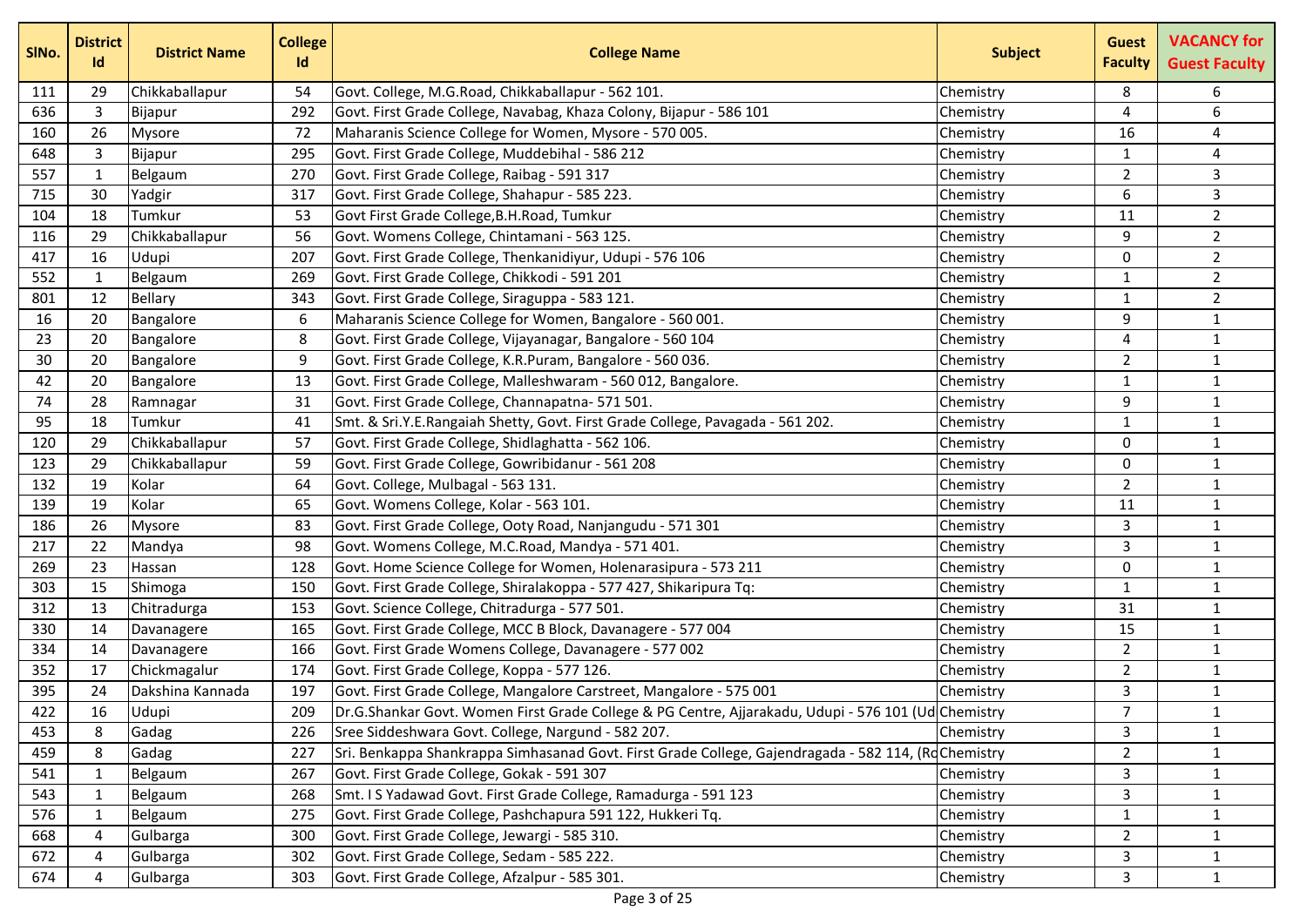| SIN <sub>o</sub> . | <b>District</b><br>Id | <b>District Name</b>   | <b>College</b><br>Id | <b>College Name</b>                                                                        | <b>Subject</b> | <b>Guest</b><br><b>Faculty</b> | <b>VACANCY for</b><br><b>Guest Faculty</b> |
|--------------------|-----------------------|------------------------|----------------------|--------------------------------------------------------------------------------------------|----------------|--------------------------------|--------------------------------------------|
| 703                | 30                    | Yadgir                 | 315                  | Govt. First Grade College, Yadgiri - 585 202.                                              | Chemistry      | 3                              | 1                                          |
| 708                | 30                    | Yadgir                 | 316                  | Govt. First Grade College, Gurumitkal - 585 214, Yadgir Tq.                                | Chemistry      | $\mathbf{1}$                   | $\mathbf{1}$                               |
| 734                | 6                     | Raichur                | 320                  | Govt. College, Sindhanoor - 584 128.                                                       | Chemistry      | 5                              | $\mathbf{1}$                               |
| 760                | 7                     | Koppal                 | 328                  | Govt. First Grade College, Yelburga - 583 236.                                             | Chemistry      | 3                              | $\mathbf{1}$                               |
| 813                | 12                    | Bellary                | 346                  | Govt. First Grade College, Sandur - 583 119                                                | Chemistry      | $\overline{2}$                 | $\mathbf{1}$                               |
| 815                | 12                    | Bellary                | 347                  | Govt. First Grade College, Hospet - 583 201                                                | Chemistry      | 6                              | $\mathbf{1}$                               |
| 904                | 6                     | Raichur                | 393                  | Govt. First Grade College for Women, Raichur                                               | Chemistry      | 1                              | $\mathbf{1}$                               |
| 912                | 9                     | Dharwad                | 400                  | Govt. First Grade College for Women, Dharwad                                               | Chemistry      | 1                              | $\mathbf{1}$                               |
| 544                | 1                     | Belgaum                | 268                  | Smt. I S Yadawad Govt. First Grade College, Ramadurga - 591 123                            | Commerce       | 3                              | 8                                          |
| 816                | 12                    | <b>Bellary</b>         | 347                  | Govt. First Grade College, Hospet - 583 201                                                | Commerce       | 10                             | 5                                          |
| 286                | 15                    | Shimoga                | 140                  | Govt. First Grade College, Hosanagara - 577 418.                                           | Commerce       | 4                              | 4                                          |
| 882                | 1                     | Belgaum                | 381                  | Govt. First Grade College, Beedi, Khanapura Tq.                                            | Commerce       | $\mathbf 0$                    | 4                                          |
| 924                | 26                    | <b>Mysore</b>          | 410                  | Maharanis Commerce and Management College for Women, JLB Road, Mysore - 570 005.           | Commerce       | 21                             | 4                                          |
| 830                | 12                    | Bellary                | 350                  | Government Commerce and Management College, Anantpur Road, Bellary City - 583 101          | Commerce       | 8                              | 3                                          |
| 937                | 30                    | Yadgir                 | 912                  | Residential Govt. First Grade College, Mudnal, Yadgir Dt                                   | Commerce       | $\mathbf{1}$                   | 3                                          |
| 396                | 24                    | Dakshina Kannada       | 197                  | Govt. First Grade College, Mangalore Carstreet, Mangalore - 575 001                        | Commerce       | 13                             | $\overline{2}$                             |
| 437                | 9                     | Dharwad                | 218                  | Govt. First Grade College, Vidyanagar, Alnavar - 581 103. (Dharwad Tq.)                    | Commerce       | 1                              | $\overline{2}$                             |
| 542                | $\mathbf 1$           | Belgaum                | 267                  | Govt. First Grade College, Gokak - 591 307                                                 | Commerce       | 4                              | $\overline{2}$                             |
| 566                | $\mathbf 1$           | Belgaum                | 272                  | Somavva C Angadi Govt. First Grade College, K.K.Koppa - 591 109, Belgaum                   | Commerce       | 0                              | $\overline{2}$                             |
| 586                | $\overline{2}$        | Bagalkote              | 279                  | Sri. Rudragowda Patil Govt. First Grade College, Bilgi - 587 116.                          | Commerce       | 4                              | $\overline{2}$                             |
| 683                | 4                     | Gulbarga               | 307                  | Govt. First Grade College, Kalagi - 585 312, Chittapura Tq:                                | Commerce       | $\overline{2}$                 | $\overline{2}$                             |
| 716                | 30                    | Yadgir                 | 317                  | Govt. First Grade College, Shahapur - 585 223.                                             | Commerce       | 6                              | $\overline{2}$                             |
| 726                | 30                    | Yadgir                 | 318                  | Govt. First Grade College, Surapura - 585 224.                                             | Commerce       | 3                              | $\overline{2}$                             |
| 740                | 6                     | Raichur                | 322                  | Sri. Shankarappa Murigappa Khenda Govt. First Grade College, Devdurga - 584 111.           | Commerce       | $\mathbf{0}$                   | $\overline{2}$                             |
| 742                | 6                     | Raichur                | 323                  | Devanampriya Ashoka Govt. Frist Grade College, Maski - 584 124                             | Commerce       | 3                              | $\overline{2}$                             |
| 746                | 6                     | Raichur                | 324                  | Govt. First Grade College, Raichur - 584 101                                               | Commerce       | 3                              | $\overline{2}$                             |
| 783                | 7                     | Koppal                 | 335                  | Chilukuri Nageshwar rao Govt. First Grade College, Sriramanagara - 584 130, Gangavathi Tq. | Commerce       | $\overline{2}$                 | $\overline{2}$                             |
| 802                | 12                    | Bellary                | 343                  | Govt. First Grade College, Siraguppa - 583 121.                                            | Commerce       | 5                              | $\overline{2}$                             |
| 927                | 6                     | Raichur                | 412                  | Govt. First Grade College, Turuvihal, Sindhanur Tq.                                        | Commerce       | 0                              | $\overline{2}$                             |
| 949                | 6                     | Raichur                | 916                  | Residential Govt. First Grade College, Kavithala, Manvi Tq. Raichur Dist                   | Commerce       | 0                              | $\overline{2}$                             |
| $\overline{2}$     | 20                    | Bangalore              | 2                    | Govt. Arts College, Dr. B R Ambedkar Veedhi, Bangalore - 560 001                           | Commerce       | $\overline{7}$                 | $\mathbf{1}$                               |
| 24                 | 20                    | Bangalore              | 8                    | Govt. First Grade College, Vijayanagar, Bangalore - 560 104                                | Commerce       | 11                             | $\mathbf{1}$                               |
| 37                 | 20                    | Bangalore              | 11                   | Govt. First Grade College, Rajajinagar - 560 010, Bangalore.                               | Commerce       | $\mathbf{1}$                   | $\mathbf{1}$                               |
| 47                 | 20                    | Bangalore              | 16                   | Govt. First Grade College, Yelahanka, Bangalore.- 560 064                                  | Commerce       | 20                             | $\mathbf{1}$                               |
| 60                 | 21                    | <b>Bangalore Rural</b> | 22                   | Govt. First Grade College, Doddaballapura- 561 203.                                        | Commerce       | $\overline{7}$                 | $\mathbf{1}$                               |
| 64                 | 21                    | <b>Bangalore Rural</b> | 25                   | Govt. First Grade College, Sulebele - 562 129, Hoskote Tq.                                 | Commerce       | 0                              | $\mathbf{1}$                               |
| 66                 | 21                    | <b>Bangalore Rural</b> | 26                   | Govt. First Grade College, Nelamangala - 562 123                                           | Commerce       | $\overline{2}$                 | $\mathbf{1}$                               |
| 68                 | 21                    | <b>Bangalore Rural</b> | 27                   | Govt. First Grade College, Thyamagondglu - 562 132, Nelamangala Tq.                        | Commerce       | 0                              | $\mathbf{1}$                               |
| 81                 | 28                    | Ramnagar               | 34                   | Govt. First Grade College, Kanakapura - 562 117                                            | Commerce       | 6                              | $\mathbf{1}$                               |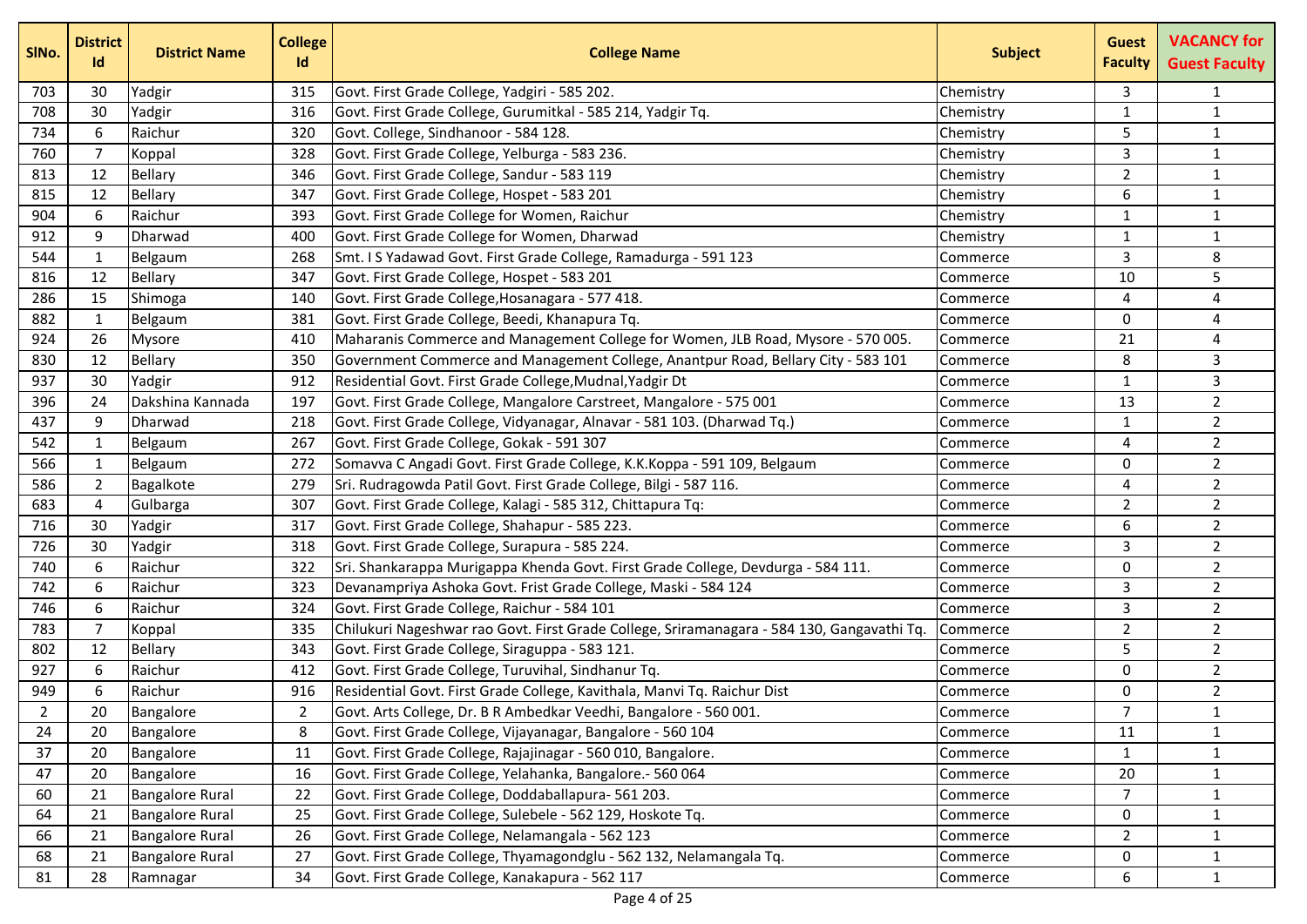| SINo. | <b>District</b><br>Id | <b>District Name</b> | <b>College</b><br>Id | <b>College Name</b>                                                                                | <b>Subject</b> | <b>Guest</b><br><b>Faculty</b> | <b>VACANCY for</b><br><b>Guest Faculty</b> |
|-------|-----------------------|----------------------|----------------------|----------------------------------------------------------------------------------------------------|----------------|--------------------------------|--------------------------------------------|
| 98    | 18                    | Tumkur               | 43                   | Govt. First Grade College, Turuvekere - 572 227.                                                   | Commerce       | 3                              | 1                                          |
| 108   | 18                    | Tumkur               | 53                   | Govt First Grade College, B.H. Road, Tumkur                                                        | Commerce       |                                | $\mathbf{1}$                               |
| 114   | 29                    | Chikkaballapur       | 55                   | Govt. Boys College, Chintamani - 563 125.                                                          | Commerce       | 9                              | $\mathbf{1}$                               |
| 117   | 29                    | Chikkaballapur       | 56                   | Govt. Womens College, Chintamani - 563 125.                                                        | Commerce       | 13                             | $\mathbf{1}$                               |
| 144   | 19                    | Kolar                | 66                   | Govt. First Grade College, SULIKUNTE ROAD, Bangarpet - 563 114.                                    | Commerce       | 8                              | $\mathbf{1}$                               |
| 151   | 19                    | Kolar                | 69                   | Govt. First Grade College, 3rd cross BEO campus Robersonpet, K.G.F - 563 122, Bangarpet Tq         | Commerce       | 11                             | $\mathbf{1}$                               |
| 185   | 26                    | <b>Mysore</b>        | 82                   | Govt. First Grade College, Bilikere - 571 103, Hunsur Tq.                                          | Commerce       | $\mathbf{0}$                   | $\mathbf 1$                                |
| 199   | 26                    | <b>Mysore</b>        | 87                   | Govt. First Grade College, Siddartha Layout - 570 011, Mysore                                      | Commerce       | 6                              | $\mathbf{1}$                               |
| 212   | 27                    | Chamarajanagar       | 92                   | Govt. First Grade College, Chamarajnagar - 571 313.                                                | Commerce       | 5                              | $\mathbf{1}$                               |
| 218   | 22                    | Mandya               | 98                   | Govt. Womens College, M.C.Road, Mandya - 571 401.                                                  | Commerce       | 12                             | $\mathbf{1}$                               |
| 224   | 22                    | Mandya               | 100                  | Govt. First Grade College, K.R.Pet - 571 426.                                                      | Commerce       | $\overline{7}$                 | $\mathbf{1}$                               |
| 226   | 22                    | Mandya               | 101                  | Govt. First Grade College, Malavalli - 571 430                                                     | Commerce       | 4                              | $\mathbf{1}$                               |
| 228   | 22                    | Mandya               | 103                  | Govt. First Grade College, Koppa - 571 425, Maddur Tq.,                                            | Commerce       | $\overline{2}$                 | $\mathbf{1}$                               |
| 244   | 23                    | Hassan               | 116                  | Govt. First Grade College, Holenarasepura - 573 211.                                               | Commerce       | 3                              | $\mathbf{1}$                               |
| 252   | 23                    | Hassan               | 119                  | Govt. First Grade College, Sakaleshpura - 573 134.                                                 | Commerce       | $\mathbf{1}$                   | $\mathbf{1}$                               |
| 263   | 23                    | Hassan               | 125                  | Govt. First Grade College, Alur.                                                                   | Commerce       | 3                              | $\mathbf 1$                                |
| 270   | 23                    | Hassan               | 130                  | Govt. First Grade College, Udaypura, Chennarayapatna Tq.                                           | Commerce       | 4                              | $\mathbf{1}$                               |
| 309   | 13                    | Chitradurga          | 152                  | H.P.C.C.Govt. College, Challakere - 577 522.                                                       | Commerce       | 14                             | $\mathbf{1}$                               |
| 315   | 13                    | Chitradurga          | 154                  | Govt. First Grade College, Hosadurga - 577 527.                                                    | Commerce       | 12                             | $\mathbf{1}$                               |
| 347   | 17                    | Chickmagalur         | 173                  | I.D.S.G.Govt. College, Chikkamagalur - 577 102.                                                    | Commerce       | 14                             | $\mathbf{1}$                               |
| 365   | 17                    | Chickmagalur         | 179                  | Govt. First Grade College, Kadur - 577 548.                                                        | Commerce       | 5.                             | $\mathbf{1}$                               |
| 374   | 24                    | Dakshina Kannada     | 186                  | Govt. First Grade College, Uppinangadi - 574 241, (Puttur Tq.)                                     | Commerce       | 9                              | $\mathbf{1}$                               |
| 378   | 24                    | Dakshina Kannada     | 188                  | Govt. First Grade College, Bettampadi - 574 259, (Puttur Tq.)                                      | Commerce       | $\mathbf{1}$                   | $\mathbf{1}$                               |
| 385   | 24                    | Dakshina Kannada     | 190                  | Dr. K Shivram Karanth Govt. First Grade College, Bellare - 574 212, (Sulya Tq.)                    | Commerce       | 6                              | $\mathbf{1}$                               |
| 389   | 24                    | Dakshina Kannada     | 195                  | Govt. First Grade College, Puttur - 574 201                                                        | Commerce       | $\mathbf 0$                    | $\mathbf 1$                                |
| 411   | 16                    | Udupi                | 204                  | Govt. First Grade College, Karkala - 574 104.                                                      | Commerce       | 2                              | $\mathbf{1}$                               |
| 423   | 16                    | Udupi                | 209                  | Dr.G.Shankar Govt. Women First Grade College & PG Centre, Ajjarakadu, Udupi - 576 101 (Ud Commerce |                | 19                             | $\mathbf{1}$                               |
| 440   | 9                     | Dharwad              | 220                  | Govt. First Grade College, Rajanagar, Hubli - 580 032                                              | Commerce       | $\overline{2}$                 | $\mathbf{1}$                               |
| 466   | 8                     | Gadag                | 230                  | Govt. First Grade College, Mundargi - 582 118                                                      | Commerce       | 3                              | $\mathbf{1}$                               |
| 470   | 8                     | Gadag                | 231                  | Govt. First Grade College, (Mun School Campus), Gadag - 582 101                                    | Commerce       | 3                              | $\mathbf{1}$                               |
| 492   | 11                    | Haveri               | 240                  | Govt. First Grade College, Ranebennur - 581 115                                                    | Commerce       | $\overline{2}$                 | $\mathbf{1}$                               |
| 496   | 11                    | Haveri               | 243                  | Govt. First Grade College, Hanagal - 581 104                                                       | Commerce       | 5                              | $\mathbf{1}$                               |
| 510   | 10                    | Uttara Kannada       | 249                  | Govt. First Grade College, Mundgod - 581 349.                                                      | Commerce       | 6                              | $\mathbf{1}$                               |
| 517   | 10                    | Uttara Kannada       | 251                  | Govt. First Grade College, Kumta - 581 343                                                         | Commerce       | 9                              | $\mathbf{1}$                               |
| 536   | 1                     | Belgaum              | 265                  | Govt. First Grade College, Khanapura - 591 302                                                     | Commerce       | $\overline{2}$                 | $\mathbf{1}$                               |
| 553   | 1                     | Belgaum              | 269                  | Govt. First Grade College, Chikkodi - 591 201                                                      | Commerce       | $\mathbf{1}$                   | $\mathbf{1}$                               |
| 558   | 1                     | Belgaum              | 270                  | Govt. First Grade College, Raibag - 591 317                                                        | Commerce       | 3                              | $\mathbf{1}$                               |
| 570   | 1                     | Belgaum              | 273                  | Govt. First Grade College, Kittur 591 115, Bylahongala Tq:                                         | Commerce       | 0                              | $\mathbf{1}$                               |
| 577   | -1                    | Belgaum              | 275                  | Govt. First Grade College, Pashchapura 591 122, Hukkeri Tq.                                        | Commerce       | 3                              | $\mathbf{1}$                               |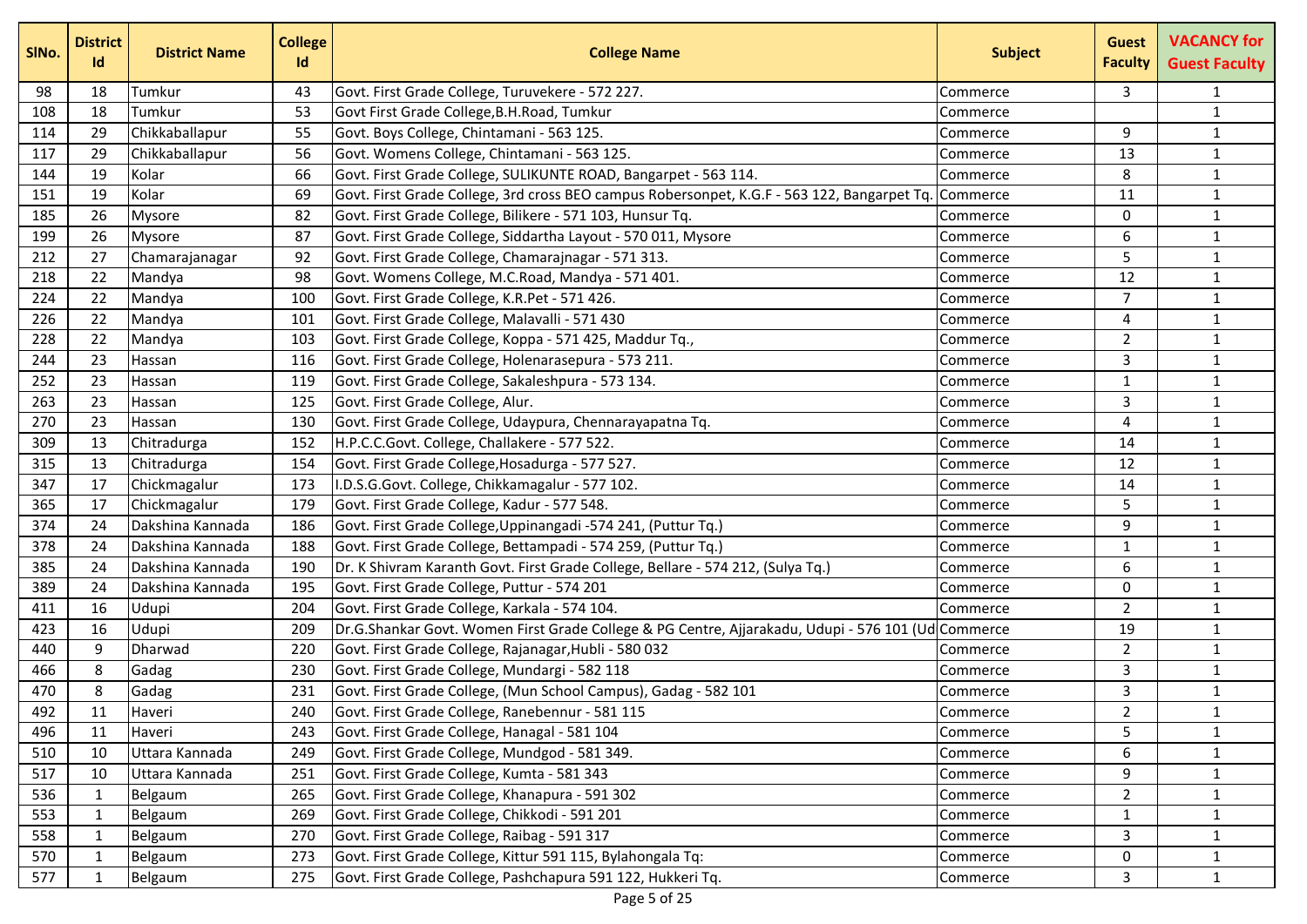| SINo. | <b>District</b><br>Id | <b>District Name</b> | <b>College</b><br>Id | <b>College Name</b>                                                                    | <b>Subject</b> | <b>Guest</b><br><b>Faculty</b> | <b>VACANCY for</b><br><b>Guest Faculty</b> |
|-------|-----------------------|----------------------|----------------------|----------------------------------------------------------------------------------------|----------------|--------------------------------|--------------------------------------------|
| 581   | 1                     | Belgaum              | 277                  | Sri. Shripadbhod Swamiji Govt. First Grade College, Moodalagi - 591 312, Gokak Tq.     | Commerce       | $\mathbf{1}$                   | $\mathbf{1}$                               |
| 594   | $\overline{2}$        | Bagalkote            | 281                  | Govt. First Grade College, Terdal - 587315                                             | Commerce       | 3                              | $\mathbf{1}$                               |
| 603   | $\overline{2}$        | Bagalkote            | 283                  | Govt. First Grade College, Navangar, Bagalkot Sector No.49, Old Zp, Bagalkot - 587 101 | Commerce       | $\overline{7}$                 | $\mathbf{1}$                               |
| 612   | $\overline{2}$        | Bagalkote            | 284                  | Govt. First Grade College, Mudhol - 587 313                                            | Commerce       | 3                              | $\mathbf{1}$                               |
| 614   | $\overline{2}$        | Bagalkote            | 285                  | Govt. First Grade College, Badami - 587 201                                            | Commerce       | $\overline{2}$                 | $\mathbf{1}$                               |
| 622   | $\overline{2}$        | Bagalkote            | 287                  | Govt. First Grade College, Ilkal - 587 125, Hungund Tq:                                | Commerce       | 3                              | $\mathbf{1}$                               |
| 626   | $\overline{2}$        | Bagalkote            | 288                  | Govt. First Grade College, Lokapur - 587 122, Mudhol Ta.                               | Commerce       | 1                              | $\mathbf{1}$                               |
| 660   | 3                     | Bijapur              | 298                  | Govt. First Grade College, Mamadapura - 591 233, Bijapura                              | Commerce       | $\mathbf{0}$                   | $\mathbf{1}$                               |
| 662   | $\overline{4}$        | Gulbarga             | 299                  | Govt. College, Sedam Road, Gulbarga - 585 105.                                         | Commerce       | 3                              | $\mathbf{1}$                               |
| 678   | $\overline{4}$        | Gulbarga             | 304                  | Govt. First Grade College, Kamalapur - 585 313.                                        | Commerce       | 4                              | $\mathbf{1}$                               |
| 679   | 4                     | Gulbarga             | 305                  | Govt. First Grade College, Aland - 585 302                                             | Commerce       | $\mathbf{1}$                   | $\mathbf{1}$                               |
| 681   | 4                     | Gulbarga             | 306                  | Govt. First Grade College, Chincholi - 585 307                                         | Commerce       | $\overline{2}$                 | $\mathbf{1}$                               |
| 694   | $\overline{4}$        | Gulbarga             | 310                  | Govt. First Grade College for Women, Jewargi Colony- 585 102, Gulbarga                 | Commerce       | 3                              | $\mathbf{1}$                               |
| 709   | 30                    | Yadgir               | 316                  | Govt. First Grade College, Gurumitkal - 585 214, Yadgir Tq.                            | Commerce       | 0                              | $\mathbf{1}$                               |
| 729   | 30                    | Yadgir               | 319                  | Govt. First Grade College, Kembhavi - 585 216, Shorapur Tq.                            | Commerce       | $\overline{2}$                 | $\mathbf{1}$                               |
| 754   | 6                     | Raichur              | 326                  | Govt. First Grade College, Jalahalli - 584 116 Devdurga Tq.                            | Commerce       | $\mathbf{0}$                   | $\mathbf{1}$                               |
| 757   | 6                     | Raichur              | 327                  | Govt. First Grade College, Mudgal - 584 125, Lingasagur Tq.                            | Commerce       | $\mathbf{0}$                   | $\mathbf{1}$                               |
| 761   | 7                     | Koppal               | 328                  | Govt. First Grade College, Yelburga - 583 236.                                         | Commerce       | $\overline{2}$                 | $\mathbf{1}$                               |
| 768   | $\overline{7}$        | Koppal               | 330                  | Sri. Kolli Nageshwar Rao Govt. First Grade College, Gangavathi - 583 227.              | Commerce       | 4                              | $\mathbf{1}$                               |
| 777   | $\overline{7}$        | Koppal               | 332                  | Govt. First Grade College, Hosabandi Aralapura, Koppal Tq:                             | Commerce       | $\mathbf 0$                    | $\mathbf{1}$                               |
| 786   | 7                     | Koppal               | 337                  | Govt. First Grade College, Irkalgada - 583 237, Koppal Tq.                             | Commerce       | $\overline{2}$                 | $\mathbf{1}$                               |
| 788   | 7                     | Koppal               | 338                  | Govt. First Grade College, Kanakagiri - 584 119, Gangavathi Tq.                        | Commerce       | $\mathbf{1}$                   | $\mathbf{1}$                               |
| 799   | 12                    | Bellary              | 342                  | Govt. First Grade College, Kampli - 583 132, (Hospet Tq.)                              | Commerce       | 3                              | $\mathbf{1}$                               |
| 806   | 12                    | Bellary              | 344                  | Govt. First Grade College, Kurugod - 583 116                                           | Commerce       | 4                              | $\mathbf{1}$                               |
| 812   | 12                    | Bellary              | 345                  | Govt. First Grade College, Takkalakote - 583 122, Kurugod Tq:                          | Commerce       | 1                              | $\mathbf{1}$                               |
| 828   | 12                    | <b>Bellary</b>       | 349                  | Govt. First Grade College, Mariyammanahalli - 583 222, Hospet Tq.                      | Commerce       | $\overline{2}$                 | $\mathbf{1}$                               |
| 840   | 5                     | <b>Bidar</b>         | 352                  | Govt. First Grade College, Bidar - 585 401.                                            | Commerce       | 4                              | $\mathbf{1}$                               |
| 856   | 5                     | <b>Bidar</b>         | 359                  | Govt. First Grade College, Hulsooru - 585 416, Basavakalyana Tq.                       | Commerce       | 5                              | $\mathbf{1}$                               |
| 869   | 20                    | Bangalore            | 367                  | Govt First Grade College Basavanagudi                                                  | Commerce       | $\mathbf{1}$                   | $\mathbf{1}$                               |
| 871   | 26                    | <b>Mysore</b>        | 369                  | Govt. First Grade College, Talakadu, T.narasipura Tq.                                  | Commerce       | 1                              | $\mathbf{1}$                               |
| 879   | 30                    | Yadgir               | 378                  | Govt. First Grade College, Hunasagi, Surupura Tq.                                      | Commerce       | $\overline{2}$                 | $\mathbf{1}$                               |
| 884   | 2                     | Bagalkote            | 382                  | Govt. First Grade College, Kerur, Badami Tq.                                           | Commerce       | 0                              | $\mathbf{1}$                               |
| 886   | 3                     | Bijapur              | 384                  | Govt. First Grade College, Julaki, Indi Tq.                                            | Commerce       | $\overline{2}$                 | $\mathbf{1}$                               |
| 887   | $\mathsf{3}$          | Bijapur              | 385                  | Govt. First Grade College, Devara Hipparagi, Sindhagi, Tq.                             | Commerce       | 3                              | $\mathbf{1}$                               |
| 892   | $\overline{2}$        | Bagalkote            | 386                  | Govt. First Grade College, Rampura, Bagalkote Tq.                                      | Commerce       | $\mathbf{1}$                   | $\mathbf{1}$                               |
| 899   | 13                    | Chitradurga          | 388                  | Govt. First Grade College for Women, Chitradurga                                       | Commerce       | 6                              | $\mathbf{1}$                               |
| 909   | 1                     | Belgaum              | 398                  | Govt. First Grade College for Women, Belgaum                                           | Commerce       | $\overline{2}$                 | $\mathbf{1}$                               |
| 925   | 24                    | Dakshina Kannada     | 411                  | Govt. First Grade College, Kanyana, Bantwala Tq.                                       | Commerce       | 4                              | $\mathbf{1}$                               |
| 931   | 2                     | Bagalkote            | 910                  | Govt First Grade Women college Yadahalli .Mudhol Tq Bagalkot District                  | Commerce       | $\mathbf{2}$                   | $\mathbf{1}$                               |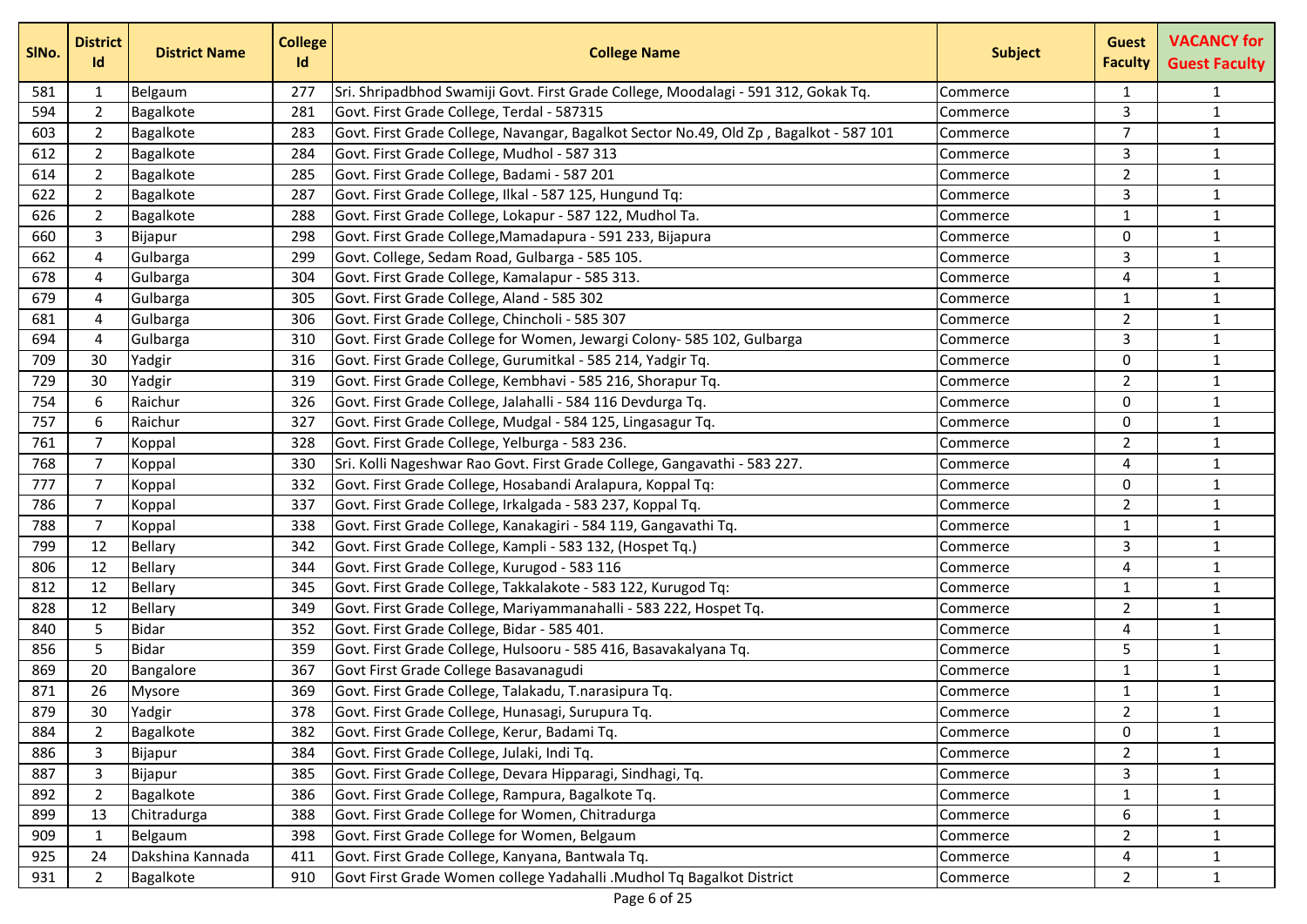| SINo. | <b>District</b><br>Id | <b>District Name</b>   | <b>College</b><br>Id | <b>College Name</b>                                                                                         | <b>Subject</b>          | <b>Guest</b><br><b>Faculty</b> | <b>VACANCY for</b><br><b>Guest Faculty</b> |
|-------|-----------------------|------------------------|----------------------|-------------------------------------------------------------------------------------------------------------|-------------------------|--------------------------------|--------------------------------------------|
| 31    | 20                    | Bangalore              | 9                    | Govt. First Grade College, K.R.Puram, Bangalore - 560 036.                                                  | Computer Science        | 9                              | 6                                          |
| 216   | 22                    | Mandya                 | 97                   | Govt. College, Mandya - 571 401.                                                                            | Computer Science        | 18                             | 4                                          |
| 36    | 20                    | Bangalore              | 10                   | Lalbahadur Sastry Govt. Arts, Science and Commerce College, R.T.Nagar, Bangalore - 560 032                  | Computer Science        | $\overline{2}$                 | 3                                          |
| 118   | 29                    | Chikkaballapur         | 56                   | Govt. Womens College, Chintamani - 563 125.                                                                 | <b>Computer Science</b> | $\overline{2}$                 | 3                                          |
| 124   | 29                    | Chikkaballapur         | 59                   | Govt. First Grade College, Gowribidanur - 561 208                                                           | <b>Computer Science</b> | 1                              | 3                                          |
| 152   | 19                    | Kolar                  | 69                   | Govt. First Grade College, 3rd cross BEO campus Robersonpet, K.G.F - 563 122, Bangarpet Tq.                 | Computer Science        | $\mathbf{1}$                   | 3                                          |
| 246   | 23                    | Hassan                 | 117                  | Govt. First Grade Womens College, Holenarasipura - 573 211                                                  | Computer Science        | $\overline{7}$                 | 3                                          |
| 863   | 15                    | Shimoga                | 362                  | Govt. First Grade College, Sagar                                                                            | <b>Computer Science</b> | $\overline{2}$                 | 3                                          |
| 6     | 20                    | Bangalore              | 4                    | Smt.V.H.D.Central Institute of Home Science College for Women, Bangalore - 560 001.                         | Computer Science        | 12                             | $\overline{2}$                             |
| 11    | 20                    | Bangalore              | 5                    | Govt. Science College, N.T.Road, Bangalore - 560 001.                                                       | <b>Computer Science</b> | 8                              | $\overline{2}$                             |
| 17    | 20                    | Bangalore              | 6                    | Maharanis Science College for Women, Bangalore - 560 001.                                                   | Computer Science        | 10                             | $\overline{2}$                             |
| 105   | 18                    | Tumkur                 | 53                   | Govt First Grade College, B.H. Road, Tumkur                                                                 | Computer Science        | 21                             | $\overline{2}$                             |
| 133   | 19                    | Kolar                  | 64                   | Govt. College, Mulbagal - 563 131.                                                                          | <b>Computer Science</b> | 1                              | $\overline{2}$                             |
| 140   | 19                    | Kolar                  | 65                   | Govt. Womens College, Kolar - 563 101.                                                                      | Computer Science        | 6                              | $\overline{2}$                             |
| 150   | 19                    | Kolar                  | 68                   | Govt. First Grade College, Malur - 563 130.                                                                 | Computer Science        | $\mathbf{1}$                   | $\overline{2}$                             |
| 161   | 26                    | <b>Mysore</b>          | 72                   | Maharanis Science College for Women, Mysore - 570 005.                                                      | Computer Science        | 7                              | $\overline{2}$                             |
| 169   | 26                    | <b>Mysore</b>          | 73                   | Govt. First Grade College, K.R.Nagar - 571 602.                                                             | <b>Computer Science</b> | 1                              | $\overline{2}$                             |
| 172   | 26                    | Mysore                 | 74                   | Sri. D Devaraj urs Govt. First Grade College, Hunsur - 571 105.                                             | Computer Science        | 1                              | $\overline{2}$                             |
| 227   | 22                    | Mandya                 | 102                  | Govt. First Grade College for Women, Maddur.                                                                | <b>Computer Science</b> | 4                              | $\overline{2}$                             |
| 265   | 23                    | Hassan                 | 127                  | Govt. Home Science College for Women, N. E. Basic School, Rangoli Halla, Hassan - 573 201 (Computer Science |                         | 8                              | $\overline{2}$                             |
| 298   | 15                    | Shimoga                | 148                  | Govt. First Grade College, Thirthahalli - 577 432                                                           | Computer Science        | 6                              | $\overline{2}$                             |
| 397   | 24                    | Dakshina Kannada       | 197                  | Govt. First Grade College, Mangalore Carstreet, Mangalore - 575 001                                         | <b>Computer Science</b> | 14                             | $\overline{2}$                             |
| 401   | 24                    | Dakshina Kannada       | 198                  | Govt. First Grade College for Women, Mangalore - 575 001                                                    | Computer Science        | 4                              | $\overline{2}$                             |
| 418   | 16                    | Udupi                  | 207                  | Govt. First Grade College, Thenkanidiyur, Udupi - 576 106                                                   | Computer Science        | $\overline{7}$                 | $\overline{2}$                             |
| 484   | 11                    | Haveri                 | 237                  | Govt. First Grade College, Akkialur - 581 102, (Hanagal Tq.)                                                | <b>Computer Science</b> | 0                              | $\overline{2}$                             |
| 545   | 1                     | Belgaum                | 268                  | Smt. I S Yadawad Govt. First Grade College, Ramadurga - 591 123                                             | <b>Computer Science</b> | $\mathbf{1}$                   | $\overline{2}$                             |
| 684   | 4                     | Gulbarga               | 307                  | Govt. First Grade College, Kalagi - 585 312, Chittapura Tq:                                                 | <b>Computer Science</b> | $\mathbf 0$                    | $\overline{2}$                             |
| 717   | 30                    | Yadgir                 | 317                  | Govt. First Grade College, Shahapur - 585 223.                                                              | Computer Science        | 1                              | $\overline{2}$                             |
| 831   | 12                    | Bellary                | 350                  | Government Commerce and Management College, Anantpur Road, Bellary City - 583 101                           | <b>Computer Science</b> | 4                              | $\overline{2}$                             |
| 41    | 20                    | Bangalore              | 12                   | Govt. First Grade College, Jayanagar - 560 070, Bangalore.                                                  | Computer Science        |                                | $\mathbf{1}$                               |
| 48    | 20                    | Bangalore              | 16                   | Govt. First Grade College, Yelahanka, Bangalore.- 560 064                                                   | Computer Science        | 1                              | $\mathbf{1}$                               |
| 58    | 20                    | Bangalore              | 19                   | Govt. First Grade College, Varthur - 560 087, Bangalore East                                                | Computer Science        | $\mathbf{1}$                   | $\mathbf{1}$                               |
| 61    | 21                    | <b>Bangalore Rural</b> | 22                   | Govt. First Grade College, Doddaballapura- 561 203.                                                         | Computer Science        | $\mathbf{1}$                   | 1                                          |
| 62    | 21                    | <b>Bangalore Rural</b> | 23                   | Govt. First Grade College, Vijaypura Road, Devanahalli - 562 110.                                           | <b>Computer Science</b> | 0                              | $\mathbf{1}$                               |
| 65    | 21                    | <b>Bangalore Rural</b> | 25                   | Govt. First Grade College, Sulebele - 562 129, Hoskote Tq.                                                  | <b>Computer Science</b> | 0                              | $\mathbf{1}$                               |
| 69    | 21                    | <b>Bangalore Rural</b> | 27                   | Govt. First Grade College, Thyamagondglu - 562 132, Nelamangala Tq.                                         | <b>Computer Science</b> | 0                              | $\mathbf{1}$                               |
| 80    | 28                    | Ramnagar               | 32                   | Govt. First Grade College, Magadi - 562 120.                                                                | Computer Science        | $\mathbf{1}$                   | $\mathbf{1}$                               |
| 89    | 18                    | Tumkur                 | 39                   | Govt. First Grade College, Kunigal - 572 130.                                                               | <b>Computer Science</b> | 0                              | $\mathbf{1}$                               |
| 101   | 18                    | Tumkur                 | 50                   | Govt. First Grade College, Bukkapatna - 572 115, Sira Tq.                                                   | Computer Science        | $\mathbf{0}$                   | $\mathbf{1}$                               |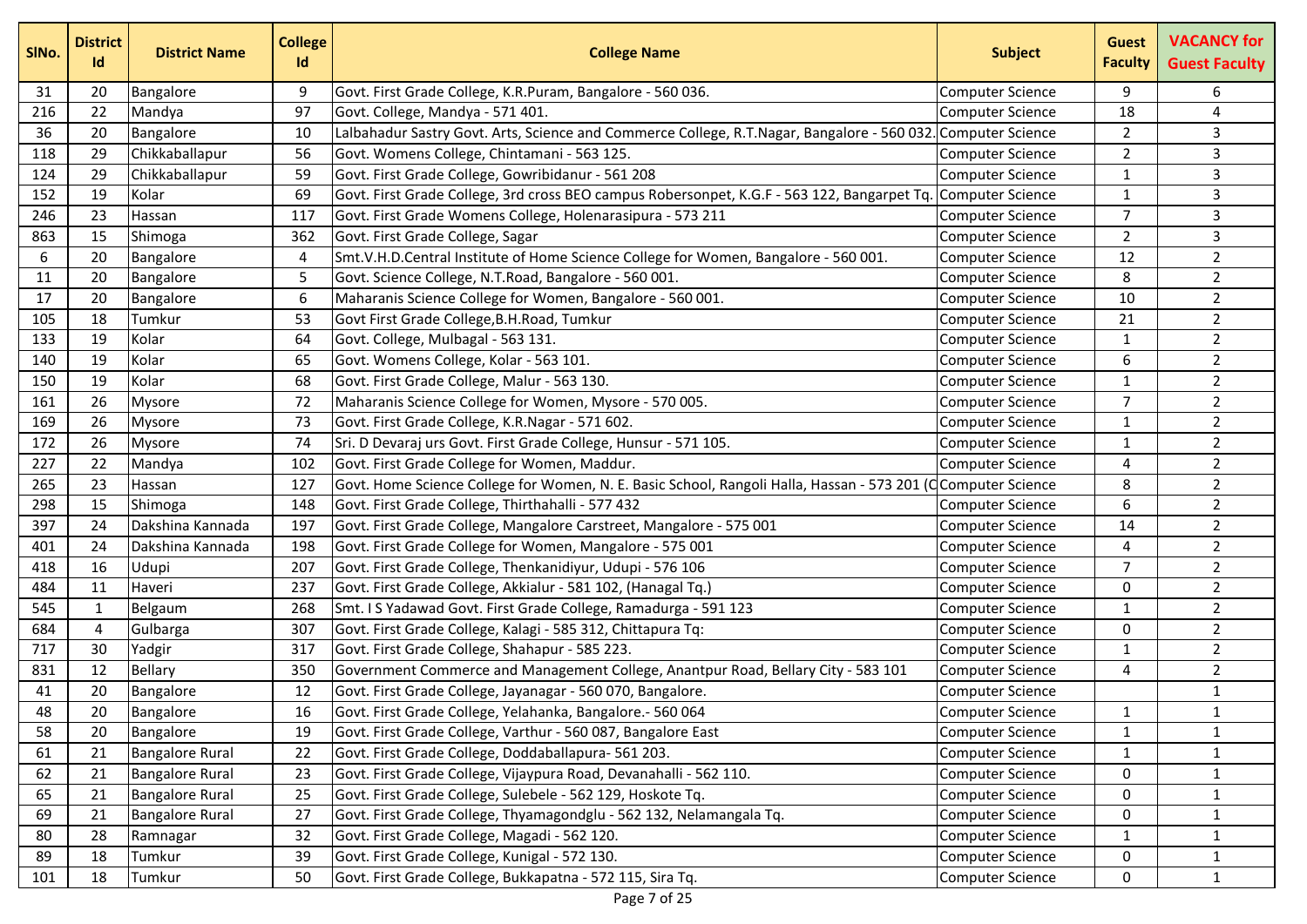| SINo. | <b>District</b><br>Id | <b>District Name</b>   | <b>College</b><br><b>Id</b> | <b>College Name</b>                                                                   | <b>Subject</b>          | <b>Guest</b><br><b>Faculty</b> | <b>VACANCY for</b><br><b>Guest Faculty</b> |
|-------|-----------------------|------------------------|-----------------------------|---------------------------------------------------------------------------------------|-------------------------|--------------------------------|--------------------------------------------|
| 115   | 29                    | Chikkaballapur         | 55                          | Govt. Boys College, Chintamani - 563 125.                                             | <b>Computer Science</b> | $\mathbf{1}$                   | 1                                          |
| 127   | 19                    | Kolar                  | 63                          | Govt. Boys College, Kolar - 563 101.                                                  | <b>Computer Science</b> | 5                              | $\mathbf{1}$                               |
| 145   | 19                    | Kolar                  | 66                          | Govt. First Grade College, SULIKUNTE ROAD, Bangarpet - 563 114.                       | Computer Science        | 0                              | $\mathbf{1}$                               |
| 175   | 26                    | Mysore                 | 75                          | Maharans Arts College for Women, JLB Road, Mysore - 570 005                           | <b>Computer Science</b> | 6                              | $\mathbf{1}$                               |
| 178   | 26                    | <b>Mysore</b>          | 80                          | Govt. First Grade Womens College, Vijayanagara, Mysore - 570 017                      | <b>Computer Science</b> | 0                              | $\mathbf{1}$                               |
| 191   | 26                    | <b>Mysore</b>          | 84                          | Govt. First Grade College, T.Narasipura - 571 124                                     | <b>Computer Science</b> | $\overline{2}$                 | $\mathbf{1}$                               |
| 200   | 26                    | <b>Mysore</b>          | 87                          | Govt. First Grade College, Siddartha Layout - 570 011, Mysore                         | <b>Computer Science</b> | 1                              | $\mathbf 1$                                |
| 208   | 27                    | Chamarajanagar         | 90                          | Sri.Mahadeveshwara College, Kollegal - 571 440.                                       | <b>Computer Science</b> | 1                              | $\mathbf{1}$                               |
| 209   | 27                    | Chamarajanagar         | 91                          | Govt. First Grade College, Hanur - 571 439, (Kollegal Tq.)                            | <b>Computer Science</b> | 0                              | $\mathbf{1}$                               |
| 214   | 27                    | Chamarajanagar         | 94                          | Govt. First Grade College, N.A.P COLONY. MYSORE-OOTY ROAD, Gundlupet - 571 111        | <b>Computer Science</b> | $\overline{2}$                 | $\mathbf{1}$                               |
| 219   | 22                    | Mandya                 | 98                          | Govt. Womens College, M.C.Road, Mandya - 571 401.                                     | <b>Computer Science</b> | 1                              | $\mathbf 1$                                |
| 249   | 23                    | Hassan                 | 118                         | H D Devegowda Govt. First Grade College, Padavalahippe - 573 215, Holenarasipura Tq.  | <b>Computer Science</b> | $\overline{2}$                 | $\mathbf{1}$                               |
| 255   | 23                    | Hassan                 | 120                         | Govt. First Grade College, Arkalgudu - 573 102.                                       | <b>Computer Science</b> | 0                              | $\mathbf{1}$                               |
| 260   | 23                    | Hassan                 | 122                         | Govt. First Grade College, Jawagal - 573 125, (Arasikere Tq.)                         | <b>Computer Science</b> | 0                              | $\mathbf{1}$                               |
| 271   | 23                    | Hassan                 | 131                         | Govt. First Grade College, Baanavara - 573 112, Arasikere Tq.                         | <b>Computer Science</b> | 0                              | $\mathbf{1}$                               |
| 272   | 20                    | Bangalore              | 132                         | Govt First Grade College Domlur, Bengaluru Dist                                       | <b>Computer Science</b> | 0                              | $\mathbf{1}$                               |
| 287   | 15                    | Shimoga                | 141                         | Govt. First Grade College, Soraba - 577 429.                                          | <b>Computer Science</b> | 3                              | $\mathbf{1}$                               |
| 288   | 15                    | Shimoga                | 142                         | Sir.M.Vishweshwaraiah Govt. Arts & Commerce College, New Town, Bhadravathi - 577 301. | Computer Science        | 0                              | $\mathbf{1}$                               |
| 316   | 13                    | Chitradurga            | 154                         | Govt. First Grade College, Hosadurga - 577 527.                                       | <b>Computer Science</b> | $\overline{2}$                 | $\mathbf{1}$                               |
| 322   | 13                    | Chitradurga            | 161                         | Vani Vilas Sugar Factory Education Trust College, Hiriyur - 572 144. (1980-81)        | <b>Computer Science</b> | 0                              | $\mathbf 1$                                |
| 339   | 14                    | Davanagere             | 170                         | Govt. First Grade College, Jagalur - 577 528                                          | <b>Computer Science</b> | 0                              | $\mathbf 1$                                |
| 341   | 14                    | Davanagere             | 171                         | Govt. First Grade College, Sante Bennur - 577 552, Channagiri Tq.                     | <b>Computer Science</b> | 0                              | $\mathbf{1}$                               |
| 353   | 17                    | Chickmagalur           | 174                         | Govt. First Grade College, Koppa - 577 126.                                           | <b>Computer Science</b> | 0                              | $\mathbf{1}$                               |
| 368   | 17                    | Chickmagalur           | 183                         | Govt. First Grade College, Birur - 577 116, Kadur Tq.                                 | <b>Computer Science</b> | 0                              | $\mathbf{1}$                               |
| 414   | 16                    | Udupi                  | 205                         | Govt. First Grade College, Shankarnarayan - 576 227, (Kundapur Tq.)                   | <b>Computer Science</b> | 0                              | $\mathbf{1}$                               |
| 495   | 11                    | Haveri                 | 241                         | Govt. First Grade College, Byadagi - 581 106                                          | <b>Computer Science</b> | 0                              | $\mathbf{1}$                               |
| 497   | 11                    | Haveri                 | 243                         | Govt. First Grade College, Hanagal - 581 104                                          | <b>Computer Science</b> | 1                              | $\mathbf{1}$                               |
| 512   | 10                    | Uttara Kannada         | 250                         | Govt. First Grade College, Yallapura - 581 359.                                       | <b>Computer Science</b> | 1                              | $\mathbf{1}$                               |
| 613   | $\overline{2}$        | Bagalkote              | 284                         | Govt. First Grade College, Mudhol - 587 313                                           | <b>Computer Science</b> | 0                              | $\mathbf{1}$                               |
| 615   | $\overline{2}$        | Bagalkote              | 285                         | Govt. First Grade College, Badami - 587 201                                           | <b>Computer Science</b> | 0                              | $\mathbf{1}$                               |
| 623   | $\overline{2}$        | Bagalkote              | 287                         | Govt. First Grade College, Ilkal - 587 125, Hungund Tq:                               | <b>Computer Science</b> | 0                              | $\mathbf{1}$                               |
| 627   | $\overline{2}$        | Bagalkote              | 288                         | Govt. First Grade College, Lokapur - 587 122, Mudhol Ta.                              | <b>Computer Science</b> |                                | $\mathbf{1}$                               |
| 675   | 4                     | Gulbarga               | 303                         | Govt. First Grade College, Afzalpur - 585 301.                                        | <b>Computer Science</b> | $\mathbf{3}$                   | $\mathbf{1}$                               |
| 735   | 6                     | Raichur                | 320                         | Govt. College, Sindhanoor - 584 128.                                                  | <b>Computer Science</b> | $\overline{7}$                 | $\mathbf{1}$                               |
| 846   | 5                     | Bidar                  | 356                         | Govt. First Grade College, Humnabaad - 585 330                                        | <b>Computer Science</b> | 5.                             | $\mathbf{1}$                               |
| 867   | 7                     | Koppal                 | 365                         | Govt. First Grade College, Mangalore, Yalburga Tq.                                    | <b>Computer Science</b> |                                | $\mathbf{1}$                               |
| 900   | 12                    | <b>Bellary</b>         | 390                         | Govt. First Grade College for Women, Bellary                                          | <b>Computer Science</b> | 0                              | $\mathbf{1}$                               |
| 919   | 21                    | <b>Bangalore Rural</b> | 407                         | Govt. First Grade College for Women, Doddapallapur, Bangalore Rural                   | <b>Computer Science</b> | 0                              | $\mathbf{1}$                               |
| 951   | 7                     | Koppal                 | 923                         | Residential Govt. First Grade College, THALABALA, Koppal Dist.                        | <b>Computer Science</b> | 0                              | $\mathbf{1}$                               |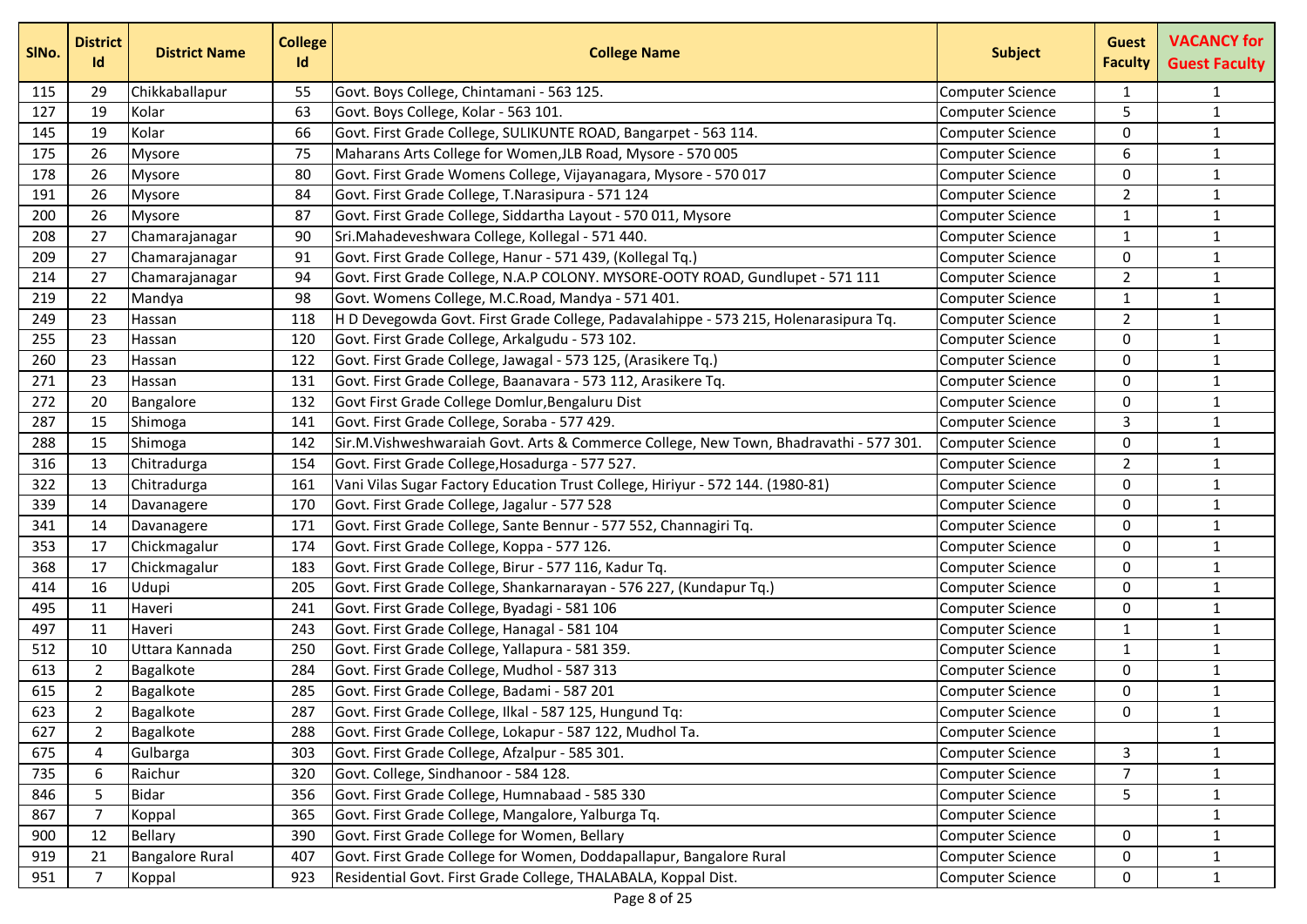| SINo. | <b>District</b><br>Id | <b>District Name</b> | <b>College</b><br>Id | <b>College Name</b>                                                                    | <b>Subject</b> | <b>Guest</b><br><b>Faculty</b> | <b>VACANCY for</b><br><b>Guest Faculty</b> |
|-------|-----------------------|----------------------|----------------------|----------------------------------------------------------------------------------------|----------------|--------------------------------|--------------------------------------------|
| 485   | 11                    | Haveri               | 237                  | Govt. First Grade College, Akkialur - 581 102, (Hanagal Tq.)                           | Criminology    | $\mathbf{1}$                   | $\overline{2}$                             |
| 323   | 13                    | Chitradurga          | 161                  | Vani Vilas Sugar Factory Education Trust College, Hiriyur - 572 144. (1980-81)         | Criminology    | $\overline{2}$                 | $\mathbf{1}$                               |
| 471   | 8                     | Gadag                | 231                  | Govt. First Grade College, (Mun School Campus), Gadag - 582 101                        | Economics      | 4                              | $\overline{2}$                             |
| 807   | 12                    | Bellary              | 344                  | Govt. First Grade College, Kurugod - 583 116                                           | Economics      | $\mathbf{1}$                   | $\overline{2}$                             |
| 72    | 28                    | Ramnagar             | 30                   | Govt. First Grade College, Bidadi - 562 109, Ramanagar Tq.                             | Economics      | 0                              | $\mathbf{1}$                               |
| 97    | 18                    | Tumkur               | 42                   | Govt. First Grade College, Koratagere - 572 129.                                       | Economics      | $\overline{2}$                 | $\mathbf{1}$                               |
| 121   | 29                    | Chikkaballapur       | 57                   | Govt. First Grade College, Shidlaghatta - 562 106.                                     | Economics      | 0                              | $\mathbf{1}$                               |
| 179   | 26                    | Mysore               | 80                   | Govt. First Grade Womens College, Vijayanagara, Mysore - 570 017                       | Economics      | $\mathbf{0}$                   | $\mathbf{1}$                               |
| 229   | 22                    | Mandya               | 103                  | Govt. First Grade College, Koppa - 571 425, Maddur Tq.,                                | Economics      | 0                              | $\mathbf{1}$                               |
| 328   | 14                    | Davanagere           | 163                  | Sri. Basaveshwara Govt. First Grade College, Mayakonda - 577 534.                      | Economics      | $\mathbf{1}$                   | $\mathbf{1}$                               |
| 357   | 17                    | Chickmagalur         | 175                  | D. S. Bele Gowda Govt. First Grade College, Mudigere - 577 132.                        | Economics      | $\mathbf{1}$                   | $\mathbf{1}$                               |
| 376   | 24                    | Dakshina Kannada     | 187                  | Govt. First Grade College, Belthangadi - 574 214.                                      | Economics      | $\overline{2}$                 | $\mathbf{1}$                               |
| 404   | 24                    | Dakshina Kannada     | 199                  | Govt. First Grade College, Punjalakatte - 574 233, Belthangadi Tq.                     | Economics      | $\overline{2}$                 | $\mathbf{1}$                               |
| 407   | 16                    | Udupi                | 202                  | Govt. First Grade College, Hebri - 576 112, (Karkala Tq.)                              | Economics      | $\overline{2}$                 | $\mathbf{1}$                               |
| 438   | 9                     | Dharwad              | 218                  | Govt. First Grade College, Vidyanagar, Alnavar - 581 103. (Dharwad Tq.)                | Economics      | $\overline{2}$                 | $\mathbf{1}$                               |
| 439   | 9                     | Dharwad              | 219                  | Govt. First Grade College, Gudageri - 581107, (Kundagol Tq.)                           | Economics      | $\mathbf{1}$                   | $\mathbf{1}$                               |
| 463   | $\overline{2}$        | Bagalkote            | 228                  | Govt. First Grade College, Guledagudda. Badami Tq                                      | Economics      | $\mathbf{1}$                   | $\mathbf{1}$                               |
| 491   | 11                    | Haveri               | 239                  | Govt. First Grade College, Haveri - 581 110                                            | Economics      | 6                              | $\mathbf{1}$                               |
| 504   | 11                    | Haveri               | 246                  | Govt. First Grade College, Thiluvalli, Hangal Tq                                       | Economics      | 1                              | $\mathbf{1}$                               |
| 526   | 1                     | Belgaum              | 260                  | Govt. First Grade College, Nesergi - 591 121, (Bailhongal Tq.)                         | Economics      | $\mathbf 0$                    | $\mathbf{1}$                               |
| 546   | 1                     | Belgaum              | 268                  | Smt. I S Yadawad Govt. First Grade College, Ramadurga - 591 123                        | Economics      | $\overline{2}$                 | $\mathbf{1}$                               |
| 587   | $\overline{2}$        | Bagalkote            | 279                  | Sri. Rudragowda Patil Govt. First Grade College, Bilgi - 587 116.                      | Economics      | $\mathbf{1}$                   | $\mathbf{1}$                               |
| 604   | $\overline{2}$        | Bagalkote            | 283                  | Govt. First Grade College, Navangar, Bagalkot Sector No.49, Old Zp, Bagalkot - 587 101 | Economics      | $\overline{2}$                 | $\mathbf{1}$                               |
| 644   | 3                     | Bijapur              | 294                  | Govt. First Grade College, Basavanabagewadi - 586 203                                  | Economics      | 0                              | $\mathbf{1}$                               |
| 649   | 3                     | Bijapur              | 295                  | Govt. First Grade College, Muddebihal - 586 212                                        | Economics      | 1                              | $\mathbf{1}$                               |
| 682   | $\overline{4}$        | Gulbarga             | 306                  | Govt. First Grade College, Chincholi - 585 307                                         | Economics      | $\mathbf{0}$                   | $\mathbf{1}$                               |
| 692   | 4                     | Gulbarga             | 309                  | Govt. First Grade College, Mahagaov Cross - 585 316, Gulbarga                          | Economics      | 4                              | $\mathbf{1}$                               |
| 718   | 30                    | Yadgir               | 317                  | Govt. First Grade College, Shahapur - 585 223.                                         | Economics      | $\overline{2}$                 | $\mathbf{1}$                               |
| 730   | 30                    | Yadgir               | 319                  | Govt. First Grade College, Kembhavi - 585 216, Shorapur Tq.                            | Economics      | $\mathbf{1}$                   | $\mathbf{1}$                               |
| 736   | 6                     | Raichur              | 320                  | Govt. College, Sindhanoor - 584 128.                                                   | Economics      | 5                              | $\mathbf{1}$                               |
| 765   | 7                     | Koppal               | 329                  | Govt. First Grade College, Kustagi - 584 121.                                          | Economics      | 4                              | $\mathbf{1}$                               |
| 778   | 7                     | Koppal               | 332                  | Govt. First Grade College, Hosabandi Aralapura, Koppal Tq:                             | Economics      | 0                              | $\mathbf{1}$                               |
| 784   | 7                     | Koppal               | 336                  | Govt. First Grade College, Hirevankalkunta - 583237, Yelburga Tq.                      | Economics      | 0                              | $\mathbf{1}$                               |
| 803   | 12                    | <b>Bellary</b>       | 343                  | Govt. First Grade College, Siraguppa - 583 121.                                        | Economics      | 3                              | $\mathbf{1}$                               |
| 823   | 12                    | <b>Bellary</b>       | 348                  | Smt. Rudramba M P Prakash Govt. First Grade College, Huvinahadagali - 583 219          | Economics      | $\mathbf{1}$                   | $\mathbf{1}$                               |
| 838   | 12                    | <b>Bellary</b>       | 351                  | Govt. First Grade College, Moka - 583 117, Bellary                                     | Economics      | 0                              | $\mathbf{1}$                               |
| 848   | 5                     | <b>Bidar</b>         | 357                  | Govt. First Grade College, Kodambal Road, Chitaguppa - 585 412, Humnabaad Tq:          | Economics      | $\Omega$                       | $\mathbf{1}$                               |
| 854   | 5                     | <b>Bidar</b>         | 358                  | Govt. First Grade College, Mannahalli - 585 403, Bidar Tq                              | Economics      | 1                              | $\mathbf{1}$                               |
| 877   | 1                     | Belgaum              | 375                  | Govt First Grade College Nippani, Belagum Dist                                         | Economics      | 0                              | $\mathbf{1}$                               |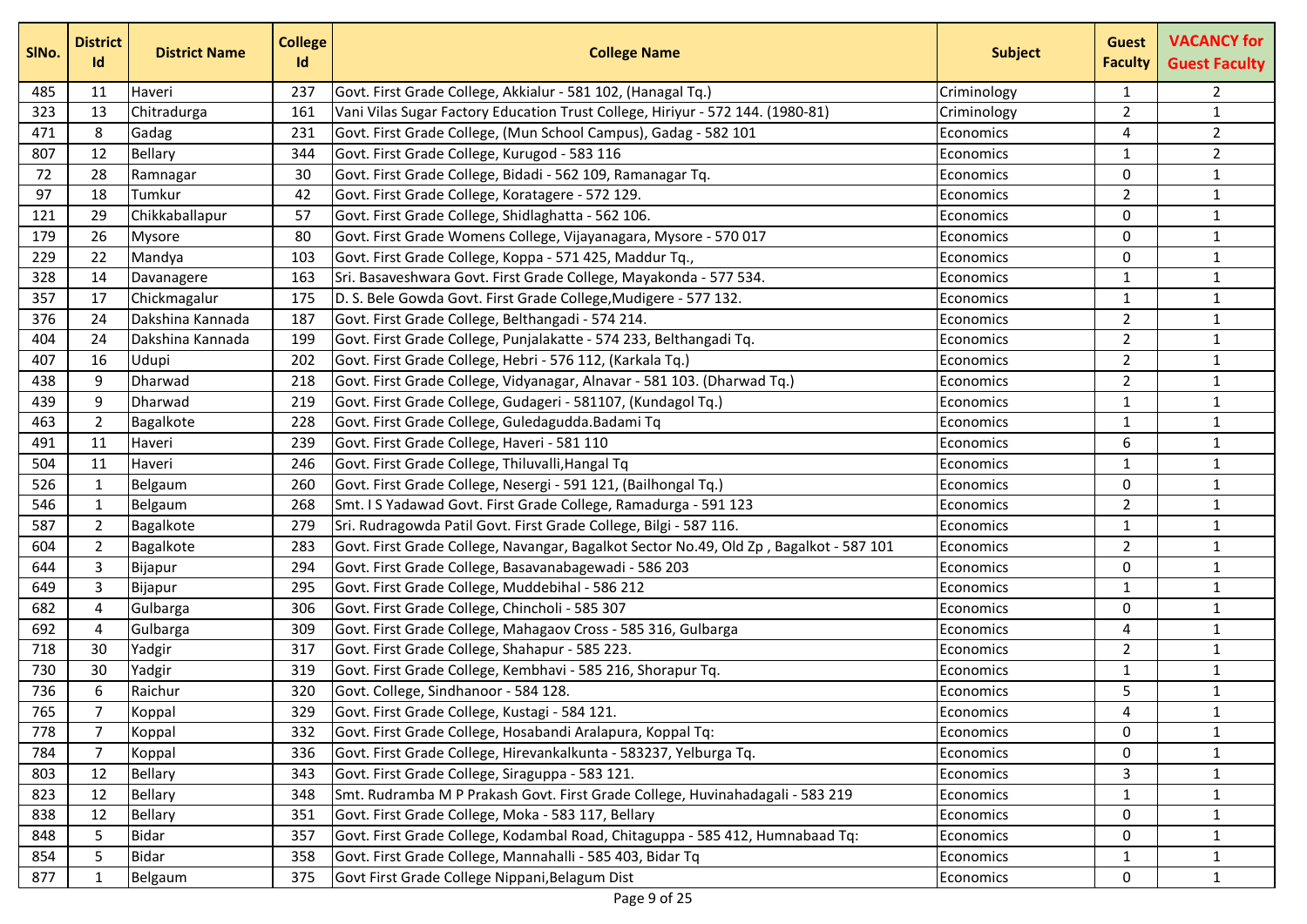| SINo. | <b>District</b><br>Id | <b>District Name</b> | <b>College</b><br>Id | <b>College Name</b>                                                                          | <b>Subject</b>     | <b>Guest</b><br><b>Faculty</b> | <b>VACANCY for</b><br><b>Guest Faculty</b> |
|-------|-----------------------|----------------------|----------------------|----------------------------------------------------------------------------------------------|--------------------|--------------------------------|--------------------------------------------|
| 893   | 2                     | Bagalkote            | 386                  | Govt. First Grade College, Rampura, Bagalkote Tq.                                            | Economics          | 1                              | 1                                          |
| 896   | 18                    | Tumkur               | 387                  | Govt. First Grade College for Women, Tumkur                                                  | Economics          | 1                              | $\mathbf{1}$                               |
| 903   | 7                     | Koppal               | 392                  | Govt. First Grade College for Women, Koppal                                                  | Economics          | $\overline{2}$                 | $\mathbf{1}$                               |
| 906   | $\overline{2}$        | Bagalkote            | 397                  | Govt. First Grade College for Women, Bagalkote                                               | Economics          | $\overline{2}$                 | $\mathbf{1}$                               |
| 926   | 24                    | Dakshina Kannada     | 411                  | Govt. First Grade College, Kanyana, Bantwala Tq.                                             | Economics          | 1                              | $\mathbf 1$                                |
| 932   | $\overline{2}$        | Bagalkote            | 910                  | Govt First Grade Women college Yadahalli .Mudhol Tq Bagalkot District                        | Economics          | $\overline{2}$                 | $\mathbf{1}$                               |
| 938   | 30                    | Yadgir               | 912                  | Residential Govt. First Grade College, Mudnal, Yadgir Dt                                     | Economics          | $\overline{2}$                 | $\mathbf{1}$                               |
| 573   | 1                     | Belgaum              | 274                  | Shri.Mallappa Yegappa Khyadi Govt. First Grade College, Telsanga 591 265, Athani Tq.         | Education          | 0                              | $\overline{2}$                             |
| 454   | 8                     | Gadag                | 226                  | Sree Siddeshwara Govt. College, Nargund - 582 207.                                           | Education          | $\mathbf{0}$                   | $\mathbf 1$                                |
| 560   | 1                     | Belgaum              | 271                  | Govt. First Grade College, H.B.C Colony, Athani - 591 304                                    | Education          | 1                              | $\mathbf{1}$                               |
| 619   | $\overline{2}$        | Bagalkote            | 286                  | Govt. First Grade College, Hungund - 587 118                                                 | Education          | 1                              | $\mathbf 1$                                |
| 762   | 7                     | Koppal               | 328                  | Govt. First Grade College, Yelburga - 583 236.                                               | Education          | $\Omega$                       | $\mathbf 1$                                |
| 32    | 20                    | Bangalore            | 9                    | Govt. First Grade College, K.R.Puram, Bangalore - 560 036.                                   | Electronics        | 0                              | $\mathbf{1}$                               |
| 237   | 23                    | Hassan               | 112                  | Govt. Science College, Hassan - 573 201.                                                     | Electronics        | $\overline{2}$                 | $\mathbf 1$                                |
| 283   | 15                    | Shimoga              | 139                  | Govt. First Grade College, Shikaripura - 577 427.                                            | Electronics        | 0                              | $\mathbf{1}$                               |
| 455   | 8                     | Gadag                | 226                  | Sree Siddeshwara Govt. College, Nargund - 582 207.                                           | Electronics        | 0                              | $\mathbf 1$                                |
| 793   | 12                    | Bellary              | 340                  | Smt. Saraladevi Satheshchandra Agarwal Govt. First Grade College, S. N Pet, Bellary - 583101 | Electronics        | 0                              | $\mathbf{1}$                               |
| 99    | 18                    | Tumkur               | 48                   | Govt. First Grade College, Tiptur - 572 201                                                  | English (Language) | 3                              | 3                                          |
| 700   | $\overline{4}$        | Gulbarga             | 314                  | Govt Law College, Marthur, Gulbarga                                                          | English (Language) | 1                              | 3                                          |
| 519   | 10                    | Uttara Kannada       | 254                  | Govt. First Grade College, Honnavara - 581 334                                               | English (Language) | $\overline{2}$                 | $\overline{2}$                             |
| 582   | $\mathbf 1$           | Belgaum              | 277                  | Sri. Shripadbhod Swamiji Govt. First Grade College, Moodalagi - 591 312, Gokak Tq.           | English (Language) | $\overline{2}$                 | $\overline{2}$                             |
| 624   | $\overline{2}$        | Bagalkote            | 287                  | Govt. First Grade College, Ilkal - 587 125, Hungund Tq:                                      | English (Language) | 1                              | $\overline{2}$                             |
| 685   | $\overline{4}$        | Gulbarga             | 307                  | Govt. First Grade College, Kalagi - 585 312, Chittapura Tq:                                  | English (Language) | 0                              | $\overline{2}$                             |
| 4     | 20                    | Bangalore            | 3                    | Govt. R.C.College of Commerce & Management, Bangalore - 560 001.                             | English (Language) | $\overline{2}$                 | $\mathbf{1}$                               |
| 18    | 20                    | Bangalore            | 6                    | Maharanis Science College for Women, Bangalore - 560 001.                                    | English (Language) | $\mathbf{0}$                   | $\mathbf 1$                                |
| 22    | 20                    | Bangalore            | 7                    | Dr.S.Gopalraju Govt. First Grade College, Anekal - 562106.                                   | English (Language) | 0                              | $\mathbf{1}$                               |
| 25    | 20                    | Bangalore            | 8                    | Govt. First Grade College, Vijayanagar, Bangalore - 560 104                                  | English (Language) | 4                              | $\mathbf 1$                                |
| 49    | 20                    | Bangalore            | 16                   | Govt. First Grade College, Yelahanka, Bangalore.- 560 064                                    | English (Language) | 3                              | $\mathbf{1}$                               |
| 75    | 28                    | Ramnagar             | 31                   | Govt. First Grade College, Channapatna- 571 501.                                             | English (Language) | 6                              | $\mathbf{1}$                               |
| 102   | 18                    | Tumkur               | 51                   | Government First Grade College Bellavi, Tumkur Dist                                          | English (Language) | 0                              | $\mathbf{1}$                               |
| 107   | 18                    | Tumkur               | 53                   | Govt First Grade College, B.H. Road, Tumkur                                                  | English (Language) |                                | $\mathbf{1}$                               |
| 125   | 29                    | Chikkaballapur       | 59                   | Govt. First Grade College, Gowribidanur - 561 208                                            | English (Language) | $\mathbf{1}$                   | $\mathbf{1}$                               |
| 201   | 26                    | Mysore               | 87                   | Govt. First Grade College, Siddartha Layout - 570 011, Mysore                                | English (Language) | $\overline{2}$                 | $\mathbf{1}$                               |
| 220   | 22                    | Mandya               | 98                   | Govt. Womens College, M.C.Road, Mandya - 571 401.                                            | English (Language) | 3                              | $\mathbf{1}$                               |
| 293   | 15                    | Shimoga              | 147                  | Govt. First Grade College, Shimoga - 577 201                                                 | English (Language) | $\overline{2}$                 | $\mathbf{1}$                               |
| 301   | 15                    | Shimoga              | 149                  | Govt. First Grade College, Rippanpet - 577 426, Hosanagara Tq.                               | English (Language) | $\mathbf{1}$                   | $\mathbf{1}$                               |
| 324   | 14                    | Davanagere           | 162                  | Sri Sri Shivalingeshwara Swamy Govt. First Grade College, Channagiri - 577 213.              | English (Language) | 4                              | $\mathbf{1}$                               |
| 348   | 17                    | Chickmagalur         | 173                  | I.D.S.G.Govt. College, Chikkamagalur - 577 102.                                              | English (Language) | 4                              | $\mathbf{1}$                               |
| 354   | 17                    | Chickmagalur         | 174                  | Govt. First Grade College, Koppa - 577 126.                                                  | English (Language) | 0                              | $\mathbf{1}$                               |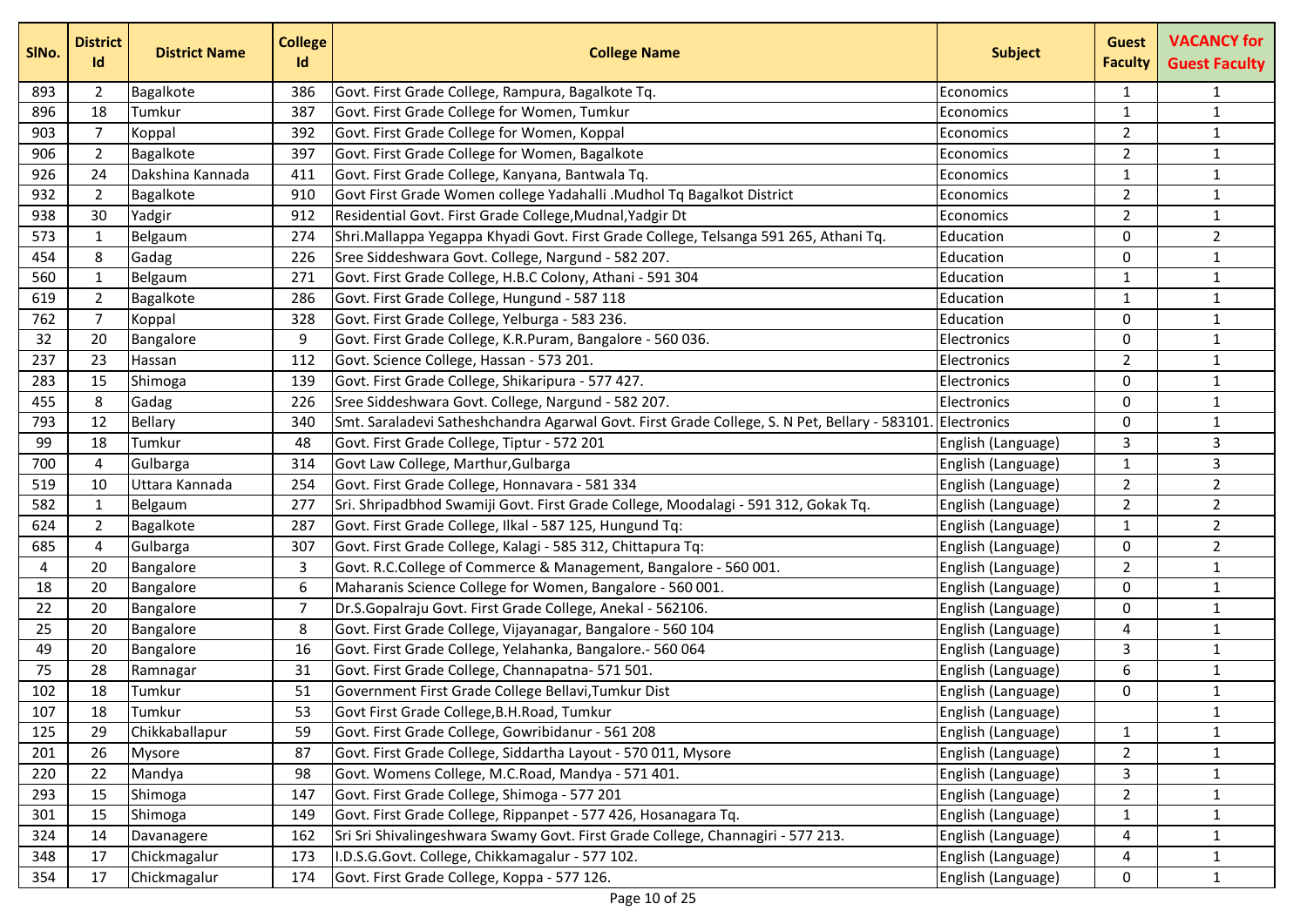| SINo. | <b>District</b><br><b>Id</b> | <b>District Name</b> | <b>College</b><br>Id | <b>College Name</b>                                                              | <b>Subject</b>     | <b>Guest</b><br><b>Faculty</b> | <b>VACANCY for</b><br><b>Guest Faculty</b> |
|-------|------------------------------|----------------------|----------------------|----------------------------------------------------------------------------------|--------------------|--------------------------------|--------------------------------------------|
| 370   | 17                           | Chickmagalur         | 184                  | Govt. First Grade College, Yagati - 577 040, Kadur Tq.                           | English (Language) | 0                              | $\mathbf{1}$                               |
| 384   | 24                           | Dakshina Kannada     | 189                  | Govt. First Grade College, Haleangadi - 574 146(Mangalore Tq.)                   | English (Language) | 0                              | $\mathbf 1$                                |
| 406   | 24                           | Dakshina Kannada     | 200                  | Govt. First Grade College, Siddanakatte - 574 237, Bantwala Tq                   | English (Language) | 0                              | $\mathbf{1}$                               |
| 419   | 16                           | Udupi                | 207                  | Govt. First Grade College, Thenkanidiyur, Udupi - 576 106                        | English (Language) | 3                              | $\mathbf{1}$                               |
| 447   | 9                            | Dharwad              | 223                  | Govt. First Grade College, Kalgatagi - 581 204                                   | English (Language) | 0                              | $\mathbf{1}$                               |
| 506   | 10                           | Uttara Kannada       | 247                  | Govt Arts & Science College, Karwar - 581 301.                                   | English (Language) | 3                              | $\mathbf 1$                                |
| 513   | 10                           | Uttara Kannada       | 250                  | Govt. First Grade College, Yallapura - 581 359.                                  | English (Language) | 1                              | $\mathbf 1$                                |
| 527   | $\mathbf{1}$                 | Belgaum              | 260                  | Govt. First Grade College, Nesergi - 591 121, (Bailhongal Tq.)                   | English (Language) | 0                              | $\mathbf{1}$                               |
| 531   | $\mathbf{1}$                 | Belgaum              | 262                  | Govt. First Grade College for Women, Hosur Road, Bylahongala - 591102            | English (Language) | $\Omega$                       | $\mathbf{1}$                               |
| 537   | $\mathbf{1}$                 | Belgaum              | 265                  | Govt. First Grade College, Khanapura - 591 302                                   | English (Language) | $\mathbf{1}$                   | $\mathbf{1}$                               |
| 588   | $\overline{2}$               | Bagalkote            | 279                  | Sri. Rudragowda Patil Govt. First Grade College, Bilgi - 587 116.                | English (Language) | 3                              | $\mathbf{1}$                               |
| 595   | $\overline{2}$               | Bagalkote            | 281                  | Govt. First Grade College, Terdal - 587315                                       | English (Language) | 1                              | $\mathbf{1}$                               |
| 600   | $\overline{2}$               | Bagalkote            | 282                  | Govt. First Grade College, Savalagi - 586 126, Jamakhandi Tq.                    | English (Language) | 1                              | $\mathbf{1}$                               |
| 616   | $\overline{2}$               | Bagalkote            | 285                  | Govt. First Grade College, Badami - 587 201                                      | English (Language) | 0                              | $\mathbf{1}$                               |
| 620   | $\overline{2}$               | Bagalkote            | 286                  | Govt. First Grade College, Hungund - 587 118                                     | English (Language) | 3                              | $\mathbf{1}$                               |
| 650   | 3                            | Bijapur              | 295                  | Govt. First Grade College, Muddebihal - 586 212                                  | English (Language) | $\overline{2}$                 | $\mathbf{1}$                               |
| 655   | 3                            | Bijapur              | 296                  | Govt. First Grade College, Indi - 586 209                                        | English (Language) | 0                              | $\mathbf{1}$                               |
| 669   | 4                            | Gulbarga             | 301                  | Govt. First Grade College, Chittapura - 585 102.                                 | English (Language) | $\overline{2}$                 | $\mathbf 1$                                |
| 680   | 4                            | Gulbarga             | 305                  | Govt. First Grade College, Aland - 585 302                                       | English (Language) | $\mathbf{0}$                   | $\mathbf{1}$                               |
| 695   | 4                            | Gulbarga             | 310                  | Govt. First Grade College for Women, Jewargi Colony- 585 102, Gulbarga           | English (Language) | $\overline{2}$                 | $\mathbf 1$                                |
| 697   | 4                            | Gulbarga             | 311                  | Govt. First Grade College, Farhathabad - 585 308, Jewargi Tq.                    | English (Language) | 0                              | $\mathbf{1}$                               |
| 704   | 30                           | Yadgir               | 315                  | Govt. First Grade College, Yadgiri - 585 202.                                    | English (Language) | $\overline{2}$                 | $\mathbf 1$                                |
| 710   | 30                           | Yadgir               | 316                  | Govt. First Grade College, Gurumitkal - 585 214, Yadgir Tq.                      | English (Language) | $\overline{2}$                 | $\mathbf{1}$                               |
| 719   | 30                           | Yadgir               | 317                  | Govt. First Grade College, Shahapur - 585 223.                                   | English (Language) | 3                              | $\mathbf{1}$                               |
| 731   | 30                           | Yadgir               | 319                  | Govt. First Grade College, Kembhavi - 585 216, Shorapur Tq.                      | English (Language) | 1                              | $\mathbf 1$                                |
| 739   | 6                            | Raichur              | 321                  | Govt. First Grade College, Manvi - 584 123.                                      | English (Language) | 1                              | $\mathbf{1}$                               |
| 741   | 6                            | Raichur              | 322                  | Sri. Shankarappa Murigappa Khenda Govt. First Grade College, Devdurga - 584 111. | English (Language) | $\mathbf{1}$                   | $\mathbf 1$                                |
| 766   | 7                            | Koppal               | 329                  | Govt. First Grade College, Kustagi - 584 121.                                    | English (Language) | $\overline{2}$                 | $\mathbf{1}$                               |
| 780   | $\overline{7}$               | Koppal               | 333                  | Govt. First Grade College, Hitnala - 583 234, Koppal Tq.                         | English (Language) | 1                              | $\mathbf{1}$                               |
| 785   | 7                            | Koppal               | 336                  | Govt. First Grade College, Hirevankalkunta - 583237, Yelburga Tq.                | English (Language) | 0                              | $\mathbf{1}$                               |
| 787   | $\overline{7}$               | Koppal               | 337                  | Govt. First Grade College, Irkalgada - 583 237, Koppal Tq.                       | English (Language) | $\overline{2}$                 | $\mathbf{1}$                               |
| 789   | 7                            | Koppal               | 338                  | Govt. First Grade College, Kanakagiri - 584 119, Gangavathi Tq.                  | English (Language) | 0                              | 1                                          |
| 804   | 12                           | <b>Bellary</b>       | 343                  | Govt. First Grade College, Siraguppa - 583 121.                                  | English (Language) | $\mathbf{2}$                   | $\mathbf{1}$                               |
| 808   | 12                           | Bellary              | 344                  | Govt. First Grade College, Kurugod - 583 116                                     | English (Language) | $\overline{2}$                 | $\mathbf{1}$                               |
| 824   | 12                           | <b>Bellary</b>       | 348                  | Smt. Rudramba M P Prakash Govt. First Grade College, Huvinahadagali - 583 219    | English (Language) | 3                              | $\mathbf{1}$                               |
| 841   | 5                            | <b>Bidar</b>         | 352                  | Govt. First Grade College, Bidar - 585 401.                                      | English (Language) | 0                              | $\mathbf{1}$                               |
| 843   | 5                            | <b>Bidar</b>         | 354                  | Govt. First Grade College, Basavakalyana - 585 327                               | English (Language) | $\mathbf{1}$                   | $\mathbf{1}$                               |
| 844   | 5                            | <b>Bidar</b>         | 355                  | Govt. First Grade College, Bhalki - 585 328                                      | English (Language) | 0                              | $\mathbf{1}$                               |
| 858   | 10                           | Uttara Kannada       | 361                  | Govt. First Grade College, Dhandeli                                              | English (Language) | 0                              | $\mathbf{1}$                               |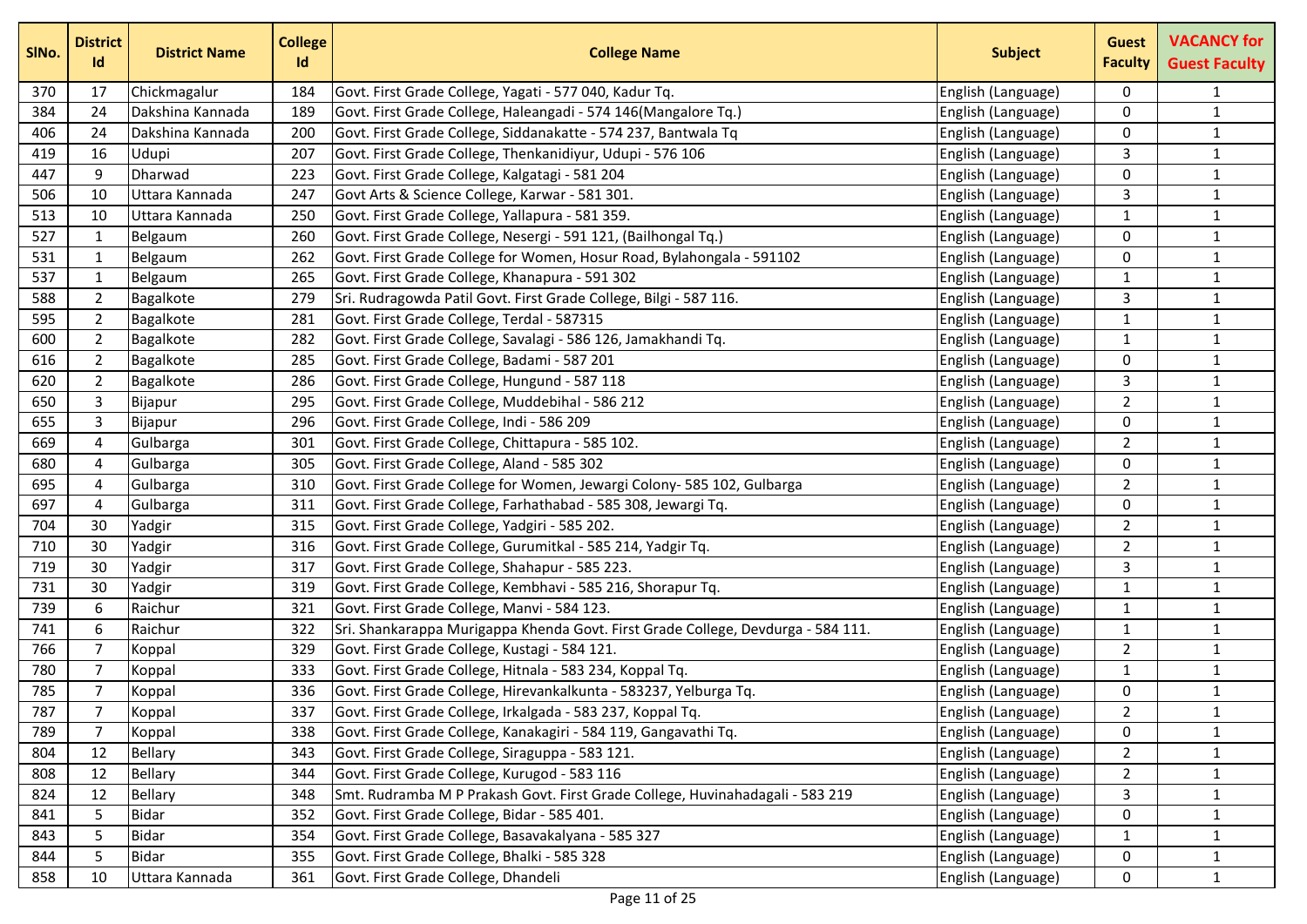| SINo. | <b>District</b><br>Id | <b>District Name</b>   | <b>College</b><br><b>Id</b> | <b>College Name</b>                                                                                             | <b>Subject</b>               | <b>Guest</b><br><b>Faculty</b> | <b>VACANCY for</b><br><b>Guest Faculty</b> |
|-------|-----------------------|------------------------|-----------------------------|-----------------------------------------------------------------------------------------------------------------|------------------------------|--------------------------------|--------------------------------------------|
| 874   | 24                    | Dakshina Kannada       | 374                         | Govt. First Grade College, Mudipu, Bantwala Tq.                                                                 | English (Language)           | 1                              | 1                                          |
| 933   | $\overline{2}$        | Bagalkote              | 910                         | Govt First Grade Women college Yadahalli .Mudhol Tq Bagalkot District                                           | English (Language)           | 0                              | $\mathbf{1}$                               |
| 939   | 30                    | Yadgir                 | 912                         | Residential Govt. First Grade College, Mudnal, Yadgir Dt                                                        | English (Language)           | 1                              | $\mathbf{1}$                               |
| 942   | 3                     | Bijapur                | 915                         | Residential Govt. First Grade College, Adalageri, Mudhebihal Tq, Vijayapura Dist.                               | English (Language)           | $\mathbf{0}$                   | $\mathbf{1}$                               |
| 947   | 6                     | Raichur                | 916                         | Residential Govt. First Grade College, Kavithala, Manvi Tq. Raichur Dist                                        | English (Language)           |                                | $\mathbf{1}$                               |
| 952   | 7                     | Koppal                 | 923                         | Residential Govt. First Grade College, THALABALA, Koppal Dist.                                                  | English (Language)           | 0                              | $\mathbf{1}$                               |
| 26    | 20                    | Bangalore              | 8                           | Govt. First Grade College, Vijayanagar, Bangalore - 560 104                                                     | <b>Environment Science</b>   | 0                              | $\overline{4}$                             |
| 331   | 14                    | Davanagere             | 165                         | Govt. First Grade College, MCC B Block, Davanagere - 577 004                                                    | <b>Environment Science</b>   | 1                              | $\overline{2}$                             |
| 63    | 21                    | <b>Bangalore Rural</b> | 23                          | Govt. First Grade College, Vijaypura Road, Devanahalli - 562 110.                                               | <b>Environment Science</b>   | 0                              | $\mathbf{1}$                               |
| 92    | 18                    | Tumkur                 | 40                          | Govt. First Grade College, Gubbi - 572 216.                                                                     | <b>Environment Science</b>   | 0                              | $\mathbf{1}$                               |
| 153   | 19                    | Kolar                  | 69                          | Govt. First Grade College, 3rd cross BEO campus Robersonpet, K.G.F - 563 122, Bangarpet Tq. Environment Science |                              | 0                              | $\mathbf{1}$                               |
| 192   | 26                    | Mysore                 | 84                          | Govt. First Grade College, T.Narasipura - 571 124                                                               | <b>Environment Science</b>   | 0                              | $\mathbf{1}$                               |
| 232   | 22                    | Mandya                 | 110                         | Govt. First Grade College, Melukote - 571 431, Pandavapura Tq.                                                  | <b>Environment Science</b>   | 0                              | $\mathbf{1}$                               |
| 257   | 23                    | Hassan                 | 121                         | Y.D.D Govt. First Grade College, Belur - 573 115.                                                               | <b>Environment Science</b>   | 0                              | $\mathbf{1}$                               |
| 273   | 20                    | Bangalore              | 132                         | Govt First Grade College Domlur, Bengaluru Dist                                                                 | <b>Environment Science</b>   | 0                              | $\mathbf{1}$                               |
| 284   | 15                    | Shimoga                | 139                         | Govt. First Grade College, Shikaripura - 577 427.                                                               | <b>Environment Science</b>   | 1                              | $\mathbf{1}$                               |
| 294   | 15                    | Shimoga                | 147                         | Govt. First Grade College, Shimoga - 577 201                                                                    | <b>Environment Science</b>   | 1                              | $\mathbf{1}$                               |
| 302   | 15                    | Shimoga                | 149                         | Govt. First Grade College, Rippanpet - 577 426, Hosanagara Tq.                                                  | <b>Environment Science</b>   | 0                              | $\mathbf{1}$                               |
| 304   | 15                    | Shimoga                | 150                         | Govt. First Grade College, Shiralakoppa - 577 427, Shikaripura Tq:                                              | <b>Environment Science</b>   | 0                              | $\mathbf{1}$                               |
| 317   | 13                    | Chitradurga            | 156                         | Vedavathi Govt. First Grade College, Hiriyur - 572 143.                                                         | <b>Environment Science</b>   | 0                              | $\mathbf{1}$                               |
| 319   | 13                    | Chitradurga            | 158                         | Govt. First Grade College, Baramasagara - 577 519, Chitradurga Tq.                                              | <b>Environment Science</b>   | 0                              | $\mathbf{1}$                               |
| 320   | 13                    | Chitradurga            | 159                         | Govt. First Grade College, Holalkere - 577 501                                                                  | <b>Environment Science</b>   | 0                              | $\mathbf{1}$                               |
| 342   | 14                    | Davanagere             | 171                         | Govt. First Grade College, Sante Bennur - 577 552, Channagiri Tq.                                               | <b>Environment Science</b>   | 0                              | $\mathbf{1}$                               |
| 344   | 14                    | Davanagere             | 172                         | Govt. First Grade College, Basavapatna - 577 551, Channagiri Tq.                                                | <b>Environment Science</b>   | 0                              | $\mathbf{1}$                               |
| 358   | 17                    | Chickmagalur           | 175                         | D. S. Bele Gowda Govt. First Grade College, Mudigere - 577 132.                                                 | <b>Environment Science</b>   | 0                              | $\mathbf{1}$                               |
| 467   | 8                     | Gadag                  | 230                         | Govt. First Grade College, Mundargi - 582 118                                                                   | <b>Environment Science</b>   | 0                              | $\mathbf{1}$                               |
| 486   | 11                    | Haveri                 | 237                         | Govt. First Grade College, Akkialur - 581 102, (Hanagal Tq.)                                                    | <b>Environment Science</b>   | 0                              | $\mathbf{1}$                               |
| 511   | 10                    | Uttara Kannada         | 249                         | Govt. First Grade College, Mundgod - 581 349.                                                                   | <b>Environment Science</b>   | 0                              | $\mathbf{1}$                               |
| 514   | 10                    | Uttara Kannada         | 250                         | Govt. First Grade College, Yallapura - 581 359.                                                                 | <b>Environment Science</b>   | 0                              | $\mathbf{1}$                               |
| 676   | 4                     | Gulbarga               | 303                         | Govt. First Grade College, Afzalpur - 585 301.                                                                  | <b>Environment Science</b>   | 0                              | $\mathbf{1}$                               |
| 711   | 30                    | Yadgir                 | 316                         | Govt. First Grade College, Gurumitkal - 585 214, Yadgir Tq.                                                     | <b>Environment Science</b>   | 0                              | $\mathbf{1}$                               |
| 720   | 30                    | Yadgir                 | 317                         | Govt. First Grade College, Shahapur - 585 223.                                                                  | <b>Environment Science</b>   | 0                              | $\mathbf{1}$                               |
| 774   | 7                     | Koppal                 | 331                         | Govt. First Grade College, Koppal - 583 231                                                                     | <b>Environment Science</b>   | 0                              | $\mathbf{1}$                               |
| 809   | 12                    | <b>Bellary</b>         | 344                         | Govt. First Grade College, Kurugod - 583 116                                                                    | <b>Environment Science</b>   | 0                              | $\mathbf{1}$                               |
| 864   | 15                    | Shimoga                | 362                         | Govt. First Grade College, Sagar                                                                                | <b>Environment Science</b>   | 0                              | $\mathbf{1}$                               |
| 129   | 19                    | Kolar                  | 63                          | Govt. Boys College, Kolar - 563 101.                                                                            | <b>Environmental Studies</b> | 0                              | $\overline{2}$                             |
| 195   | 26                    | <b>Mysore</b>          | 85                          | Govt. First Grade College, Hanagodu - 571 105, Hunsur Tq.                                                       | <b>Environmental Studies</b> |                                | $\mathbf{1}$                               |
| 197   | 26                    | Mysore                 | 86                          | Govt. First Grade College for Women, Hunsur - 571 105                                                           | <b>Environmental Studies</b> | 0                              | $\mathbf{1}$                               |
| 206   | 26                    | Mysore                 | 89                          | Govt. First Grade College for Women, K.R.Nagar - 571 602.                                                       | <b>Environmental Studies</b> | 0                              | $\mathbf{1}$                               |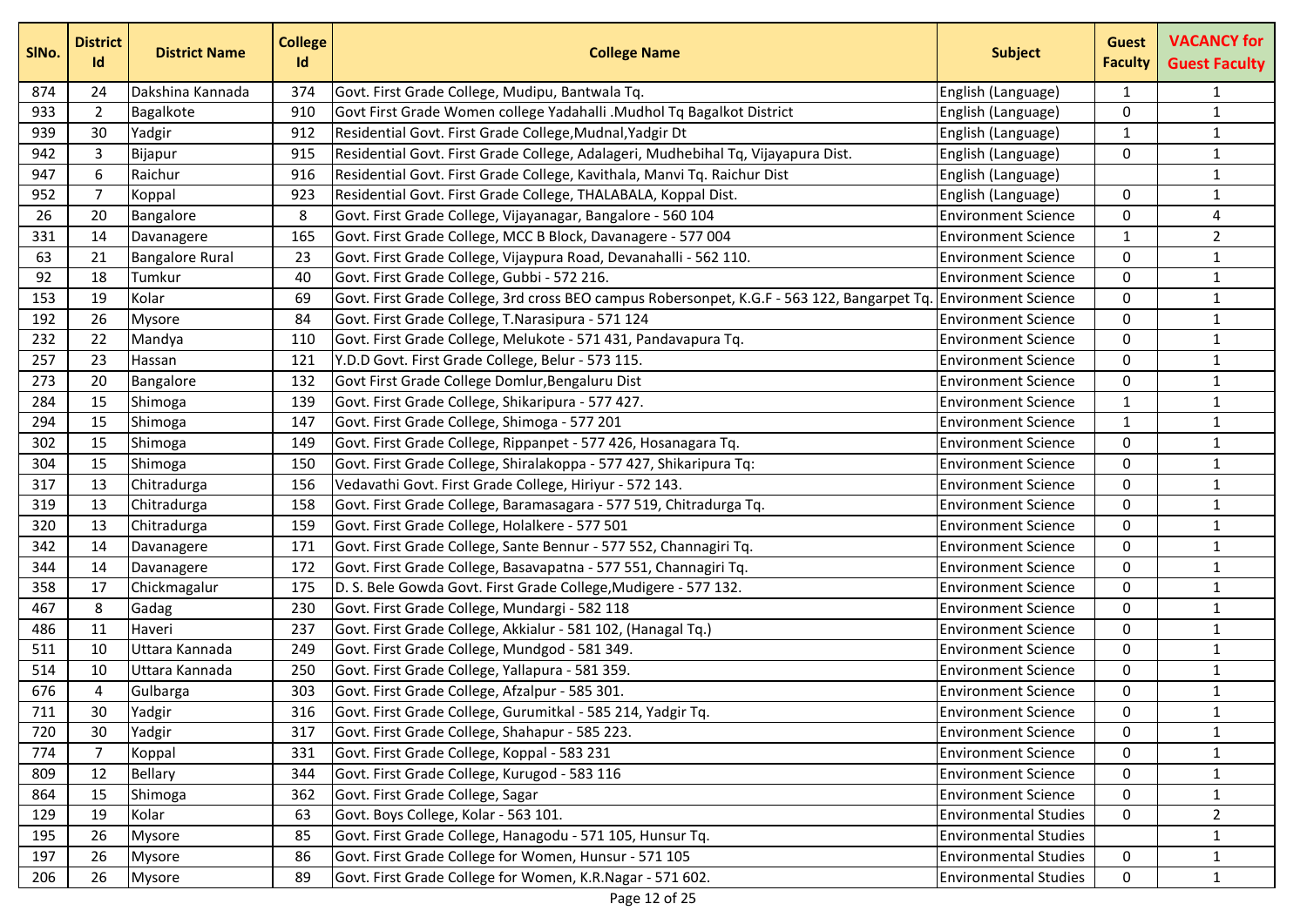| SINo. | <b>District</b><br>Id | <b>District Name</b> | <b>College</b><br>Id | <b>College Name</b>                                                                                               | <b>Subject</b>            | <b>Guest</b><br><b>Faculty</b> | <b>VACANCY for</b><br><b>Guest Faculty</b> |
|-------|-----------------------|----------------------|----------------------|-------------------------------------------------------------------------------------------------------------------|---------------------------|--------------------------------|--------------------------------------------|
| 267   | 23                    | Hassan               | 127                  | Govt. Home Science College for Women, N. E. Basic School, Rangoli Halla, Hassan - 573 201 (CEnvironmental Studies |                           | $\overline{2}$                 | $\mathbf{1}$                               |
| 913   | 9                     | Dharwad              | 400                  | Govt. First Grade College for Women, Dharwad                                                                      | <b>Fashion Technology</b> | $\overline{2}$                 | $\mathbf 2$                                |
| 12    | 20                    | Bangalore            | 5                    | Govt. Science College, N.T.Road, Bangalore - 560 001.                                                             | Genetics                  | 0                              | 3                                          |
| 443   | 9                     | Dharwad              | 221                  | Govt. First Grade College, Vidyabhavan Campus, Near LIC Main Branch, Dharwad - 580 001                            | Geography                 | 4                              | $\overline{2}$                             |
| 54    | 20                    | Bangalore            | 18                   | Govt. First Grade College, Kengeri, Bangalore - 560 060                                                           | Geography                 | 1                              | $\mathbf{1}$                               |
| 210   | 27                    | Chamarajanagar       | 91                   | Govt. First Grade College, Hanur - 571 439, (Kollegal Tq.)                                                        | Geography                 | 1                              | $\mathbf 1$                                |
| 223   | 22                    | Mandya               | 99                   | Govt. First Grade College, Sreerangapatna - 571 438.                                                              | Geography                 | 1                              | $\mathbf{1}$                               |
| 460   | 8                     | Gadag                | 227                  | Sri. Benkappa Shankrappa Simhasanad Govt. First Grade College, Gajendragada - 582 114, (RdGeography               |                           | 3                              | $\mathbf{1}$                               |
| 474   | 8                     | Gadag                | 232                  | K H Patil Govt. First Grade College, Hulukoti - 582 205, Gadag Tq:                                                | Geography                 | 1                              | $\mathbf{1}$                               |
| 493   | 11                    | Haveri               | 240                  | Govt. First Grade College, Ranebennur - 581 115                                                                   | Geography                 | $\mathbf{0}$                   | $\mathbf 1$                                |
| 520   | 10                    | Uttara Kannada       | 254                  | Govt. First Grade College, Honnavara - 581 334                                                                    | Geography                 | 1                              | $\mathbf{1}$                               |
| 561   | 1                     | Belgaum              | 271                  | Govt. First Grade College, H.B.C Colony, Athani - 591 304                                                         | Geography                 | 0                              | $\mathbf{1}$                               |
| 589   | $\overline{2}$        | Bagalkote            | 279                  | Sri. Rudragowda Patil Govt. First Grade College, Bilgi - 587 116.                                                 | Geography                 | 1                              | $\mathbf{1}$                               |
| 601   | $\overline{2}$        | Bagalkote            | 282                  | Govt. First Grade College, Savalagi - 586 126, Jamakhandi Tq.                                                     | Geography                 | 1                              | $\mathbf 1$                                |
| 629   | $\overline{2}$        | Bagalkote            | 289                  | Govt. First Grade College, Hunnur - 567 119, Jamakhandi Tq.                                                       | Geography                 | 1                              | $\mathbf{1}$                               |
| 633   | $\overline{2}$        | Bagalkote            | 291                  | Govt. First Grade College, Rabakavi banahatti - 587 311, Jamakhandi Tq.                                           | Geography                 | 1                              | $\mathbf{1}$                               |
| 162   | 26                    | <b>Mysore</b>        | 72                   | Maharanis Science College for Women, Mysore - 570 005.                                                            | Hindi (Language)          | 0                              | $\overline{2}$                             |
| 663   | 4                     | Gulbarga             | 299                  | Govt. College, Sedam Road, Gulbarga - 585 105.                                                                    | Hindi (Language)          | 1                              | $\overline{2}$                             |
| 53    | 20                    | Bangalore            | 17                   | Govt. First Grade College, Hosur Road - 560 030, Sarjapur                                                         | Hindi (Language)          | 0                              | $\mathbf 1$                                |
| 70    | 28                    | Ramnagar             | 28                   | Govt. First Grade College, Ramanagara - 571 511.                                                                  | Hindi (Language)          | 0                              | $\mathbf{1}$                               |
| 71    | 28                    | Ramnagar             | 29                   | Govt. First Grade Womens College, Ramangara - 571 511                                                             | Hindi (Language)          | 0                              | $\mathbf{1}$                               |
| 90    | 18                    | Tumkur               | 39                   | Govt. First Grade College, Kunigal - 572 130.                                                                     | Hindi (Language)          | $\mathbf{0}$                   | $\mathbf{1}$                               |
| 119   | 29                    | Chikkaballapur       | 56                   | Govt. Womens College, Chintamani - 563 125.                                                                       | Hindi (Language)          | $\Omega$                       | $\mathbf{1}$                               |
| 122   | 29                    | Chikkaballapur       | 57                   | Govt. First Grade College, Shidlaghatta - 562 106.                                                                | Hindi (Language)          | $\mathbf{0}$                   | $\mathbf{1}$                               |
| 134   | 19                    | Kolar                | 64                   | Govt. College, Mulbagal - 563 131.                                                                                | Hindi (Language)          | 0                              | $\mathbf{1}$                               |
| 141   | 19                    | Kolar                | 65                   | Govt. Womens College, Kolar - 563 101.                                                                            | Hindi (Language)          | 1                              | $\mathbf 1$                                |
| 146   | 19                    | Kolar                | 66                   | Govt. First Grade College, SULIKUNTE ROAD, Bangarpet - 563 114.                                                   | Hindi (Language)          | 0                              | $\mathbf{1}$                               |
| 154   | 19                    | Kolar                | 69                   | Govt. First Grade College, 3rd cross BEO campus Robersonpet, K.G.F - 563 122, Bangarpet Tq.                       | Hindi (Language)          | 1                              | $\mathbf 1$                                |
| 170   | 26                    | Mysore               | 73                   | Govt. First Grade College, K.R.Nagar - 571 602.                                                                   | Hindi (Language)          | 1                              | $\mathbf 1$                                |
| 173   | 26                    | <b>Mysore</b>        | 74                   | Sri. D Devaraj urs Govt. First Grade College, Hunsur - 571 105.                                                   | Hindi (Language)          | 0                              | $\mathbf{1}$                               |
| 196   | 26                    | Mysore               | 86                   | Govt. First Grade College for Women, Hunsur - 571 105                                                             | Hindi (Language)          | $\Omega$                       | $\overline{1}$                             |
| 239   | 23                    | Hassan               | 113                  | Govt. Arts College, Hassan - 573 201.                                                                             | Hindi (Language)          | $\mathbf{0}$                   | $\mathbf{1}$                               |
| 258   | 23                    | Hassan               | 121                  | Y.D.D Govt. First Grade College, Belur - 573 115.                                                                 | Hindi (Language)          | 0                              | $\mathbf{1}$                               |
| 290   | 15                    | Shimoga              | 145                  | Smt. Indiragandhi Govt. First Grade College for Women, Sagar - 577 401.                                           | Hindi (Language)          | 0                              | $\mathbf{1}$                               |
| 308   | 13                    | Chitradurga          | 151                  | Govt. Arts College, Chitradurga - 577 501.                                                                        | Hindi (Language)          | 0                              | $\mathbf{1}$                               |
| 345   | 14                    | Davanagere           | 172                  | Govt. First Grade College, Basavapatna - 577 551, Channagiri Tq.                                                  | Hindi (Language)          | $\mathbf{0}$                   | $\mathbf{1}$                               |
| 359   | 17                    | Chickmagalur         | 175                  | D. S. Bele Gowda Govt. First Grade College, Mudigere - 577 132.                                                   | Hindi (Language)          | 0                              | $\mathbf{1}$                               |
| 420   | 16                    | Udupi                | 207                  | Govt. First Grade College, Thenkanidiyur, Udupi - 576 106                                                         | Hindi (Language)          | 0                              | $\mathbf{1}$                               |
| 428   | 16                    | Udupi                | 212                  | Govt. First Grade College, Kota padukere - 576 221, Udupi                                                         | Hindi (Language)          | 0                              | $\mathbf{1}$                               |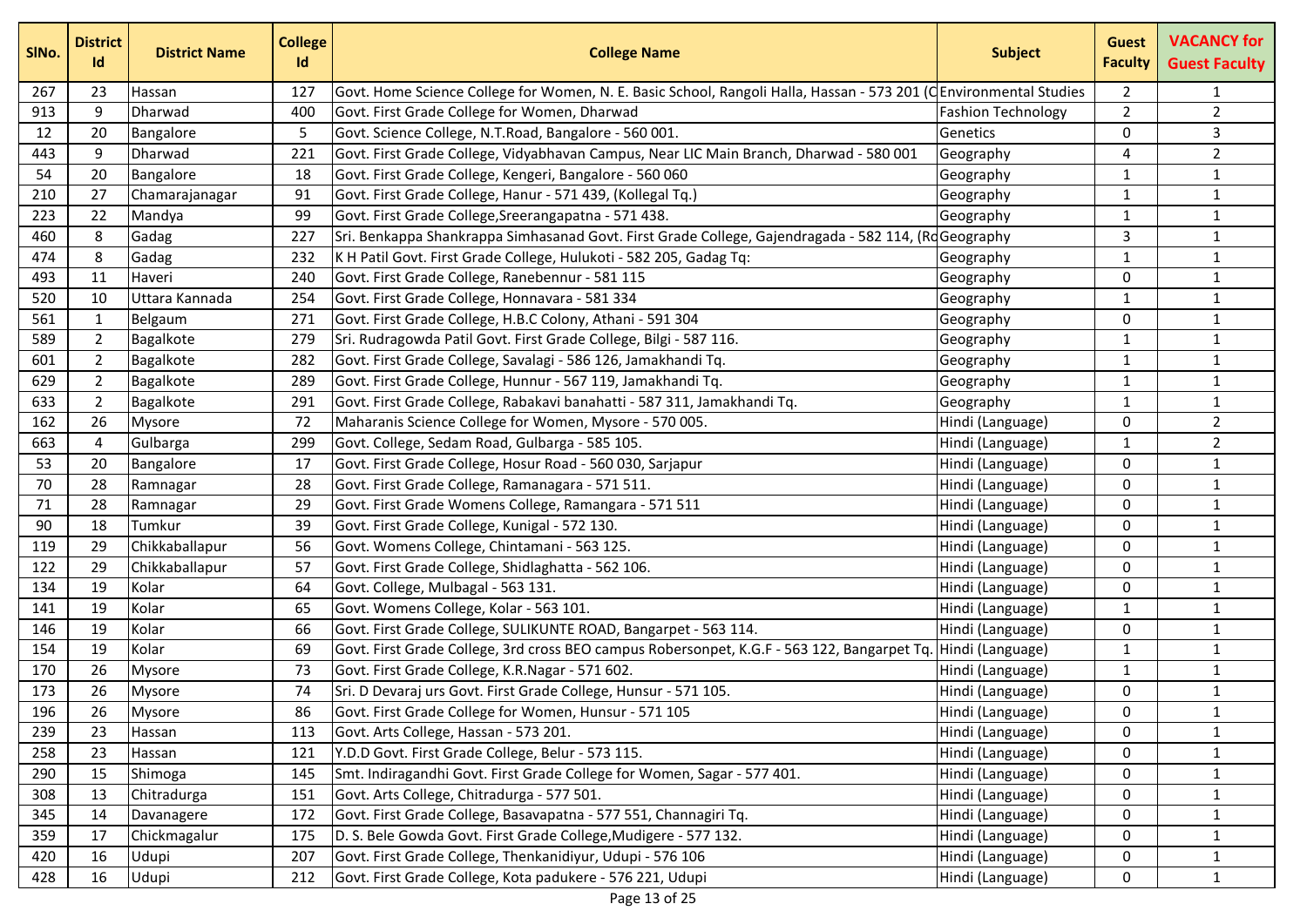| SINo. | <b>District</b><br>Id | <b>District Name</b> | <b>College</b><br>Id | <b>College Name</b>                                                                               | <b>Subject</b>   | <b>Guest</b><br><b>Faculty</b> | <b>VACANCY for</b><br><b>Guest Faculty</b> |
|-------|-----------------------|----------------------|----------------------|---------------------------------------------------------------------------------------------------|------------------|--------------------------------|--------------------------------------------|
| 521   | 10                    | Uttara Kannada       | 256                  | Govt. First Grade College, Sirsi - 581 401                                                        | Hindi (Language) | $\mathbf{0}$                   | $\mathbf{1}$                               |
| 656   | 3                     | Bijapur              | 297                  | Govt. First Grade College, Sindagi - 586 128                                                      | Hindi (Language) | 0                              | $\mathbf{1}$                               |
| 693   | 4                     | Gulbarga             | 309                  | Govt. First Grade College, Mahagaov Cross - 585 316, Gulbarga                                     | Hindi (Language) | 0                              | $\mathbf{1}$                               |
| 747   | 6                     | Raichur              | 324                  | Govt. First Grade College, Raichur - 584 101                                                      | Hindi (Language) | $\mathbf{1}$                   | $\mathbf{1}$                               |
| 897   | 18                    | Tumkur               | 387                  | Govt. First Grade College for Women, Tumkur                                                       | Hindi (Language) | 0                              | $\mathbf{1}$                               |
| 202   | 26                    | Mysore               | 87                   | Govt. First Grade College, Siddartha Layout - 570 011, Mysore                                     | History          | $\mathbf{0}$                   | $\mathbf{2}$                               |
| 583   | 1                     | Belgaum              | 278                  | Govt. First Grade College, Yaragatti 591 129, Saundatti Tq.                                       | History          | 0                              | $\overline{2}$                             |
| 832   | 12                    | <b>Bellary</b>       | 350                  | Government Commerce and Management College, Anantpur Road, Bellary City - 583 101                 | History          | 6                              | $\overline{2}$                             |
| 40    | 20                    | Bangalore            | 12                   | Govt. First Grade College, Jayanagar - 560 070, Bangalore.                                        | History          | $\Omega$                       | $\mathbf{1}$                               |
| 55    | 20                    | Bangalore            | 18                   | Govt. First Grade College, Kengeri, Bangalore - 560 060                                           | History          | $\mathbf{0}$                   | $\mathbf{1}$                               |
| 82    | 28                    | Ramnagar             | 37                   | Govt. Law College, Ramanagar - 571 511                                                            | History          | $\mathbf 0$                    | $\mathbf{1}$                               |
| 147   | 19                    | Kolar                | 66                   | Govt. First Grade College, SULIKUNTE ROAD, Bangarpet - 563 114.                                   | History          | $\mathbf 0$                    | $\mathbf{1}$                               |
| 193   | 26                    | Mysore               | 85                   | Govt. First Grade College, Hanagodu - 571 105, Hunsur Tq.                                         | History          | 0                              | $\mathbf{1}$                               |
| 194   | 26                    | Mysore               | 85                   | Govt. First Grade College, Hanagodu - 571 105, Hunsur Tq.                                         | History          |                                | $\mathbf{1}$                               |
| 205   | 26                    | Mysore               | 88                   | Govt. First Grade College, Hullahalli - 571 314, Nanjangud Tq                                     | History          | $\mathbf{0}$                   | $\mathbf{1}$                               |
| 225   | 22                    | Mandya               | 100                  | Govt. First Grade College, K.R.Pet - 571 426.                                                     | History          | 3                              | $\mathbf{1}$                               |
| 240   | 23                    | Hassan               | 113                  | Govt. Arts College, Hassan - 573 201.                                                             | History          | $\mathbf{0}$                   | $\mathbf{1}$                               |
| 253   | 23                    | Hassan               | 119                  | Govt. First Grade College, Sakaleshpura - 573 134.                                                | History          | $\mathbf{1}$                   | $\mathbf{1}$                               |
| 259   | 23                    | Hassan               | 121                  | Y.D.D Govt. First Grade College, Belur - 573 115.                                                 | History          | $\mathbf{0}$                   | $\mathbf{1}$                               |
| 261   | 23                    | Hassan               | 123                  | Govt. First Grade College, Gandasi, (Arasikere Tq.)                                               | History          | $\mathbf 0$                    | $\mathbf{1}$                               |
| 295   | 15                    | Shimoga              | 147                  | Govt. First Grade College, Shimoga - 577 201                                                      | History          | $\overline{2}$                 | $\mathbf{1}$                               |
| 321   | 22                    | Mandya               | 160                  | Govt. First Grade College, Javanagondanahalli - 577 511, Hiriyur Tq                               | History          | 0                              | $\mathbf{1}$                               |
| 336   | 14                    | Davanagere           | 167                  | Govt. First Grade College, Honnali - 577 217                                                      | History          | $\overline{2}$                 | $\mathbf{1}$                               |
| 349   | 17                    | Chickmagalur         | 173                  | I.D.S.G.Govt. College, Chikkamagalur - 577 102.                                                   | History          | 4                              | $\mathbf{1}$                               |
| 379   | 24                    | Dakshina Kannada     | 188                  | Govt. First Grade College, Bettampadi - 574 259, (Puttur Tq.)                                     | History          | 1                              | $\mathbf{1}$                               |
| 386   | 24                    | Dakshina Kannada     | 190                  | Dr. K Shivram Karanth Govt. First Grade College, Bellare - 574 212, (Sulya Tq.)                   | History          | $\mathbf{0}$                   | $\mathbf{1}$                               |
| 402   | 24                    | Dakshina Kannada     | 198                  | Govt. First Grade College for Women, Mangalore - 575 001                                          | History          | 0                              | $\mathbf{1}$                               |
| 430   | 25                    | Madikeri             | 214                  | Govt. First Grade College, Napoklu, Madikeri Tq                                                   | History          | 1                              | $\mathbf{1}$                               |
| 434   | 25                    | Madikeri             | 216                  | Govt. First Grade College, Virajpet - 571 218                                                     | History          | $\mathbf 0$                    | $\mathbf{1}$                               |
| 444   | 9                     | Dharwad              | 221                  | Govt. First Grade College, Vidyabhavan Campus, Near LIC Main Branch, Dharwad - 580 001            | History          | $\overline{2}$                 | $\mathbf{1}$                               |
| 461   | 8                     | Gadag                | 227                  | Sri. Benkappa Shankrappa Simhasanad Govt. First Grade College, Gajendragada - 582 114, (RoHistory |                  | 0                              | $\mathbf{1}$                               |
| 464   | 2                     | Bagalkote            | 228                  | Govt. First Grade College, Guledagudda. Badami Tq                                                 | History          | 0                              | $\mathbf{1}$                               |
| 475   | 8                     | Gadag                | 234                  | Govt. First Grade College, Naregal - 582 119, Ron Tq.                                             | History          | 0                              | $\mathbf{1}$                               |
| 487   | 11                    | Haveri               | 237                  | Govt. First Grade College, Akkialur - 581 102, (Hanagal Tq.)                                      | History          | 3                              | $\mathbf{1}$                               |
| 518   | 10                    | Uttara Kannada       | 252                  | Govt. First Grade College, Joida - 581 186                                                        | History          | 0                              | $\mathbf{1}$                               |
| 540   | 1                     | Belgaum              | 266                  | Sri. K M Mamani Govt. First Grade College, Soudatti - 591 126 -                                   | History          | $\mathbf{1}$                   | $\mathbf{1}$                               |
| 547   | 1                     | Belgaum              | 268                  | Smt. I S Yadawad Govt. First Grade College, Ramadurga - 591 123                                   | History          | 3                              | $\mathbf{1}$                               |
| 567   | 1                     | Belgaum              | 272                  | Somavva C Angadi Govt. First Grade College, K.K.Koppa - 591 109, Belgaum                          | History          | 0                              | $\mathbf{1}$                               |
| 578   | -1                    | Belgaum              | 275                  | Govt. First Grade College, Pashchapura 591 122, Hukkeri Tq.                                       | History          | 0                              | $\mathbf{1}$                               |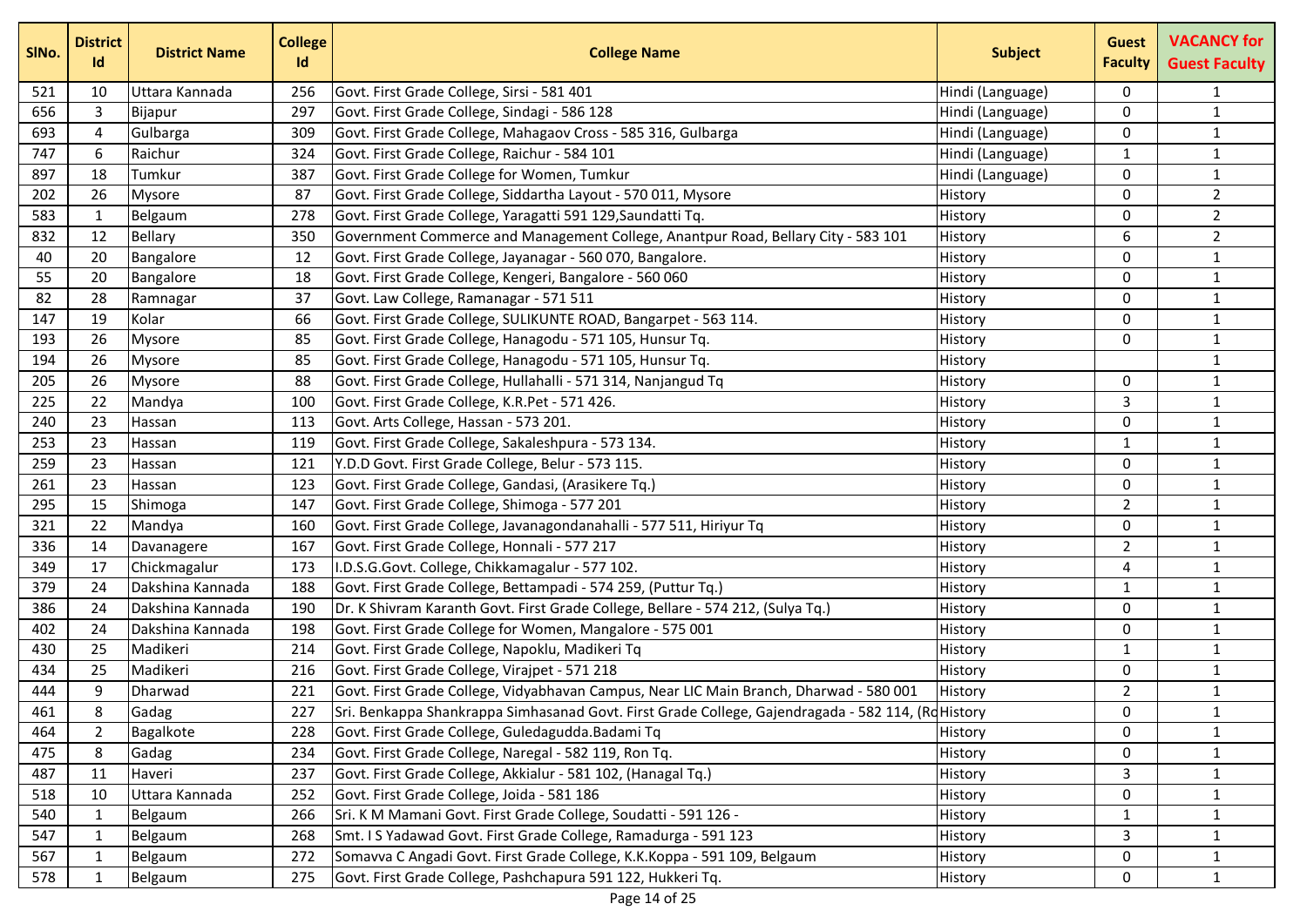| SINo.          | <b>District</b><br>Id | <b>District Name</b> | <b>College</b><br>Id | <b>College Name</b>                                                                                      | <b>Subject</b>       | <b>Guest</b><br><b>Faculty</b> | <b>VACANCY for</b><br><b>Guest Faculty</b> |
|----------------|-----------------------|----------------------|----------------------|----------------------------------------------------------------------------------------------------------|----------------------|--------------------------------|--------------------------------------------|
| 590            | 2                     | Bagalkote            | 279                  | Sri. Rudragowda Patil Govt. First Grade College, Bilgi - 587 116.                                        | History              | 4                              | $\mathbf{1}$                               |
| 596            | $\overline{2}$        | Bagalkote            | 281                  | Govt. First Grade College, Terdal - 587315                                                               | History              | $\mathbf{1}$                   | $\mathbf{1}$                               |
| 602            | $\overline{2}$        | Bagalkote            | 282                  | Govt. First Grade College, Savalagi - 586 126, Jamakhandi Tq.                                            | History              | 1                              | $\mathbf{1}$                               |
| 605            | $\overline{2}$        | Bagalkote            | 283                  | Govt. First Grade College, Navangar, Bagalkot Sector No.49, Old Zp, Bagalkot - 587 101                   | History              | $\mathbf{1}$                   | $\mathbf{1}$                               |
| 670            | $\overline{4}$        | Gulbarga             | 301                  | Govt. First Grade College, Chittapura - 585 102.                                                         | History              | 4                              | $\mathbf{1}$                               |
| 686            | $\overline{4}$        | Gulbarga             | 307                  | Govt. First Grade College, Kalagi - 585 312, Chittapura Tq:                                              | History              | $\mathbf{1}$                   | $\mathbf{1}$                               |
| 721            | 30                    | Yadgir               | 317                  | Govt. First Grade College, Shahapur - 585 223.                                                           | History              | 6                              | $\mathbf{1}$                               |
| 727            | 30                    | Yadgir               | 318                  | Govt. First Grade College, Surapura - 585 224.                                                           | History              | $\mathbf{1}$                   | $\mathbf{1}$                               |
| 763            | $\overline{7}$        | Koppal               | 328                  | Govt. First Grade College, Yelburga - 583 236.                                                           | History              | 3                              | $\mathbf{1}$                               |
| 767            | $\overline{7}$        | Koppal               | 329                  | Govt. First Grade College, Kustagi - 584 121.                                                            | History              | 4                              | $\mathbf{1}$                               |
| 779            | $\overline{7}$        | Koppal               | 332                  | Govt. First Grade College, Hosabandi Aralapura, Koppal Tq:                                               | History              | $\mathbf{1}$                   | $\mathbf{1}$                               |
| 781            | 7                     | Koppal               | 334                  | Govt. First Grade College, Alavandi - 585 226, Koppal Tq.                                                | History              | 1                              | $\mathbf{1}$                               |
| 794            | 12                    | Bellary              | 340                  | Smt. Saraladevi Satheshchandra Agarwal Govt. First Grade College, S. N Pet, Bellary - 583101             | History              | 4                              | $\mathbf{1}$                               |
| 797            | 12                    | Bellary              | 341                  | Gangavathi Venkataramanashetty Padmavathamma Govt. First Grade College, Hagaribomma                      | <b>History</b>       | 5                              | $\mathbf{1}$                               |
| 800            | 12                    | Bellary              | 342                  | Govt. First Grade College, Kampli - 583 132, (Hospet Tq.)                                                | History              | 3                              | $\mathbf{1}$                               |
| 817            | 12                    | Bellary              | 347                  | Govt. First Grade College, Hospet - 583 201                                                              | History              | $\overline{7}$                 | $\mathbf{1}$                               |
| 839            | 12                    | Bellary              | 351                  | Govt. First Grade College, Moka - 583 117, Bellary                                                       | History              | $\mathbf{0}$                   | $\mathbf{1}$                               |
| 847            | 5                     | <b>Bidar</b>         | 356                  | Govt. First Grade College, Humnabaad - 585 330                                                           | History              | 3                              | $\mathbf{1}$                               |
| 859            | 10                    | Uttara Kannada       | 361                  | Govt. First Grade College, Dhandeli                                                                      | History              | $\mathbf{0}$                   | $\mathbf{1}$                               |
| 881            | 6                     | Raichur              | 380                  | Govt. First Grade College, Shiriwara, Manvi Tq.                                                          | History              | $\mathbf{1}$                   | $\mathbf{1}$                               |
| 885            | $\overline{2}$        | Bagalkote            | 382                  | Govt. First Grade College, Kerur, Badami Tq.                                                             | History              | $\mathbf 0$                    | $\mathbf{1}$                               |
| 888            | 3                     | Bijapur              | 385                  | Govt. First Grade College, Devara Hipparagi, Sindhagi, Tq.                                               | History              | $\mathbf{1}$                   | $\mathbf{1}$                               |
| 901            | 12                    | Bellary              | 390                  | Govt. First Grade College for Women, Bellary                                                             | History              | 1                              | $\mathbf{1}$                               |
| 907            | $\overline{2}$        | Bagalkote            | 397                  | Govt. First Grade College for Women, Bagalkote                                                           | History              | 1                              | $\mathbf{1}$                               |
| 934            | $\overline{2}$        | Bagalkote            | 910                  | Govt First Grade Women college Yadahalli .Mudhol Tq Bagalkot District                                    | History              | $\mathbf{1}$                   | $\mathbf{1}$                               |
| 936            | 23                    | Hassan               | 911                  | Residential Govt first grade College Haradanahalli.Hole Narsipur Tq, Hassan District                     | History              | $\mathbf{1}$                   | $\mathbf{1}$                               |
| 948            | 6                     | Raichur              | 916                  | Residential Govt. First Grade College, Kavithala, Manvi Tq. Raichur Dist                                 | History              |                                | $\mathbf{1}$                               |
| 953            | 7                     | Koppal               | 923                  | Residential Govt. First Grade College, THALABALA, Koppal Dist.                                           | History              |                                | $\mathbf{1}$                               |
| $\overline{7}$ | 20                    | Bangalore            | 4                    | Smt.V.H.D.Central Institute of Home Science College for Women, Bangalore - 560 001.                      | <b>HOME SCIENCE</b>  | 17                             | 11                                         |
| 163            | 26                    | <b>Mysore</b>        | 72                   | Maharanis Science College for Women, Mysore - 570 005.                                                   | <b>HOME SCIENCE</b>  | 5                              | $\mathbf{1}$                               |
| 266            | 23                    | Hassan               | 127                  | Govt. Home Science College for Women, N. E. Basic School, Rangoli Halla, Hassan - 573 201 (CHOME SCIENCE |                      | $\overline{2}$                 | $\mathbf{1}$                               |
| 281            | 15                    | Shimoga              | 138                  | Sir.M.Vishweshwaraiah Govt. Science College, Bommanakatte, Bhadravathi - 577 302.                        | Industrial Chemistry | $\mathbf{1}$                   | $\mathbf{1}$                               |
| 27             | 20                    | Bangalore            | 8                    | Govt. First Grade College, Vijayanagar, Bangalore - 560 104                                              | Journalism           | 0                              | $\mathbf{2}$                               |
| 38             | 20                    | Bangalore            | 11                   | Govt. First Grade College, Rajajinagar - 560 010, Bangalore.                                             | Journalism           | $\mathbf{1}$                   | $\mathbf{1}$                               |
| 76             | 28                    | Ramnagar             | 31                   | Govt. First Grade College, Channapatna- 571 501.                                                         | Journalism           | 0                              | $\mathbf{1}$                               |
| 128            | 19                    | Kolar                | 63                   | Govt. Boys College, Kolar - 563 101.                                                                     | Journalism           | 0                              | $\mathbf{1}$                               |
| 221            | 22                    | Mandya               | 98                   | Govt. Womens College, M.C.Road, Mandya - 571 401.                                                        | Journalism           | $\mathbf{1}$                   | $\mathbf{1}$                               |
| 350            | 17                    | Chickmagalur         | 173                  | I.D.S.G.Govt. College, Chikkamagalur - 577 102.                                                          | Journalism           | $\mathbf{1}$                   | $\mathbf{1}$                               |
| 366            | 17                    | Chickmagalur         | 182                  | Govt. First Grade College, Kalasa - 577 124, Sringeri Tq.                                                | Journalism           | $\mathbf{1}$                   | $\mathbf{1}$                               |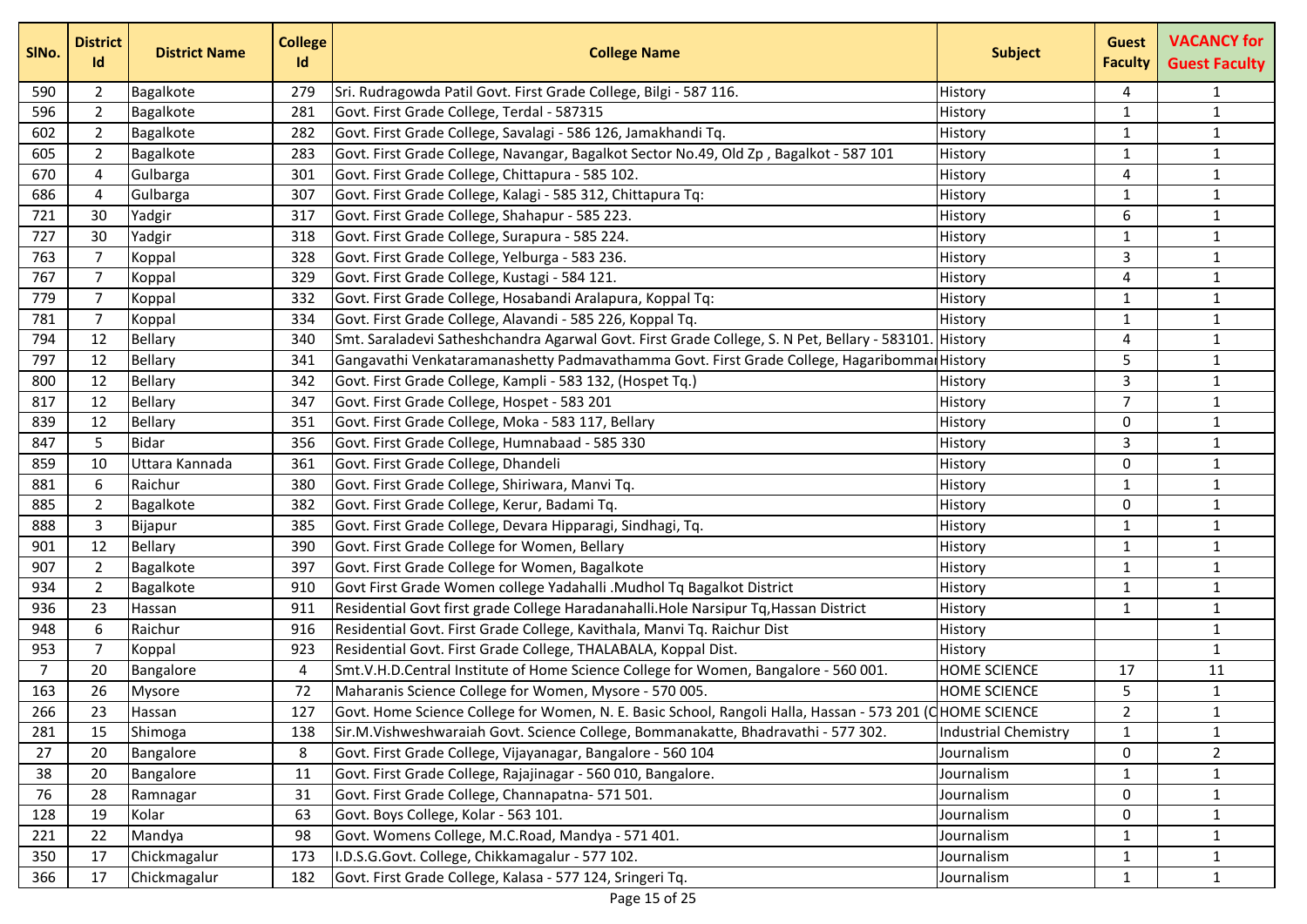| SINo. | <b>District</b><br>Id | <b>District Name</b> | <b>College</b><br>Id | <b>College Name</b>                                                                                  | <b>Subject</b>     | <b>Guest</b><br><b>Faculty</b> | <b>VACANCY for</b><br><b>Guest Faculty</b> |
|-------|-----------------------|----------------------|----------------------|------------------------------------------------------------------------------------------------------|--------------------|--------------------------------|--------------------------------------------|
| 398   | 24                    | Dakshina Kannada     | 197                  | Govt. First Grade College, Mangalore Carstreet, Mangalore - 575 001                                  | Journalism         | 1                              | $\mathbf{1}$                               |
| 424   | 16                    | Udupi                | 209                  | Dr.G.Shankar Govt. Women First Grade College & PG Centre, Ajjarakadu, Udupi - 576 101 (Ud Journalism |                    | 1                              | $\mathbf{1}$                               |
| 929   | 23                    | Hassan               | 908                  | Govt. First Grade College for Women, Gandada Koti, Hassan.                                           | Journalism         | 1                              | $\mathbf{1}$                               |
| 664   | 4                     | Gulbarga             | 299                  | Govt. College, Sedam Road, Gulbarga - 585 105.                                                       | Kannada (Language) | $\overline{2}$                 | 3                                          |
| 435   | 25                    | Madikeri             | 216                  | Govt. First Grade College, Virajpet - 571 218                                                        | Kannada (Language) | 0                              | $\overline{2}$                             |
| 625   | $\overline{2}$        | Bagalkote            | 287                  | Govt. First Grade College, Ilkal - 587 125, Hungund Tq:                                              | Kannada (Language) | $\mathbf{1}$                   | $\overline{2}$                             |
| 722   | 30                    | Yadgir               | 317                  | Govt. First Grade College, Shahapur - 585 223.                                                       | Kannada (Language) | 3                              | $\sqrt{2}$                                 |
| 873   | 1                     | Belgaum              | 372                  | Govt First Grade College Harugeri, Belagum Dist                                                      | Kannada (Language) | $\mathbf{1}$                   | $\overline{2}$                             |
| 33    | 20                    | Bangalore            | 9                    | Govt. First Grade College, K.R.Puram, Bangalore - 560 036.                                           | Kannada (Language) | 4                              | $\mathbf{1}$                               |
| 83    | 28                    | Ramnagar             | 37                   | Govt. Law College, Ramanagar - 571 511                                                               | Kannada (Language) | 0                              | $\mathbf 1$                                |
| 106   | 18                    | Tumkur               | 53                   | Govt First Grade College, B.H. Road, Tumkur                                                          | Kannada (Language) |                                | $\mathbf{1}$                               |
| 126   | 19                    | Kolar                | 61                   | Govt. First Grade College, Vemagal - 563 157, Chinthamani Tq.                                        | Kannada (Language) | $\mathbf{1}$                   | $\mathbf{1}$                               |
| 135   | 19                    | Kolar                | 64                   | Govt. College, Mulbagal - 563 131.                                                                   | Kannada (Language) | 4                              | $\mathbf 1$                                |
| 142   | 19                    | Kolar                | 65                   | Govt. Womens College, Kolar - 563 101.                                                               | Kannada (Language) | 4                              | $\mathbf{1}$                               |
| 148   | 19                    | Kolar                | 67                   | Govt. First Grade College, Srinivasapura - 563 135.                                                  | Kannada (Language) | $\mathbf 0$                    | $\mathbf{1}$                               |
| 156   | 19                    | Kolar                | 71                   | Govt. Law College, Kolar - 563 101                                                                   | Kannada (Language) | 0                              | $\mathbf{1}$                               |
| 176   | 26                    | Mysore               | 75                   | Maharans Arts College for Women, JLB Road, Mysore - 570 005                                          | Kannada (Language) | $\mathbf{1}$                   | $\mathbf{1}$                               |
| 180   | 26                    | Mysore               | 80                   | Govt. First Grade Womens College, Vijayanagara, Mysore - 570 017                                     | Kannada (Language) | $\mathbf{1}$                   | $\mathbf{1}$                               |
| 215   | 27                    | Chamarajanagar       | 95                   | Govt. First Grade College, Kuderu - 571 316, Chamarajanagar Tq.                                      | Kannada (Language) | $\mathbf{1}$                   | $\mathbf{1}$                               |
| 254   | 23                    | Hassan               | 119                  | Govt. First Grade College, Sakaleshpura - 573 134.                                                   | Kannada (Language) | 0                              | $\mathbf{1}$                               |
| 274   | 20                    | Bangalore            | 132                  | Govt First Grade College Domlur, Bengaluru Dist                                                      | Kannada (Language) | 0                              | $\mathbf{1}$                               |
| 275   | 23                    | Hassan               | 133                  | Govt. First Grade College, Mosalehosalli - 573 212, Hassan Tq.                                       | Kannada (Language) | 0                              | $\mathbf 1$                                |
| 276   | 23                    | Hassan               | 136                  | Govt. Law College, M.G.Road, Vidyanagar, Hassan - 573 201                                            | Kannada (Language) | $\mathbf 0$                    | $\mathbf{1}$                               |
| 278   | 23                    | Hassan               | 137                  | Govt. Law College, Holenarasipura - 573 211                                                          | Kannada (Language) | 0                              | $\mathbf{1}$                               |
| 329   | 14                    | Davanagere           | 164                  | Govt. First Grade College, Nyamathi - 577 223, (Honnali Tq.)                                         | Kannada (Language) | 0                              | $\mathbf 1$                                |
| 337   | 14                    | Davanagere           | 168                  | Govt. First Grade College, Harihara - 577 601                                                        | Kannada (Language) | 3                              | $\mathbf{1}$                               |
| 346   | 14                    | Davanagere           | 172                  | Govt. First Grade College, Basavapatna - 577 551, Channagiri Tq.                                     | Kannada (Language) | 0                              | $\mathbf{1}$                               |
| 371   | 17                    | Chickmagalur         | 184                  | Govt. First Grade College, Yagati - 577 040, Kadur Tq.                                               | Kannada (Language) | 0                              | $\mathbf{1}$                               |
| 377   | 24                    | Dakshina Kannada     | 187                  | Govt. First Grade College, Belthangadi - 574 214.                                                    | Kannada (Language) | 3                              | $\mathbf{1}$                               |
| 380   | 24                    | Dakshina Kannada     | 188                  | Govt. First Grade College, Bettampadi - 574 259, (Puttur Tq.)                                        | Kannada (Language) | 1                              | $\mathbf{1}$                               |
| 387   | 24                    | Dakshina Kannada     | 190                  | Dr. K Shivram Karanth Govt. First Grade College, Bellare - 574 212, (Sulya Tq.)                      | Kannada (Language) | 0                              | $\mathbf{1}$                               |
| 399   | 24                    | Dakshina Kannada     | 197                  | Govt. First Grade College, Mangalore Carstreet, Mangalore - 575 001                                  | Kannada (Language) | 3                              | $\mathbf{1}$                               |
| 412   | 16                    | Udupi                | 204                  | Govt. First Grade College, Karkala - 574 104.                                                        | Kannada (Language) | $\overline{2}$                 | $\mathbf{1}$                               |
| 416   | 16                    | Udupi                | 206                  | Govt. First Grade College, Kaapu - 574 106, (Udupi Tq.)                                              | Kannada (Language) | 0                              | $\mathbf{1}$                               |
| 427   | 16                    | Udupi                | 211                  | Govt. First Grade College, Kundapura - 576 222                                                       | Kannada (Language) | 3                              | $\mathbf{1}$                               |
| 431   | 25                    | Madikeri             | 214                  | Govt. First Grade College, Napoklu, Madikeri Tq                                                      | Kannada (Language) | 0                              | $\mathbf{1}$                               |
| 472   | 8                     | Gadag                | 231                  | Govt. First Grade College, (Mun School Campus), Gadag - 582 101                                      | Kannada (Language) | 3                              | $\mathbf{1}$                               |
| 525   | 10                    | Uttara Kannada       | 259                  | Govt. First Grade College, Baada - 581 441, Kumta Tq                                                 | Kannada (Language) | $\mathbf{1}$                   | $\mathbf{1}$                               |
| 534   | 1                     | Belgaum              | 264                  | Govt. First Grade College, Hukkeri - 591 309                                                         | Kannada (Language) | 3                              | $\mathbf{1}$                               |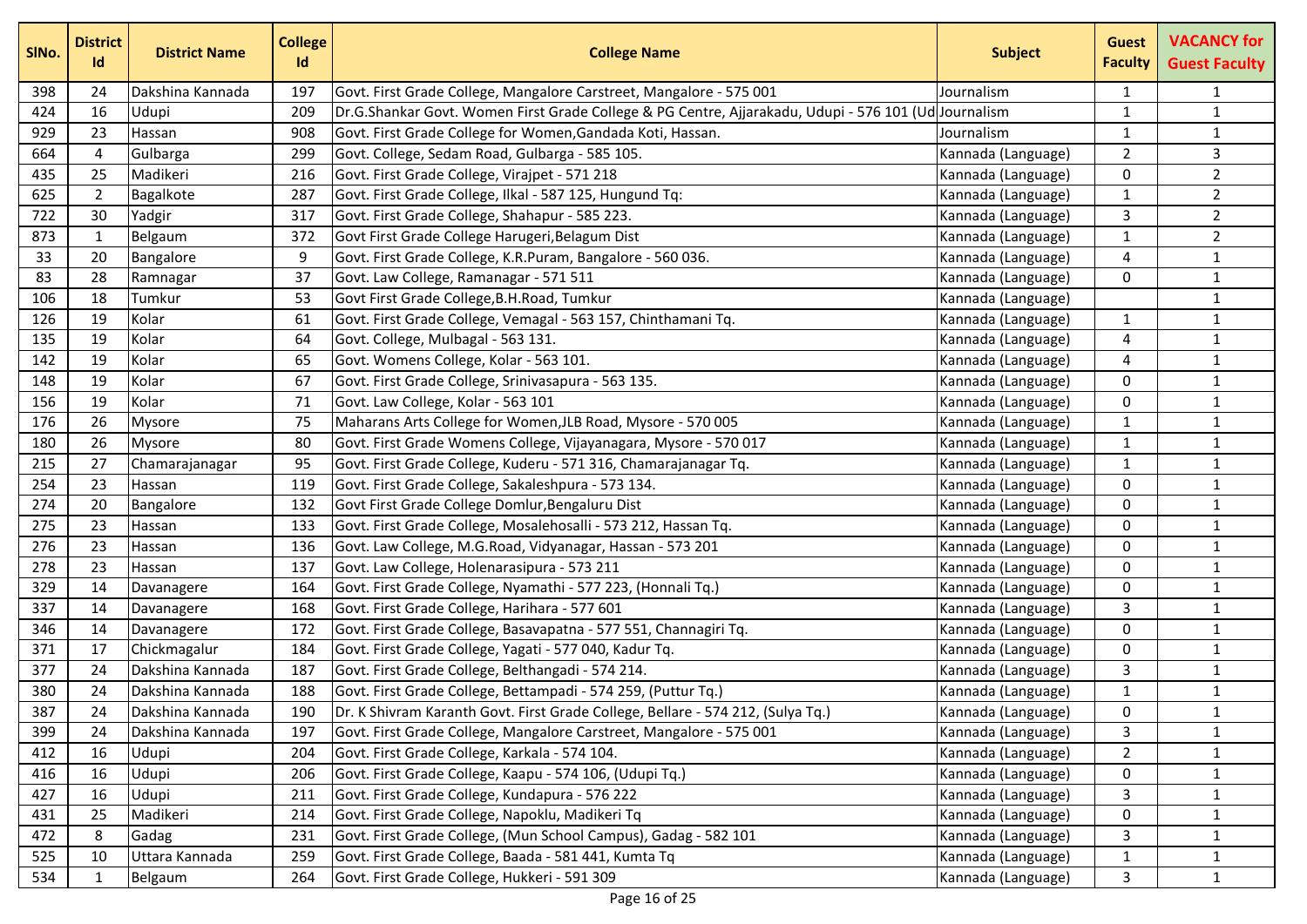| SINo. | <b>District</b><br>Id | <b>District Name</b> | <b>College</b><br>Id | <b>College Name</b>                                                                    | <b>Subject</b>     | <b>Guest</b><br><b>Faculty</b> | <b>VACANCY for</b><br><b>Guest Faculty</b> |
|-------|-----------------------|----------------------|----------------------|----------------------------------------------------------------------------------------|--------------------|--------------------------------|--------------------------------------------|
| 591   | $\overline{2}$        | Bagalkote            | 279                  | Sri. Rudragowda Patil Govt. First Grade College, Bilgi - 587 116.                      | Kannada (Language) | 3                              | $\mathbf{1}$                               |
| 597   | $\overline{2}$        | Bagalkote            | 281                  | Govt. First Grade College, Terdal - 587315                                             | Kannada (Language) | $\overline{2}$                 | $\mathbf 1$                                |
| 630   | $\overline{2}$        | Bagalkote            | 289                  | Govt. First Grade College, Hunnur - 567 119, Jamakhandi Tq.                            | Kannada (Language) | $\overline{2}$                 | $\mathbf{1}$                               |
| 657   | 3                     | Bijapur              | 297                  | Govt. First Grade College, Sindagi - 586 128                                           | Kannada (Language) | 0                              | $\mathbf{1}$                               |
| 671   | 4                     | Gulbarga             | 301                  | Govt. First Grade College, Chittapura - 585 102.                                       | Kannada (Language) | 1                              | $\mathbf{1}$                               |
| 687   | 4                     | Gulbarga             | 307                  | Govt. First Grade College, Kalagi - 585 312, Chittapura Tq:                            | Kannada (Language) | $\overline{2}$                 | $\mathbf{1}$                               |
| 691   | 4                     | Gulbarga             | 308                  | Govt. First Grade College, Karjagi - 585 245, Afzalpura Tq:                            | Kannada (Language) | 0                              | $\mathbf{1}$                               |
| 705   | 30                    | Yadgir               | 315                  | Govt. First Grade College, Yadgiri - 585 202.                                          | Kannada (Language) | 6                              | $\mathbf{1}$                               |
| 728   | 30                    | Yadgir               | 318                  | Govt. First Grade College, Surapura - 585 224.                                         | Kannada (Language) | $\overline{2}$                 | $\mathbf{1}$                               |
| 825   | 12                    | Bellary              | 348                  | Smt. Rudramba M P Prakash Govt. First Grade College, Huvinahadagali - 583 219          | Kannada (Language) | $\overline{2}$                 | $\mathbf{1}$                               |
| 855   | 5                     | <b>Bidar</b>         | 359                  | Govt. First Grade College, Hulsooru - 585 416, Basavakalyana Tq.                       | Kannada (Language) |                                | $\mathbf{1}$                               |
| 875   | 24                    | Dakshina Kannada     | 374                  | Govt. First Grade College, Mudipu, Bantwala Tq.                                        | Kannada (Language) | $\mathbf{1}$                   | $\mathbf{1}$                               |
| 946   | 6                     | Raichur              | 916                  | Residential Govt. First Grade College, Kavithala, Manvi Tq. Raichur Dist               | Kannada (Language) |                                | $\mathbf{1}$                               |
| 84    | 28                    | Ramnagar             | 37                   | Govt. Law College, Ramanagar - 571 511                                                 | Law                | $\Omega$                       | $\overline{7}$                             |
| 701   | 4                     | Gulbarga             | 314                  | Govt Law College, Marthur, Gulbarga                                                    | Law                | $\overline{2}$                 | 6                                          |
| 277   | 23                    | Hassan               | 136                  | Govt. Law College, M.G.Road, Vidyanagar, Hassan - 573 201                              | Law                | 1                              | $\mathbf{1}$                               |
| 279   | 23                    | Hassan               | 137                  | Govt. Law College, Holenarasipura - 573 211                                            | Law                | 9                              | $\mathbf{1}$                               |
| 883   | 1                     | Belgaum              | 381                  | Govt. First Grade College, Beedi, Khanapura Tq.                                        | Marathi (Language) | 0                              | $\mathbf{1}$                               |
| 723   | 30                    | Yadgir               | 317                  | Govt. First Grade College, Shahapur - 585 223.                                         | Mathematics        | 4                              | 5                                          |
| 174   | 26                    | Mysore               | 74                   | Sri. D Devaraj urs Govt. First Grade College, Hunsur - 571 105.                        | Mathematics        | $\overline{3}$                 | 4                                          |
| 136   | 19                    | Kolar                | 64                   | Govt. College, Mulbagal - 563 131.                                                     | Mathematics        | $\overline{2}$                 | $\overline{2}$                             |
| 181   | 26                    | Mysore               | 80                   | Govt. First Grade Womens College, Vijayanagara, Mysore - 570 017                       | Mathematics        | 0                              | $\overline{2}$                             |
| 548   | $\mathbf{1}$          | Belgaum              | 268                  | Smt. I S Yadawad Govt. First Grade College, Ramadurga - 591 123                        | Mathematics        | $\mathbf{1}$                   | $\overline{2}$                             |
| 606   | $\overline{2}$        | Bagalkote            | 283                  | Govt. First Grade College, Navangar, Bagalkot Sector No.49, Old Zp, Bagalkot - 587 101 | Mathematics        | 3                              | $\overline{2}$                             |
| 651   | 3                     | Bijapur              | 295                  | Govt. First Grade College, Muddebihal - 586 212                                        | Mathematics        | $\overline{2}$                 | $\overline{2}$                             |
| 748   | 6                     | Raichur              | 324                  | Govt. First Grade College, Raichur - 584 101                                           | Mathematics        | 5.                             | $\overline{2}$                             |
| 940   | 30                    | Yadgir               | 912                  | Residential Govt. First Grade College, Mudnal, Yadgir Dt                               | Mathematics        | 0                              | $\overline{2}$                             |
| 19    | 20                    | Bangalore            | 6                    | Maharanis Science College for Women, Bangalore - 560 001.                              | Mathematics        | 8                              | $\mathbf{1}$                               |
| 87    | 18                    | Tumkur               | 38                   | Govt. First Grade College, Sira - 572 137.                                             | Mathematics        | $\overline{2}$                 | $\mathbf 1$                                |
| 93    | 18                    | Tumkur               | 40                   | Govt. First Grade College, Gubbi - 572 216.                                            | Mathematics        | 0                              | $\mathbf{1}$                               |
| 100   | 18                    | Tumkur               | 48                   | Govt. First Grade College, Tiptur - 572 201                                            | Mathematics        | 3                              | $\mathbf{1}$                               |
| 112   | 29                    | Chikkaballapur       | 54                   | Govt. College, M.G.Road, Chikkaballapur - 562 101.                                     | Mathematics        | $\mathbf{1}$                   | $\mathbf{1}$                               |
| 164   | 26                    | Mysore               | 72                   | Maharanis Science College for Women, Mysore - 570 005.                                 | Mathematics        | 11                             | $\mathbf{1}$                               |
| 187   | 26                    | <b>Mysore</b>        | 83                   | Govt. First Grade College, Ooty Road, Nanjangudu - 571 301                             | Mathematics        | 5                              | $\mathbf{1}$                               |
| 203   | 26                    | Mysore               | 87                   | Govt. First Grade College, Siddartha Layout - 570 011, Mysore                          | Mathematics        | $\mathbf{1}$                   | $\mathbf{1}$                               |
| 222   | 22                    | Mandya               | 98                   | Govt. Womens College, M.C.Road, Mandya - 571 401.                                      | Mathematics        | $\mathbf{1}$                   | $\mathbf{1}$                               |
| 231   | 22                    | Mandya               | 106                  | Govt. First Grade College, Pandavapura - 571 434                                       | Mathematics        | $\Omega$                       | $\mathbf{1}$                               |
| 242   | 23                    | Hassan               | 114                  | Govt. First Grade College for Women, NEAR STADIUM, M.G.ROAD, Hassan - 573 201          | Mathematics        | 5                              | $\mathbf{1}$                               |
| 247   | 23                    | Hassan               | 117                  | Govt. First Grade Womens College, Holenarasipura - 573 211                             | Mathematics        | $\overline{2}$                 | $\mathbf{1}$                               |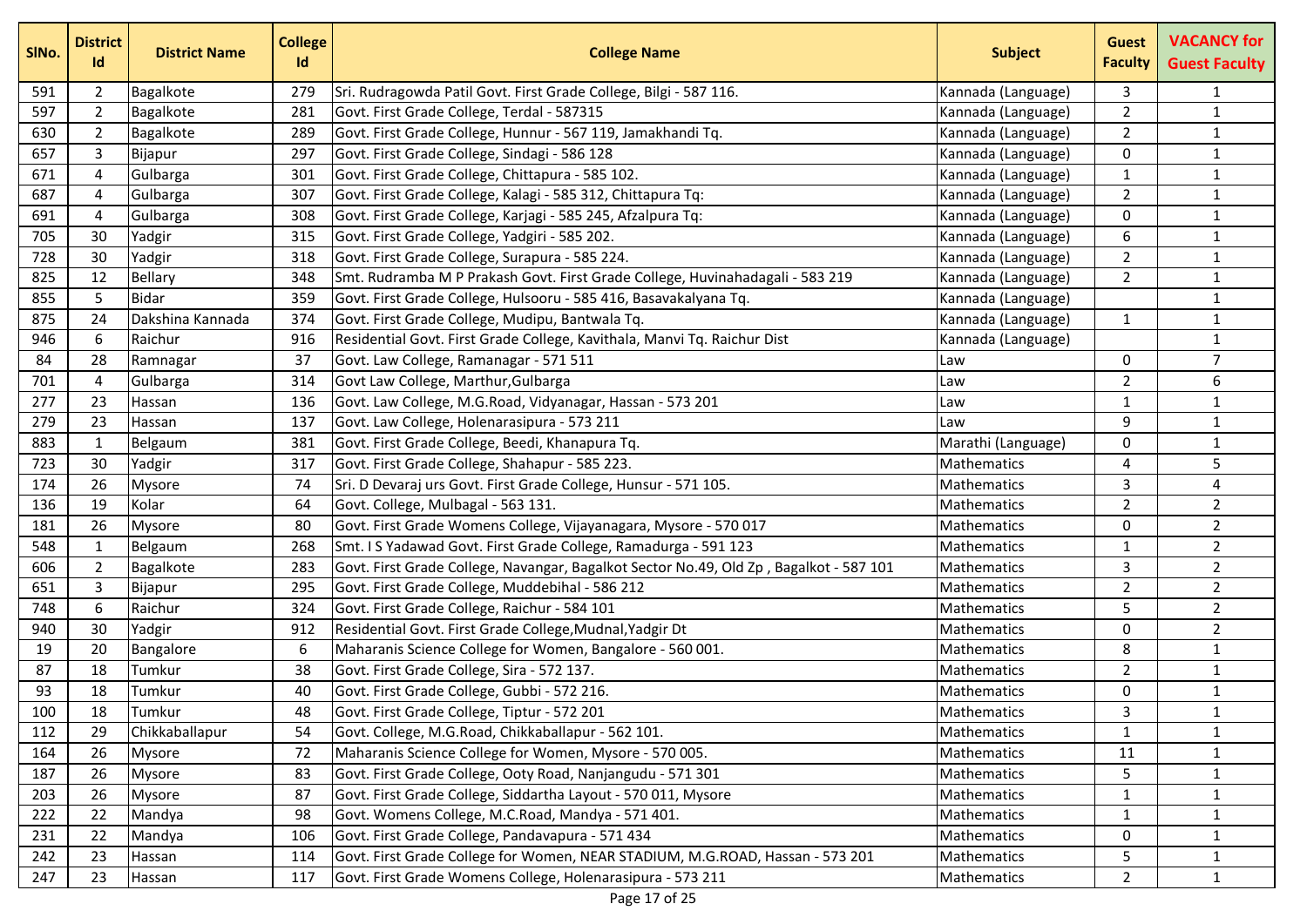| SINo. | <b>District</b><br>Id | <b>District Name</b> | <b>College</b><br>Id | <b>College Name</b>                                                                          | <b>Subject</b>          | <b>Guest</b><br><b>Faculty</b> | <b>VACANCY for</b><br><b>Guest Faculty</b> |
|-------|-----------------------|----------------------|----------------------|----------------------------------------------------------------------------------------------|-------------------------|--------------------------------|--------------------------------------------|
| 262   | 23                    | Hassan               | 124                  | Govt. First Grade College, Channarayapatna - 573 116.                                        | <b>Mathematics</b>      | $\overline{2}$                 | $\mathbf{1}$                               |
| 299   | 15                    | Shimoga              | 148                  | Govt. First Grade College, Thirthahalli - 577 432                                            | <b>Mathematics</b>      | $\mathbf{1}$                   | $\mathbf{1}$                               |
| 305   | 15                    | Shimoga              | 150                  | Govt. First Grade College, Shiralakoppa - 577 427, Shikaripura Tq:                           | <b>Mathematics</b>      | $\overline{2}$                 | $\mathbf{1}$                               |
| 310   | 13                    | Chitradurga          | 152                  | H.P.C.C.Govt. College, Challakere - 577 522.                                                 | Mathematics             | $\overline{2}$                 | $\mathbf{1}$                               |
| 313   | 13                    | Chitradurga          | 153                  | Govt. Science College, Chitradurga - 577 501.                                                | Mathematics             | 13                             | $\mathbf{1}$                               |
| 325   | 14                    | Davanagere           | 162                  | Sri Sri Shivalingeshwara Swamy Govt. First Grade College, Channagiri - 577 213.              | Mathematics             | $\overline{2}$                 | $\mathbf{1}$                               |
| 343   | 14                    | Davanagere           | 171                  | Govt. First Grade College, Sante Bennur - 577 552, Channagiri Tq.                            | Mathematics             | 1                              | $\mathbf{1}$                               |
| 355   | 17                    | Chickmagalur         | 174                  | Govt. First Grade College, Koppa - 577 126.                                                  | <b>Mathematics</b>      | $\overline{2}$                 | $\mathbf{1}$                               |
| 381   | 24                    | Dakshina Kannada     | 188                  | Govt. First Grade College, Bettampadi - 574 259, (Puttur Tq.)                                | Mathematics             | $\Omega$                       | $\mathbf{1}$                               |
| 392   | 24                    | Dakshina Kannada     | 196                  | Govt. First Grade College, Sullya - 574 239                                                  | Mathematics             | 0                              | $\mathbf{1}$                               |
| 441   | 9                     | Dharwad              | 220                  | Govt. First Grade College, Rajanagar, Hubli - 580 032                                        | <b>Mathematics</b>      | 0                              | $\mathbf{1}$                               |
| 494   | 11                    | Haveri               | 240                  | Govt. First Grade College, Ranebennur - 581 115                                              | <b>Mathematics</b>      | $\overline{2}$                 | $\mathbf 1$                                |
| 562   | 1                     | Belgaum              | 271                  | Govt. First Grade College, H.B.C Colony, Athani - 591 304                                    | Mathematics             | 1                              | $\mathbf 1$                                |
| 571   | 1                     | Belgaum              | 273                  | Govt. First Grade College, Kittur 591 115, Bylahongala Tq:                                   | Mathematics             | 1                              | $\mathbf{1}$                               |
| 579   | 1                     | Belgaum              | 275                  | Govt. First Grade College, Pashchapura 591 122, Hukkeri Tq.                                  | Mathematics             | $\overline{2}$                 | $\mathbf{1}$                               |
| 584   | $\mathbf 1$           | Belgaum              | 278                  | Govt. First Grade College, Yaragatti 591 129, Saundatti Tq.                                  | <b>Mathematics</b>      | 0                              | $\mathbf 1$                                |
| 637   | 3                     | Bijapur              | 292                  | Govt. First Grade College, Navabag, Khaza Colony, Bijapur - 586 101                          | <b>Mathematics</b>      | 4                              | $\mathbf{1}$                               |
| 645   | 3                     | Bijapur              | 294                  | Govt. First Grade College, Basavanabagewadi - 586 203                                        | Mathematics             | 0                              | $\mathbf{1}$                               |
| 665   | $\overline{4}$        | Gulbarga             | 299                  | Govt. College, Sedam Road, Gulbarga - 585 105.                                               | <b>Mathematics</b>      | 4                              | $\mathbf{1}$                               |
| 688   | $\overline{4}$        | Gulbarga             | 307                  | Govt. First Grade College, Kalagi - 585 312, Chittapura Tq:                                  | <b>Mathematics</b>      | $\Omega$                       | $\mathbf 1$                                |
| 699   | 4                     | Gulbarga             | 312                  | Govt. First Grade College, Madana hipparaga - 585 282, Aland Tq.                             | Mathematics             | 1                              | $\mathbf 1$                                |
| 706   | 30                    | Yadgir               | 315                  | Govt. First Grade College, Yadgiri - 585 202.                                                | Mathematics             | 6                              | $\mathbf{1}$                               |
| 732   | 30                    | Yadgir               | 319                  | Govt. First Grade College, Kembhavi - 585 216, Shorapur Tq.                                  | Mathematics             | $\Omega$                       | $\mathbf{1}$                               |
| 751   | 6                     | Raichur              | 325                  | Govt. First Grade College, Lingasagur - 584 122                                              | Mathematics             | $\overline{2}$                 | $\mathbf{1}$                               |
| 758   | 6                     | Raichur              | 327                  | Govt. First Grade College, Mudgal - 584 125, Lingasagur Tq.                                  | Mathematics             | 0                              | $\mathbf 1$                                |
| 795   | 12                    | <b>Bellary</b>       | 340                  | Smt. Saraladevi Satheshchandra Agarwal Govt. First Grade College, S. N Pet, Bellary - 583101 | Mathematics             | 2                              | $\mathbf{1}$                               |
| 798   | 12                    | Bellary              | 341                  | Gangavathi Venkataramanashetty Padmavathamma Govt. First Grade College, Hagaribomma          | Mathematics             | $\overline{2}$                 | $\mathbf{1}$                               |
| 805   | 12                    | Bellary              | 343                  | Govt. First Grade College, Siraguppa - 583 121.                                              | Mathematics             | 0                              | $\mathbf{1}$                               |
| 810   | 12                    | Bellary              | 344                  | Govt. First Grade College, Kurugod - 583 116                                                 | Mathematics             | 1                              | $\mathbf 1$                                |
| 826   | 12                    | Bellary              | 348                  | Smt. Rudramba M P Prakash Govt. First Grade College, Huvinahadagali - 583 219                | Mathematics             | 1                              | $\mathbf{1}$                               |
| 849   | 5                     | <b>Bidar</b>         | 357                  | Govt. First Grade College, Kodambal Road, Chitaguppa - 585 412, Humnabaad Tq:                | Mathematics             | $\mathcal{P}$                  | $\mathbf{1}$                               |
| 860   | 10                    | Uttara Kannada       | 361                  | Govt. First Grade College, Dhandeli                                                          | Mathematics             | 0                              | $\mathbf{1}$                               |
| 943   | 3                     | Bijapur              | 915                  | Residential Govt. First Grade College, Adalageri, Mudhebihal Tq, Vijayapura Dist.            | Mathematics             | 0                              | $\mathbf{1}$                               |
| 20    | 20                    | Bangalore            | 6                    | Maharanis Science College for Women, Bangalore - 560 001.                                    | Microbiology            | 5                              | 5                                          |
| 13    | 20                    | Bangalore            | 5                    | Govt. Science College, N.T.Road, Bangalore - 560 001.                                        | Microbiology            | 3                              | 4                                          |
| 314   | 13                    | Chitradurga          | 153                  | Govt. Science College, Chitradurga - 577 501.                                                | Microbiology            | 0                              | $\overline{2}$                             |
| 282   | 15                    | Shimoga              | 138                  | Sir.M.Vishweshwaraiah Govt. Science College, Bommanakatte, Bhadravathi - 577 302.            | Microbiology            | 0                              | $\mathbf{1}$                               |
| 445   | 9                     | Dharwad              | 221                  | Govt. First Grade College, Vidyabhavan Campus, Near LIC Main Branch, Dharwad - 580 001       | <b>Optional English</b> | 0                              | 4                                          |
| 818   | 12                    | Bellary              | 347                  | Govt. First Grade College, Hospet - 583 201                                                  | <b>Optional English</b> | 0                              | 3                                          |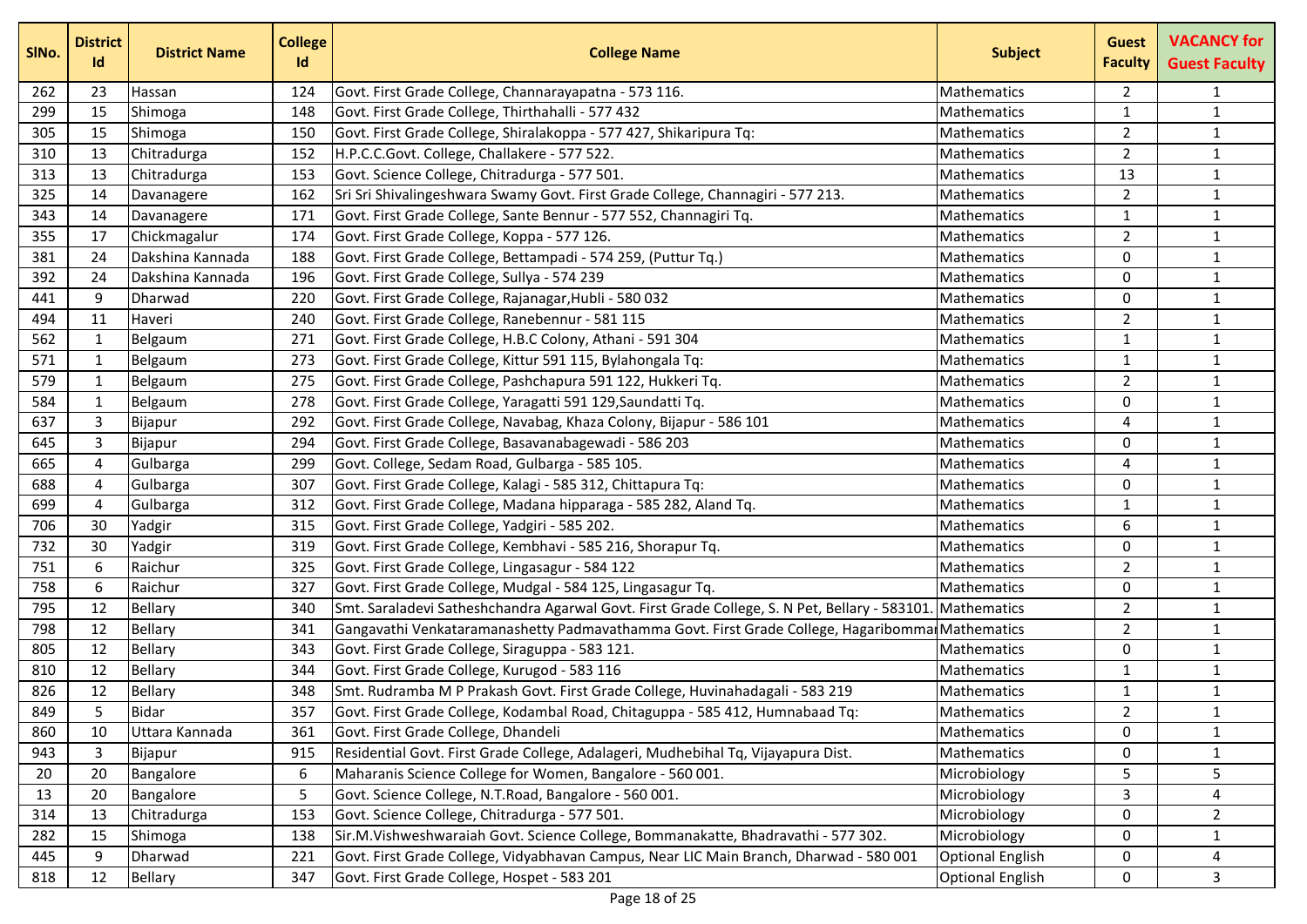| SINo. | <b>District</b><br>Id | <b>District Name</b> | <b>College</b><br>Id | <b>College Name</b>                                                                    | <b>Subject</b>          | <b>Guest</b><br><b>Faculty</b> | <b>VACANCY for</b><br><b>Guest Faculty</b> |
|-------|-----------------------|----------------------|----------------------|----------------------------------------------------------------------------------------|-------------------------|--------------------------------|--------------------------------------------|
| 468   | 8                     | Gadag                | 230                  | Govt. First Grade College, Mundargi - 582 118                                          | <b>Optional English</b> | $\Omega$                       | $\overline{2}$                             |
| 498   | 11                    | Haveri               | 243                  | Govt. First Grade College, Hanagal - 581 104                                           | <b>Optional English</b> | 0                              | $\overline{2}$                             |
| 563   | 1                     | Belgaum              | 271                  | Govt. First Grade College, H.B.C Colony, Athani - 591 304                              | <b>Optional English</b> | 0                              | $\overline{2}$                             |
| 607   | $\overline{2}$        | Bagalkote            | 283                  | Govt. First Grade College, Navangar, Bagalkot Sector No.49, Old Zp, Bagalkot - 587 101 | <b>Optional English</b> | 0                              | $\overline{2}$                             |
| 658   | $\mathsf{3}$          | Bijapur              | 297                  | Govt. First Grade College, Sindagi - 586 128                                           | <b>Optional English</b> | 0                              | $\overline{2}$                             |
| 775   | $\overline{7}$        | Koppal               | 331                  | Govt. First Grade College, Koppal - 583 231                                            | <b>Optional English</b> | 0                              | $\overline{2}$                             |
| 833   | 12                    | Bellary              | 350                  | Government Commerce and Management College, Anantpur Road, Bellary City - 583 101      | <b>Optional English</b> | 0                              | $\overline{2}$                             |
| 865   | 15                    | Shimoga              | 362                  | Govt. First Grade College, Sagar                                                       | <b>Optional English</b> | 0                              | $\overline{2}$                             |
| 889   | 3                     | Bijapur              | 385                  | Govt. First Grade College, Devara Hipparagi, Sindhagi, Tq.                             | <b>Optional English</b> | $\Omega$                       | $\overline{2}$                             |
| 910   | $\mathbf{1}$          | Belgaum              | 398                  | Govt. First Grade College for Women, Belgaum                                           | <b>Optional English</b> | $\mathbf{0}$                   | $\overline{2}$                             |
| 340   | 14                    | Davanagere           | 170                  | Govt. First Grade College, Jagalur - 577 528                                           | <b>Optional English</b> | 0                              | $\mathbf{1}$                               |
| 449   | 9                     | Dharwad              | 224                  | Govt. First Grade College, Kundagol                                                    | <b>Optional English</b> | 0                              | $\mathbf{1}$                               |
| 456   | 8                     | Gadag                | 226                  | Sree Siddeshwara Govt. College, Nargund - 582 207.                                     | <b>Optional English</b> | 0                              | $\mathbf{1}$                               |
| 479   | 11                    | Haveri               | 236                  | Lalithadevi Gurusiddappa Singhura Govt. First Grade College, Savannur - 581 118.       | <b>Optional English</b> | 0                              | $\mathbf{1}$                               |
| 505   | 11                    | Haveri               | 246                  | Govt. First Grade College, Thiluvalli, Hangal Tq                                       | <b>Optional English</b> | $\Omega$                       | $\mathbf 1$                                |
| 538   | 1                     | Belgaum              | 265                  | Govt. First Grade College, Khanapura - 591 302                                         | <b>Optional English</b> | 0                              | $\mathbf 1$                                |
| 628   | $\overline{2}$        | Bagalkote            | 288                  | Govt. First Grade College, Lokapur - 587 122, Mudhol Ta.                               | <b>Optional English</b> | 0                              | $\mathbf{1}$                               |
| 752   | 6                     | Raichur              | 325                  | Govt. First Grade College, Lingasagur - 584 122                                        | <b>Optional English</b> | $\Omega$                       | $\mathbf 1$                                |
| 755   | 6                     | Raichur              | 326                  | Govt. First Grade College, Jalahalli - 584 116 Devdurga Tq.                            | <b>Optional English</b> | 0                              | $\mathbf{1}$                               |
| 769   | 7                     | Koppal               | 330                  | Sri. Kolli Nageshwar Rao Govt. First Grade College, Gangavathi - 583 227.              | <b>Optional English</b> | 0                              | $\mathbf{1}$                               |
| 782   | 7                     | Koppal               | 334                  | Govt. First Grade College, Alavandi - 585 226, Koppal Tq.                              | <b>Optional English</b> | 0                              | $\mathbf{1}$                               |
| 850   | 5                     | <b>Bidar</b>         | 357                  | Govt. First Grade College, Kodambal Road, Chitaguppa - 585 412, Humnabaad Tq:          | <b>Optional English</b> | 0                              | $\mathbf 1$                                |
| 480   | 11                    | Haveri               | 236                  | Lalithadevi Gurusiddappa Singhura Govt. First Grade College, Savannur - 581 118.       | <b>Optional Hindi</b>   | $\Omega$                       | $\mathbf{1}$                               |
| 851   | 5                     | <b>Bidar</b>         | 357                  | Govt. First Grade College, Kodambal Road, Chitaguppa - 585 412, Humnabaad Tq:          | Optional Hindi          | $\Omega$                       | $\mathbf 1$                                |
| 819   | 12                    | Bellary              | 347                  | Govt. First Grade College, Hospet - 583 201                                            | Optional Kannada        | 0                              | 4                                          |
| 436   | 25                    | Madikeri             | 216                  | Govt. First Grade College, Virajpet - 571 218                                          | Optional Kannada        | 0                              | $\overline{2}$                             |
| 446   | 9                     | Dharwad              | 221                  | Govt. First Grade College, Vidyabhavan Campus, Near LIC Main Branch, Dharwad - 580 001 | Optional Kannada        | 0                              | $\overline{2}$                             |
| 477   | 11                    | Haveri               | 235                  | Govt. First Grade College, Hirekerur - 581 111.                                        | Optional Kannada        | 0                              | $\overline{2}$                             |
| 499   | 11                    | Haveri               | 243                  | Govt. First Grade College, Hanagal - 581 104                                           | Optional Kannada        | 0                              | $\overline{2}$                             |
| 502   | 11                    | Haveri               | 244                  | Govt. First Grade College, Sunkalbidari - 581 222, Ranebennur Tq.                      | Optional Kannada        | 0                              | $\overline{a}$                             |
| 522   | 10                    | Uttara Kannada       | 256                  | Govt. First Grade College, Sirsi - 581 401                                             | Optional Kannada        | 0                              | $\overline{2}$                             |
| 564   | 1                     | Belgaum              | 271                  | Govt. First Grade College, H.B.C Colony, Athani - 591 304                              | Optional Kannada        | 0                              | $\overline{2}$                             |
| 608   | 2                     | Bagalkote            | 283                  | Govt. First Grade College, Navangar, Bagalkot Sector No.49, Old Zp, Bagalkot - 587 101 | Optional Kannada        | 0                              | 2                                          |
| 646   | $\mathbf{3}$          | Bijapur              | 294                  | Govt. First Grade College, Basavanabagewadi - 586 203                                  | Optional Kannada        | 0                              | $\overline{2}$                             |
| 661   | 3                     | Bijapur              | 298                  | Govt. First Grade College, Mamadapura - 591 233, Bijapura                              | Optional Kannada        | 0                              | $2^{\circ}$                                |
| 753   | 6                     | Raichur              | 325                  | Govt. First Grade College, Lingasagur - 584 122                                        | Optional Kannada        | $\mathbf{0}$                   | $\overline{2}$                             |
| 829   | 12                    | <b>Bellary</b>       | 349                  | Govt. First Grade College, Mariyammanahalli - 583 222, Hospet Tq.                      | Optional Kannada        | 0                              | $\overline{2}$                             |
| 834   | 12                    | Bellary              | 350                  | Government Commerce and Management College, Anantpur Road, Bellary City - 583 101      | Optional Kannada        | 0                              | $\overline{a}$                             |
| 866   | 15                    | Shimoga              | 362                  | Govt. First Grade College, Sagar                                                       | Optional Kannada        | 0                              | $2^{\circ}$                                |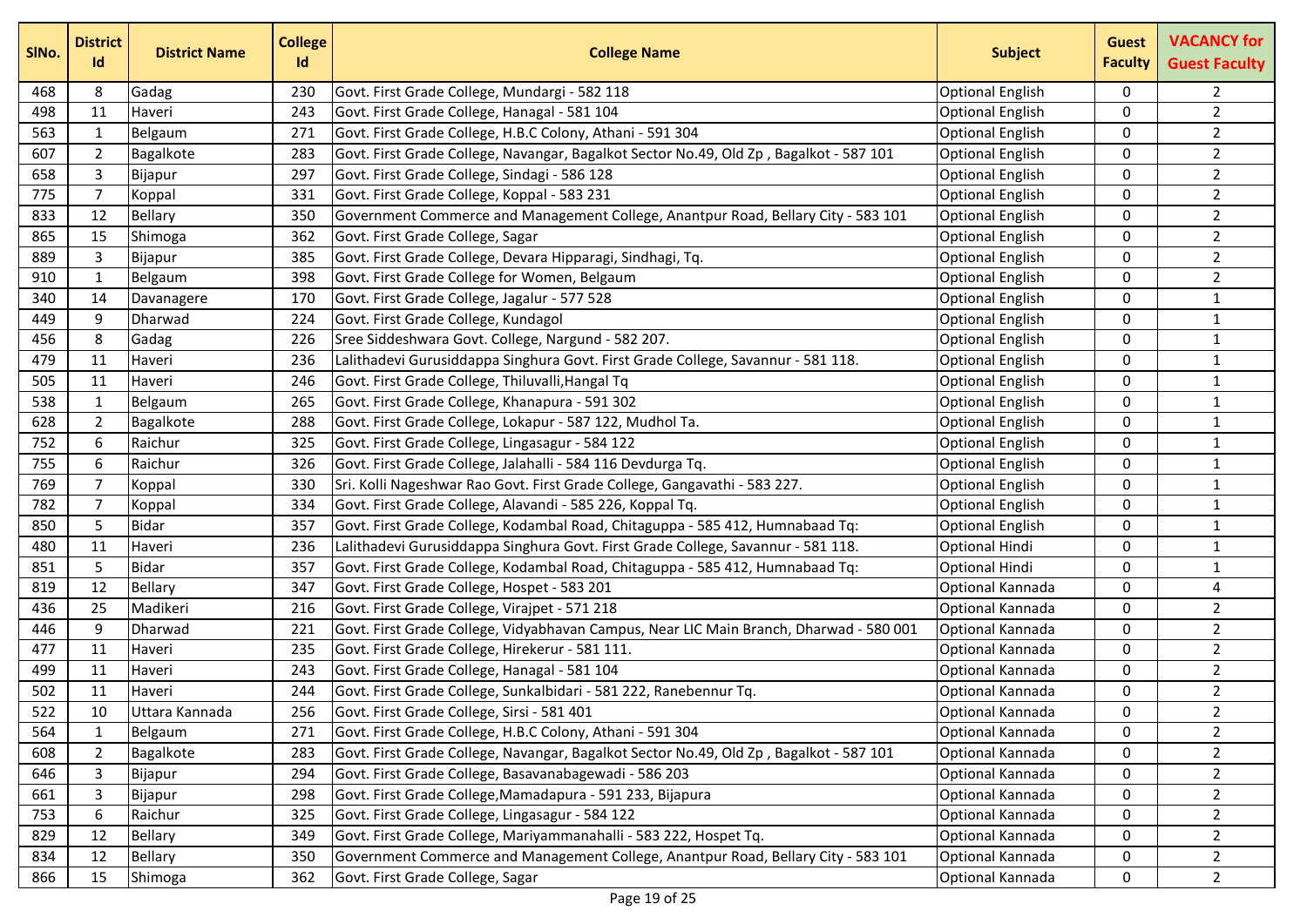| SINo. | <b>District</b><br>Id | <b>District Name</b> | <b>College</b><br>Id | <b>College Name</b>                                                                    | <b>Subject</b>       | <b>Guest</b><br><b>Faculty</b> | <b>VACANCY for</b><br><b>Guest Faculty</b> |
|-------|-----------------------|----------------------|----------------------|----------------------------------------------------------------------------------------|----------------------|--------------------------------|--------------------------------------------|
| 878   | 15                    | Shimoga              | 376                  | Govt. First Grade College, Ayanur, Shimoga Tq.                                         | Optional Kannada     | $\mathbf{0}$                   | $\overline{2}$                             |
| 890   | 3                     | Bijapur              | 385                  | Govt. First Grade College, Devara Hipparagi, Sindhagi, Tq.                             | Optional Kannada     | 0                              | $\overline{2}$                             |
| 894   | $\overline{2}$        | Bagalkote            | 386                  | Govt. First Grade College, Rampura, Bagalkote Tq.                                      | Optional Kannada     | 0                              | $\overline{2}$                             |
| 908   | $\overline{2}$        | Bagalkote            | 397                  | Govt. First Grade College for Women, Bagalkote                                         | Optional Kannada     | $\mathbf{0}$                   | $\overline{2}$                             |
| 393   | 24                    | Dakshina Kannada     | 196                  | Govt. First Grade College, Sullya - 574 239                                            | Optional Kannada     | 1                              | $\mathbf{1}$                               |
| 442   | 9                     | Dharwad              | 220                  | Govt. First Grade College, Rajanagar, Hubli - 580 032                                  | Optional Kannada     | 1                              | $\mathbf 1$                                |
| 457   | 8                     | Gadag                | 226                  | Sree Siddeshwara Govt. College, Nargund - 582 207.                                     | Optional Kannada     | 1                              | $\mathbf 1$                                |
| 469   | 8                     | Gadag                | 230                  | Govt. First Grade College, Mundargi - 582 118                                          | Optional Kannada     | 0                              | $\mathbf{1}$                               |
| 481   | 11                    | Haveri               | 236                  | Lalithadevi Gurusiddappa Singhura Govt. First Grade College, Savannur - 581 118.       | Optional Kannada     | $\Omega$                       | $\mathbf 1$                                |
| 488   | 11                    | Haveri               | 237                  | Govt. First Grade College, Akkialur - 581 102, (Hanagal Tq.)                           | Optional Kannada     | $\mathbf{1}$                   | $\mathbf{1}$                               |
| 489   | 11                    | Haveri               | 238                  | Govt. First Grade College, Bankapura, (Shiggaon Tq.)                                   | Optional Kannada     | 1                              | $\mathbf{1}$                               |
| 515   | 10                    | Uttara Kannada       | 250                  | Govt. First Grade College, Yallapura - 581 359.                                        | Optional Kannada     | 0                              | $\mathbf{1}$                               |
| 574   | $\mathbf 1$           | Belgaum              | 274                  | Shri.Mallappa Yegappa Khyadi Govt. First Grade College, Telsanga 591 265, Athani Tq.   | Optional Kannada     | 0                              | $\mathbf{1}$                               |
| 631   | $\overline{2}$        | Bagalkote            | 290                  | Govt. First Grade College, Kaladagi- 587 204, Bagalkot Tq.                             | Optional Kannada     | 1                              | $\mathbf{1}$                               |
| 698   | 4                     | Gulbarga             | 311                  | Govt. First Grade College, Farhathabad - 585 308, Jewargi Tq.                          | Optional Kannada     | $\Omega$                       | $\mathbf 1$                                |
| 743   | 6                     | Raichur              | 323                  | Devanampriya Ashoka Govt. Frist Grade College, Maski - 584 124                         | Optional Kannada     | 4                              | $\mathbf 1$                                |
| 756   | 6                     | Raichur              | 326                  | Govt. First Grade College, Jalahalli - 584 116 Devdurga Tq.                            | Optional Kannada     | 0                              | $\mathbf{1}$                               |
| 770   | $\overline{7}$        | Koppal               | 330                  | Sri. Kolli Nageshwar Rao Govt. First Grade College, Gangavathi - 583 227.              | Optional Kannada     | $\Omega$                       | $\mathbf 1$                                |
| 776   | 7                     | Koppal               | 331                  | Govt. First Grade College, Koppal - 583 231                                            | Optional Kannada     | 1                              | $\mathbf{1}$                               |
| 852   | 5                     | <b>Bidar</b>         | 357                  | Govt. First Grade College, Kodambal Road, Chitaguppa - 585 412, Humnabaad Tq:          | Optional Kannada     | 0                              | $\mathbf{1}$                               |
| 870   | 26                    | Mysore               | 368                  | Govt. First Grade College, Saragur, HD Kote, Tq.                                       | Optional Kannada     | 0                              | $\mathbf{1}$                               |
| 872   | 26                    | Mysore               | 370                  | Govt. First Grade College, Bettadapura, Periyapattana, Tq.                             | Optional Kannada     | $\mathbf{0}$                   | $\mathbf 1$                                |
| 880   | 30                    | Yadgir               | 378                  | Govt. First Grade College, Hunasagi, Surupura Tq.                                      | Optional Kannada     | $\mathbf{0}$                   | $\mathbf{1}$                               |
| 911   | 1                     | Belgaum              | 398                  | Govt. First Grade College for Women, Belgaum                                           | Optional Kannada     | $\mathbf{0}$                   | $\mathbf 1$                                |
| 914   | 9                     | Dharwad              | 400                  | Govt. First Grade College for Women, Dharwad                                           | Optional Kannada     | 1                              | $\mathbf 1$                                |
| 918   | 18                    | Tumkur               | 405                  | Govt. First Grade College for Women, Pavagada, Tumkur Tq                               | Optional Kannada     | 1                              | $\mathbf{1}$                               |
| 921   | 6                     | Raichur              | 408                  | Govt. First Grade College for Women, Sindhanur, Raichur                                | Optional Kannada     | $\Omega$                       | $\mathbf 1$                                |
| 609   | $\overline{2}$        | Bagalkote            | 283                  | Govt. First Grade College, Navangar, Bagalkot Sector No.49, Old Zp, Bagalkot - 587 101 | <b>Optional Urdu</b> | $\Omega$                       | $\overline{2}$                             |
| 478   | 11                    | Haveri               | 235                  | Govt. First Grade College, Hirekerur - 581 111.                                        | <b>Optional Urdu</b> | 0                              | $\mathbf{1}$                               |
| 500   | 11                    | Haveri               | 243                  | Govt. First Grade College, Hanagal - 581 104                                           | <b>Optional Urdu</b> | 0                              | $\mathbf{1}$                               |
| 549   | $\mathbf{1}$          | Belgaum              | 268                  | Smt. I S Yadawad Govt. First Grade College, Ramadurga - 591 123                        | Physics              | $\mathbf{1}$                   | 3                                          |
| 610   | $\overline{2}$        | Bagalkote            | 283                  | Govt. First Grade College, Navangar, Bagalkot Sector No.49, Old Zp, Bagalkot - 587 101 | Physics              | 6                              | 3                                          |
| 652   | 3                     | Bijapur              | 295                  | Govt. First Grade College, Muddebihal - 586 212                                        | Physics              | $\overline{2}$                 | 3                                          |
| 182   | 26                    | Mysore               | 80                   | Govt. First Grade Womens College, Vijayanagara, Mysore - 570 017                       | Physics              | 0                              | $\overline{2}$                             |
| 188   | 26                    | <b>Mysore</b>        | 83                   | Govt. First Grade College, Ooty Road, Nanjangudu - 571 301                             | Physics              | 4                              | $2^{\circ}$                                |
| 572   | 1                     | Belgaum              | 273                  | Govt. First Grade College, Kittur 591 115, Bylahongala Tq:                             | Physics              | 0                              | $\overline{2}$                             |
| 724   | 30                    | Yadgir               | 317                  | Govt. First Grade College, Shahapur - 585 223.                                         | Physics              | 5                              | $\overline{2}$                             |
| 749   | 6                     | Raichur              | 324                  | Govt. First Grade College, Raichur - 584 101                                           | Physics              | 4                              | $\overline{a}$                             |
| 21    | 20                    | Bangalore            | 6                    | Maharanis Science College for Women, Bangalore - 560 001.                              | Physics              | 4                              | $\mathbf{1}$                               |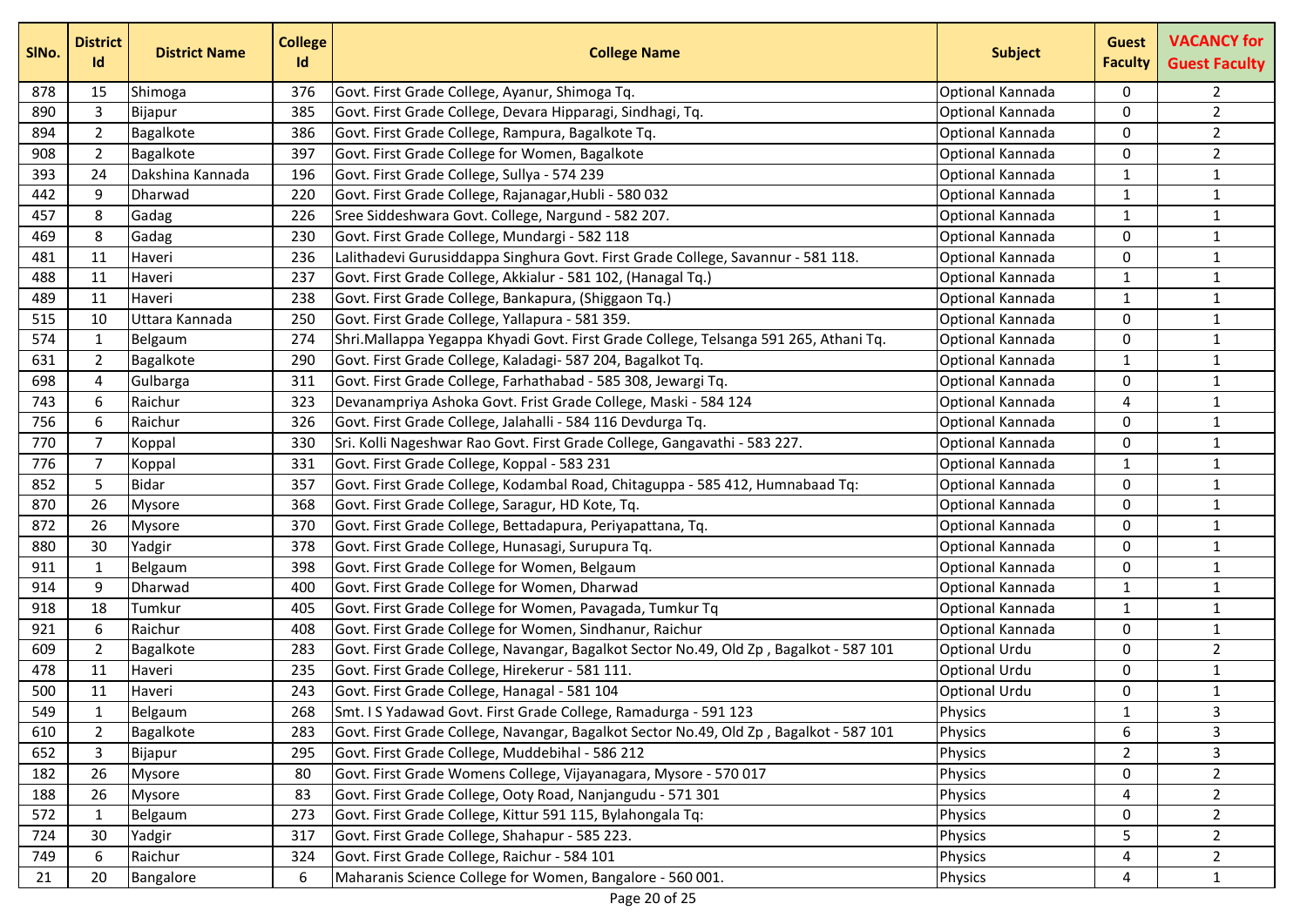| SINo. | <b>District</b><br>Id | <b>District Name</b>   | <b>College</b><br>Id | <b>College Name</b>                                                                               | <b>Subject</b>           | <b>Guest</b><br><b>Faculty</b> | <b>VACANCY for</b><br><b>Guest Faculty</b> |
|-------|-----------------------|------------------------|----------------------|---------------------------------------------------------------------------------------------------|--------------------------|--------------------------------|--------------------------------------------|
| 34    | 20                    | Bangalore              | 9                    | Govt. First Grade College, K.R.Puram, Bangalore - 560 036.                                        | <b>Physics</b>           | 3                              | $\mathbf{1}$                               |
| 67    | 21                    | <b>Bangalore Rural</b> | 26                   | Govt. First Grade College, Nelamangala - 562 123                                                  | Physics                  | 0                              | $\mathbf{1}$                               |
| 77    | 28                    | Ramnagar               | 31                   | Govt. First Grade College, Channapatna- 571 501.                                                  | Physics                  | 5                              | $\mathbf{1}$                               |
| 109   | 18                    | Tumkur                 | 53                   | Govt First Grade College, B.H. Road, Tumkur                                                       | Physics                  | 8                              | $\mathbf{1}$                               |
| 137   | 19                    | Kolar                  | 64                   | Govt. College, Mulbagal - 563 131.                                                                | Physics                  | $\overline{2}$                 | $\mathbf{1}$                               |
| 213   | 27                    | Chamarajanagar         | 92                   | Govt. First Grade College, Chamarajnagar - 571 313.                                               | Physics                  | $\overline{2}$                 | $\mathbf{1}$                               |
| 306   | 15                    | Shimoga                | 150                  | Govt. First Grade College, Shiralakoppa - 577 427, Shikaripura Tq:                                | Physics                  | $\overline{2}$                 | $\mathbf{1}$                               |
| 335   | 14                    | Davanagere             | 166                  | Govt. First Grade Womens College, Davanagere - 577 002                                            | Physics                  | 3                              | $\mathbf{1}$                               |
| 356   | 17                    | Chickmagalur           | 174                  | Govt. First Grade College, Koppa - 577 126.                                                       | Physics                  | 0                              | $\mathbf{1}$                               |
| 375   | 24                    | Dakshina Kannada       | 186                  | Govt. First Grade College, Uppinangadi -574 241, (Puttur Tq.)                                     | Physics                  | $\mathbf{1}$                   | $\mathbf{1}$                               |
| 448   | 9                     | Dharwad                | 223                  | Govt. First Grade College, Kalgatagi - 581 204                                                    | Physics                  | 0                              | $\mathbf{1}$                               |
| 458   | 8                     | Gadag                  | 226                  | Sree Siddeshwara Govt. College, Nargund - 582 207.                                                | Physics                  | 3                              | $\mathbf{1}$                               |
| 462   | 8                     | Gadag                  | 227                  | Sri. Benkappa Shankrappa Simhasanad Govt. First Grade College, Gajendragada - 582 114, (RdPhysics |                          | $\overline{2}$                 | $\mathbf{1}$                               |
| 473   | 8                     | Gadag                  | 231                  | Govt. First Grade College, (Mun School Campus), Gadag - 582 101                                   | <b>Physics</b>           | 1                              | $\mathbf{1}$                               |
| 476   | 8                     | Gadag                  | 234                  | Govt. First Grade College, Naregal - 582 119, Ron Tq.                                             | Physics                  | 0                              | $\mathbf{1}$                               |
| 501   | 11                    | Haveri                 | 243                  | Govt. First Grade College, Hanagal - 581 104                                                      | Physics                  | 1                              | $\mathbf{1}$                               |
| 508   | 10                    | Uttara Kannada         | 248                  | Govt. First Grade College, Haliyal - 581 329.                                                     | Physics                  | $\overline{2}$                 | $\mathbf{1}$                               |
| 516   | 10                    | Uttara Kannada         | 250                  | Govt. First Grade College, Yallapura - 581 359.                                                   | Physics                  | 0                              | $\mathbf{1}$                               |
| 554   | 1                     | Belgaum                | 269                  | Govt. First Grade College, Chikkodi - 591 201                                                     | Physics                  | $\overline{2}$                 | $\mathbf{1}$                               |
| 559   | 1                     | Belgaum                | 270                  | Govt. First Grade College, Raibag - 591 317                                                       | Physics                  | 4                              | $\mathbf{1}$                               |
| 565   | $\mathbf{1}$          | Belgaum                | 271                  | Govt. First Grade College, H.B.C Colony, Athani - 591 304                                         | Physics                  | $\overline{2}$                 | $\mathbf{1}$                               |
| 568   | $\mathbf{1}$          | Belgaum                | 272                  | Somavva C Angadi Govt. First Grade College, K.K.Koppa - 591 109, Belgaum                          | Physics                  | 0                              | $\mathbf{1}$                               |
| 638   | $\mathbf{3}$          | Bijapur                | 292                  | Govt. First Grade College, Navabag, Khaza Colony, Bijapur - 586 101                               | Physics                  | 10                             | $\mathbf{1}$                               |
| 666   | 4                     | Gulbarga               | 299                  | Govt. College, Sedam Road, Gulbarga - 585 105.                                                    | Physics                  | $\overline{2}$                 | $\mathbf{1}$                               |
| 677   | 4                     | Gulbarga               | 303                  | Govt. First Grade College, Afzalpur - 585 301.                                                    | Physics                  | 5                              | $\mathbf{1}$                               |
| 689   | 4                     | Gulbarga               | 307                  | Govt. First Grade College, Kalagi - 585 312, Chittapura Tq:                                       | Physics                  | $\mathbf{1}$                   | $\mathbf{1}$                               |
| 712   | 30                    | Yadgir                 | 316                  | Govt. First Grade College, Gurumitkal - 585 214, Yadgir Tq.                                       | Physics                  | $\mathbf 0$                    | $\mathbf{1}$                               |
| 737   | 6                     | Raichur                | 320                  | Govt. College, Sindhanoor - 584 128.                                                              | Physics                  | 6                              | $\mathbf{1}$                               |
| 764   | $\overline{7}$        | Koppal                 | 328                  | Govt. First Grade College, Yelburga - 583 236.                                                    | Physics                  | 3                              | $\mathbf{1}$                               |
| 771   | 7                     | Koppal                 | 330                  | Sri. Kolli Nageshwar Rao Govt. First Grade College, Gangavathi - 583 227.                         | Physics                  | 6                              | $\mathbf{1}$                               |
| 861   | 10                    | Uttara Kannada         | 361                  | Govt. First Grade College, Dhandeli                                                               | Physics                  | $\mathbf 0$                    | $\mathbf{1}$                               |
| 915   | 9                     | Dharwad                | 400                  | Govt. First Grade College for Women, Dharwad                                                      | Physics                  | $\mathbf{1}$                   | $\mathbf{1}$                               |
| 935   | 2                     | Bagalkote              | 910                  | Govt First Grade Women college Yadahalli .Mudhol Tq Bagalkot District                             | Physics                  | 0                              | $\mathbf{1}$                               |
| 941   | 30                    | Yadgir                 | 912                  | Residential Govt. First Grade College, Mudnal, Yadgir Dt                                          | Physics                  | $\mathbf{1}$                   | $\mathbf{1}$                               |
| 944   | 3                     | Bijapur                | 915                  | Residential Govt. First Grade College, Adalageri, Mudhebihal Tq, Vijayapura Dist.                 | Physics                  | $\mathbf 0$                    | $\mathbf{1}$                               |
| 296   | 15                    | Shimoga                | 147                  | Govt. First Grade College, Shimoga - 577 201                                                      | <b>Political Science</b> | 0                              | 3                                          |
| 725   | 30                    | Yadgir                 | 317                  | Govt. First Grade College, Shahapur - 585 223.                                                    | <b>Political Science</b> | 4                              | 3                                          |
| 177   | 26                    | Mysore                 | 78                   | Govt. First Grade College, Kuvempu Nagar, Mysore - 570 023                                        | <b>Political Science</b> | 0                              | $\overline{2}$                             |
| 291   | 15                    | Shimoga                | 145                  | Smt. Indiragandhi Govt. First Grade College for Women, Sagar - 577 401.                           | <b>Political Science</b> | $\mathbf{1}$                   | $\overline{2}$                             |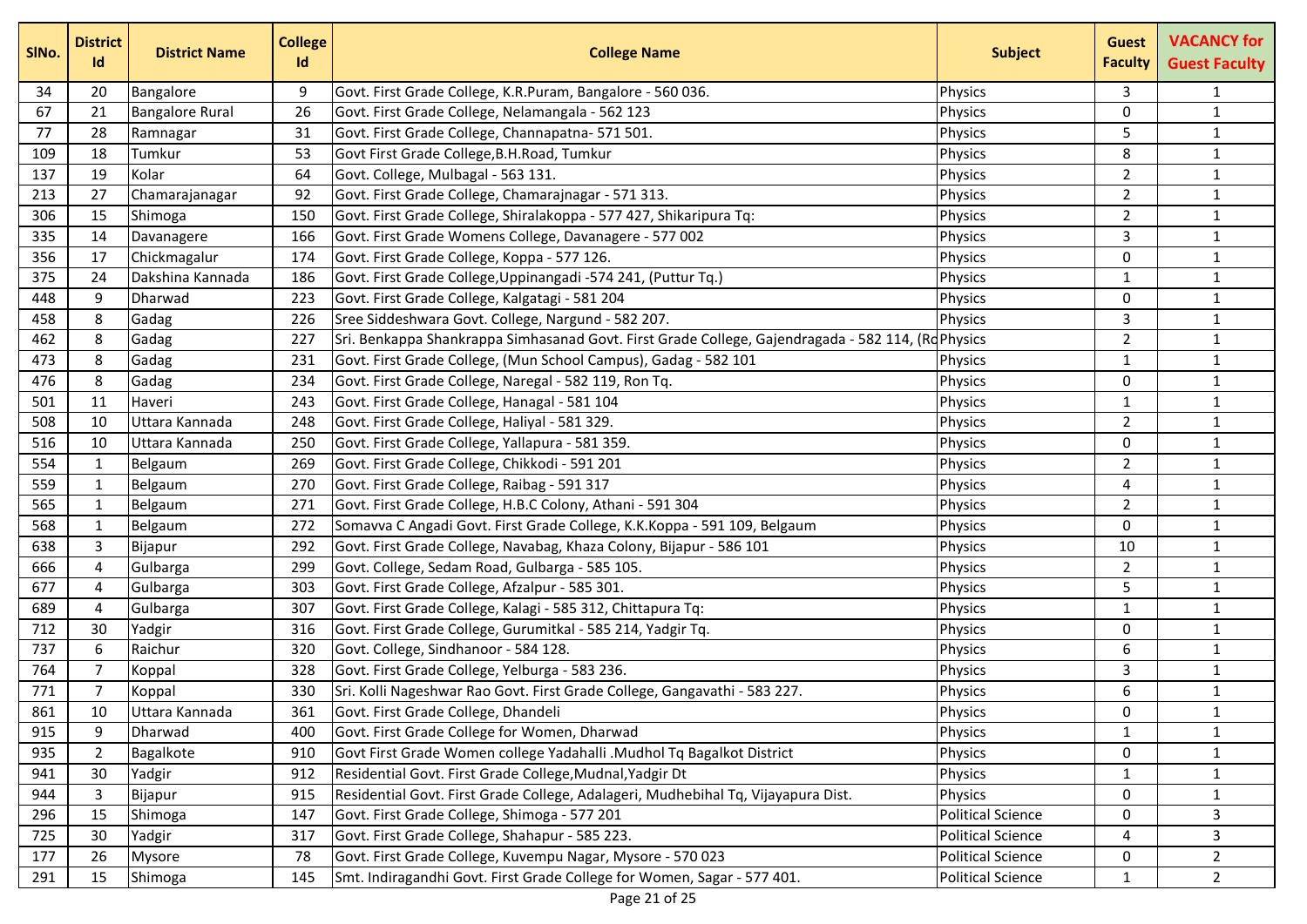| SINo. | <b>District</b><br><b>Id</b> | <b>District Name</b> | <b>College</b><br><b>Id</b> | <b>College Name</b>                                                                       | <b>Subject</b>            | <b>Guest</b><br><b>Faculty</b> | <b>VACANCY for</b><br><b>Guest Faculty</b> |
|-------|------------------------------|----------------------|-----------------------------|-------------------------------------------------------------------------------------------|---------------------------|--------------------------------|--------------------------------------------|
| 820   | 12                           | Bellary              | 347                         | Govt. First Grade College, Hospet - 583 201                                               | <b>Political Science</b>  | 4                              | $\overline{2}$                             |
| 835   | 12                           | <b>Bellary</b>       | 350                         | Government Commerce and Management College, Anantpur Road, Bellary City - 583 101         | <b>Political Science</b>  | 5                              | $\overline{2}$                             |
| 39    | 20                           | Bangalore            | 11                          | Govt. First Grade College, Rajajinagar - 560 010, Bangalore.                              | <b>Political Science</b>  | $\mathbf 0$                    | $\mathbf{1}$                               |
| 155   | 19                           | Kolar                | 70                          | Govt. First Grade College, Bangaru Tirupati - 563 116, Hulkur Village, Bangarpet          | <b>Political Science</b>  | $\mathbf{1}$                   | $\mathbf{1}$                               |
| 189   | 26                           | Mysore               | 83                          | Govt. First Grade College, Ooty Road, Nanjangudu - 571 301                                | <b>Political Science</b>  | 1                              | $\mathbf{1}$                               |
| 230   | 22                           | Mandya               | 103                         | Govt. First Grade College, Koppa - 571 425, Maddur Tq.,                                   | <b>Political Science</b>  | $\mathbf{1}$                   | $\mathbf{1}$                               |
| 241   | 23                           | Hassan               | 113                         | Govt. Arts College, Hassan - 573 201.                                                     | <b>Political Science</b>  | 5                              | $\mathbf{1}$                               |
| 264   | 23                           | Hassan               | 125                         | Govt. First Grade College, Alur.                                                          | <b>Political Science</b>  | 0                              | $\mathbf{1}$                               |
| 285   | 15                           | Shimoga              | 139                         | Govt. First Grade College, Shikaripura - 577 427.                                         | <b>Political Science</b>  | $\mathbf{1}$                   | $\mathbf{1}$                               |
| 318   | 13                           | Chitradurga          | 157                         | Govt. First Grade College, Parasurampura, (Chellakere Tq.)                                | <b>Political Science</b>  | $\mathbf{1}$                   | $\mathbf{1}$                               |
| 332   | 14                           | Davanagere           | 165                         | Govt. First Grade College, MCC B Block, Davanagere - 577 004                              | <b>Political Science</b>  | $\overline{2}$                 | $\mathbf 1$                                |
| 360   | 17                           | Chickmagalur         | 175                         | D. S. Bele Gowda Govt. First Grade College, Mudigere - 577 132.                           | <b>Political Science</b>  | $\Omega$                       | $\mathbf{1}$                               |
| 367   | 17                           | Chickmagalur         | 182                         | Govt. First Grade College, Kalasa - 577 124, Sringeri Tq.                                 | <b>Political Science</b>  | 0                              | $\mathbf{1}$                               |
| 369   | 17                           | Chickmagalur         | 183                         | Govt. First Grade College, Birur - 577 116, Kadur Tq.                                     | <b>Political Science</b>  | $\mathbf{1}$                   | $\mathbf{1}$                               |
| 372   | 17                           | Chickmagalur         | 185                         | Govt. First Grade College, Sakarayapatna - 577 135, Kadur Tq:                             | <b>Political Science</b>  | $\mathbf{1}$                   | $\mathbf{1}$                               |
| 405   | 24                           | Dakshina Kannada     | 199                         | Govt. First Grade College, Punjalakatte - 574 233, Belthangadi Tq.                        | <b>Political Science</b>  | 1                              | $\mathbf{1}$                               |
| 408   | 16                           | Udupi                | 202                         | Govt. First Grade College, Hebri - 576 112, (Karkala Tq.)                                 | <b>Political Science</b>  | $\overline{2}$                 | $\mathbf{1}$                               |
| 450   | 9                            | Dharwad              | 224                         | Govt. First Grade College, Kundagol                                                       | <b>Political Science</b>  | 1                              | $\mathbf{1}$                               |
| 465   | $\overline{2}$               | Bagalkote            | 228                         | Govt. First Grade College, Guledagudda. Badami Tq                                         | <b>Political Science</b>  | $\mathbf{1}$                   | $\mathbf{1}$                               |
| 528   | 1                            | Belgaum              | 260                         | Govt. First Grade College, Nesergi - 591 121, (Bailhongal Tq.)                            | <b>Political Science</b>  | $\mathbf 0$                    | $\mathbf 1$                                |
| 529   | 1                            | Belgaum              | 261                         | Govt. First Grade College, Ainapura - 591 303, (Athani Tq.)                               | <b>Political Science</b>  | $\mathbf{1}$                   | $\mathbf{1}$                               |
| 532   | 1                            | Belgaum              | 263                         | Govt. First Grade College, Sadalaga (Chikkodi Tq.)                                        | <b>Political Science</b>  | $\mathbf{1}$                   | $\mathbf{1}$                               |
| 535   | 1                            | Belgaum              | 264                         | Govt. First Grade College, Hukkeri - 591 309                                              | <b>Political Science</b>  | 1                              | $\mathbf{1}$                               |
| 550   | $\mathbf{1}$                 | Belgaum              | 268                         | Smt. I S Yadawad Govt. First Grade College, Ramadurga - 591 123                           | <b>Political Science</b>  | $\overline{2}$                 | $\mathbf{1}$                               |
| 555   | $\mathbf{1}$                 | Belgaum              | 269                         | Govt. First Grade College, Chikkodi - 591 201                                             | <b>Political Science</b>  | 0                              | $\mathbf{1}$                               |
| 569   | 1                            | Belgaum              | 272                         | Somavva C Angadi Govt. First Grade College, K.K.Koppa - 591 109, Belgaum                  | <b>Political Science</b>  | 0                              | $\mathbf{1}$                               |
| 575   | $\mathbf{1}$                 | Belgaum              | 274                         | Shri.Mallappa Yegappa Khyadi Govt. First Grade College, Telsanga 591 265, Athani Tq.      | <b>Political Science</b>  | $\mathbf{1}$                   | $\mathbf{1}$                               |
| 580   | $\mathbf{1}$                 | Belgaum              | 276                         | Govt. First Grade College, Katgeri - 591 304 (Kokatanur), Athani Tq.                      | <b>Political Science</b>  | $\mathbf{0}$                   | $\mathbf{1}$                               |
| 585   | $\mathbf{1}$                 | Belgaum              | 278                         | Govt. First Grade College, Yaragatti 591 129, Saundatti Tq.                               | <b>Political Science</b>  | $\mathbf{1}$                   | $\mathbf 1$                                |
| 593   | 2                            | Bagalkote            | 280                         | Govt. First Grade College(Women), Jamakhandi - 587 301.                                   | <b>Political Science</b>  | 4                              | $\mathbf{1}$                               |
| 598   | 2                            | Bagalkote            | 281                         | Govt. First Grade College, Terdal - 587315                                                | <b>Political Science</b>  | 0                              | $\mathbf{1}$                               |
| 611   | 2                            | Bagalkote            | 283                         | Govt. First Grade College, Navangar, Bagalkot Sector No.49, Old Zp, Bagalkot - 587 101    | <b>Political Science</b>  | $2^{\circ}$                    | $\mathbf{1}$                               |
| 617   | 2                            | Bagalkote            | 285                         | Govt. First Grade College, Badami - 587 201                                               | <b>Political Science</b>  | 1                              | $\mathbf{1}$                               |
| 621   | $\overline{2}$               | Bagalkote            | 286                         | Govt. First Grade College, Hungund - 587 118                                              | <b>Political Science</b>  | $\mathbf{1}$                   | $\mathbf{1}$                               |
| 632   | 2                            | Bagalkote            | 290                         | Govt. First Grade College, Kaladagi- 587 204, Bagalkot Tq.                                | <b>Political Science</b>  | 0                              | $\mathbf{1}$                               |
| 639   | 3                            | Bijapur              | 292                         | Govt. First Grade College, Navabag, Khaza Colony, Bijapur - 586 101                       | <b>Political Science</b>  | 3                              | $\mathbf{1}$                               |
| 643   | 3                            | Bijapur              | 293                         | Sri. Channamallappa channaveerappa hebbal Govt. First Grade College, Golasangi - 586 216, | <b>FPolitical Science</b> | $\mathbf{1}$                   | $\mathbf{1}$                               |
| 653   | 3                            | Bijapur              | 295                         | Govt. First Grade College, Muddebihal - 586 212                                           | <b>Political Science</b>  | 0                              | $\mathbf{1}$                               |
| 759   | 6                            | Raichur              | 327                         | Govt. First Grade College, Mudgal - 584 125, Lingasagur Tq.                               | <b>Political Science</b>  | 0                              | $\mathbf{1}$                               |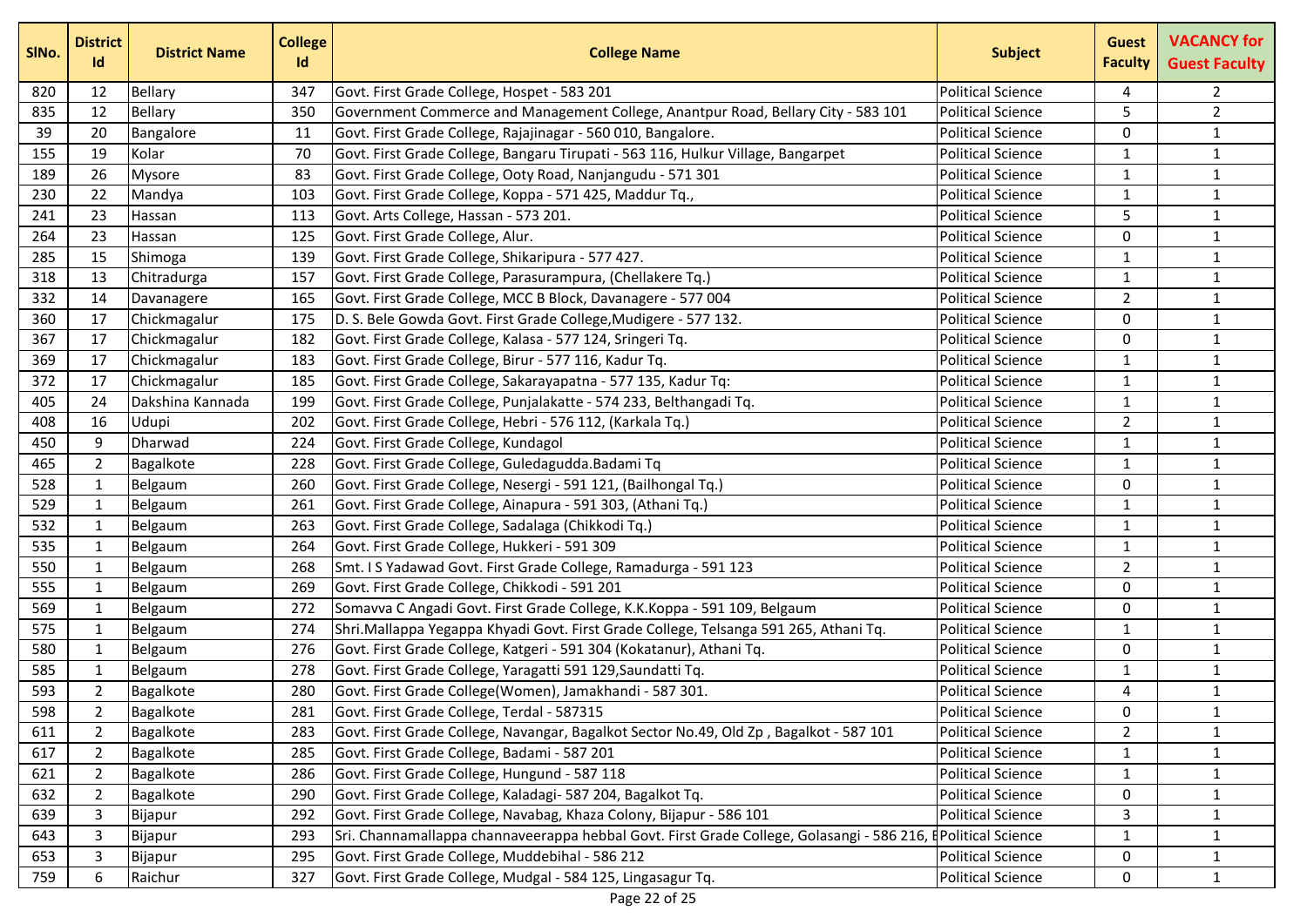| SINo. | <b>District</b><br>Id | <b>District Name</b> | <b>College</b><br>Id | <b>College Name</b>                                                                  | <b>Subject</b>           | <b>Guest</b><br><b>Faculty</b> | <b>VACANCY for</b><br><b>Guest Faculty</b> |
|-------|-----------------------|----------------------|----------------------|--------------------------------------------------------------------------------------|--------------------------|--------------------------------|--------------------------------------------|
| 772   | 7                     | Koppal               | 330                  | Sri. Kolli Nageshwar Rao Govt. First Grade College, Gangavathi - 583 227.            | <b>Political Science</b> | 5.                             | $\mathbf{1}$                               |
| 842   | 5                     | <b>Bidar</b>         | 353                  | Govt. First Grade College, Aurad - 585 326                                           | <b>Political Science</b> | $\mathbf{0}$                   | $\mathbf{1}$                               |
| 845   | 5                     | <b>Bidar</b>         | 355                  | Govt. First Grade College, Bhalki - 585 328                                          | <b>Political Science</b> | 1                              | $\mathbf{1}$                               |
| 853   | 5                     | <b>Bidar</b>         | 357                  | Govt. First Grade College, Kodambal Road, Chitaguppa - 585 412, Humnabaad Tq:        | <b>Political Science</b> | 1                              | $\mathbf{1}$                               |
| 868   | $\overline{7}$        | Koppal               | 365                  | Govt. First Grade College, Mangalore, Yalburga Tq.                                   | <b>Political Science</b> | $\mathbf{0}$                   | $\mathbf{1}$                               |
| 891   | 3                     | Bijapur              | 385                  | Govt. First Grade College, Devara Hipparagi, Sindhagi, Tq.                           | <b>Political Science</b> | $\mathbf{1}$                   | $\mathbf{1}$                               |
| 895   | $\overline{2}$        | Bagalkote            | 386                  | Govt. First Grade College, Rampura, Bagalkote Tq.                                    | <b>Political Science</b> | 0                              | $\mathbf{1}$                               |
| 902   | 5                     | <b>Bidar</b>         | 391                  | Govt. First Grade College for Women, Bidar                                           | <b>Political Science</b> | $\Omega$                       | $\mathbf{1}$                               |
| 905   | 6                     | Raichur              | 393                  | Govt. First Grade College for Women, Raichur                                         | <b>Political Science</b> | $\Omega$                       | $\mathbf{1}$                               |
| 928   | 6                     | Raichur              | 412                  | Govt. First Grade College, Turuvihal, Sindhanur Tq.                                  | <b>Political Science</b> | 1                              | $\mathbf{1}$                               |
| 945   | 3                     | Bijapur              | 915                  | Residential Govt. First Grade College, Adalageri, Mudhebihal Tq, Vijayapura Dist.    | <b>Political Science</b> | $\mathbf{0}$                   | $\mathbf{1}$                               |
| 950   | 6                     | Raichur              | 916                  | Residential Govt. First Grade College, Kavithala, Manvi Tq. Raichur Dist             | <b>Political Science</b> | $\mathbf{1}$                   | $\mathbf{1}$                               |
| 954   | 7                     | Koppal               | 923                  | Residential Govt. First Grade College, THALABALA, Koppal Dist.                       | <b>Political Science</b> | 1                              | $\mathbf{1}$                               |
| 28    | 20                    | Bangalore            | 8                    | Govt. First Grade College, Vijayanagar, Bangalore - 560 104                          | Psychology               | $\Omega$                       | $\mathbf{1}$                               |
| 233   | 22                    | Mandya               | 111                  | Govt. First Grade College for Women, K.R.Pet - 571 426                               | Psychology               | $\mathbf{0}$                   | $\mathbf{1}$                               |
| 300   | 15                    | Shimoga              | 148                  | Govt. First Grade College, Thirthahalli - 577 432                                    | Psychology               | $\Omega$                       | $\mathbf{1}$                               |
| 640   | 3                     | Bijapur              | 292                  | Govt. First Grade College, Navabag, Khaza Colony, Bijapur - 586 101                  | Psychology               | $\mathbf{1}$                   | $\mathbf{1}$                               |
| 8     | 20                    | Bangalore            | 4                    | Smt.V.H.D.Central Institute of Home Science College for Women, Bangalore - 560 001.  | Sanskrit (Language)      | 0                              | $\mathbf{1}$                               |
| 14    | 20                    | Bangalore            | 5                    | Govt. Science College, N.T.Road, Bangalore - 560 001.                                | Sanskrit (Language)      | $\Omega$                       | $\mathbf{1}$                               |
| 165   | 26                    | Mysore               | 72                   | Maharanis Science College for Women, Mysore - 570 005.                               | Sanskrit (Language)      | $\mathbf 0$                    | $\mathbf{1}$                               |
| 238   | 23                    | Hassan               | 112                  | Govt. Science College, Hassan - 573 201.                                             | Sanskrit (Language)      | $\Omega$                       | $\mathbf{1}$                               |
| 297   | 15                    | Shimoga              | 147                  | Govt. First Grade College, Shimoga - 577 201                                         | Sanskrit (Language)      | $\mathbf{1}$                   | $\mathbf{1}$                               |
| 507   | 10                    | Uttara Kannada       | 247                  | Govt Arts & Science College, Karwar - 581 301.                                       | Sanskrit (Language)      | 0                              | $\mathbf{1}$                               |
| 130   | 19                    | Kolar                | 63                   | Govt. Boys College, Kolar - 563 101.                                                 | Social Work              | $\overline{2}$                 | $\overline{2}$                             |
| 363   | 17                    | Chickmagalur         | 176                  | Govt. First Grade College, Narasimarajapura - 577 134.                               | Social Work              | 1                              | $\overline{2}$                             |
| 250   | 23                    | Hassan               | 118                  | H D Devegowda Govt. First Grade College, Padavalahippe - 573 215, Holenarasipura Tq. | Social Work              | $\mathbf{0}$                   | $\mathbf{1}$                               |
| 382   | 24                    | Dakshina Kannada     | 188                  | Govt. First Grade College, Bettampadi - 574 259, (Puttur Tq.)                        | Social Work              | $\mathbf{0}$                   | $\mathbf{1}$                               |
| 388   | 24                    | Dakshina Kannada     | 190                  | Dr. K Shivram Karanth Govt. First Grade College, Bellare - 574 212, (Sulya Tq.)      | Social Work              | 3                              | $\mathbf{1}$                               |
| 827   | 12                    | Bellary              | 348                  | Smt. Rudramba M P Prakash Govt. First Grade College, Huvinahadagali - 583 219        | Social Work              | $\mathbf 0$                    | $\mathbf 1$                                |
| 482   | 11                    | Haveri               | 236                  | Lalithadevi Gurusiddappa Singhura Govt. First Grade College, Savannur - 581 118.     | Sociology                | 0                              | $\overline{2}$                             |
| 43    | 20                    | Bangalore            | 14                   | Govt. First Grade College, Peenya, I stage, Bangalore - 560 058                      | Sociology                | $\Omega$                       | $\mathbf{1}$                               |
| 44    | 20                    | Bangalore            | 15                   | Govt. First Grade College, Frazer Town, Bangalore - 560 005                          | Sociology                | 0                              | $\mathbf{1}$                               |
| 56    | 20                    | Bangalore            | 18                   | Govt. First Grade College, Kengeri, Bangalore - 560 060                              | Sociology                | 0                              | $\mathbf{1}$                               |
| 85    | 28                    | Ramnagar             | 37                   | Govt. Law College, Ramanagar - 571 511                                               | Sociology                | 0                              | $\mathbf{1}$                               |
| 94    | 18                    | Tumkur               | 40                   | Govt. First Grade College, Gubbi - 572 216.                                          | Sociology                | 0                              | $\mathbf{1}$                               |
| 149   | 19                    | Kolar                | 67                   | Govt. First Grade College, Srinivasapura - 563 135.                                  | Sociology                | 0                              | $\mathbf{1}$                               |
| 157   | 19                    | Kolar                | 71                   | Govt. Law College, Kolar - 563 101                                                   | Sociology                | $\Omega$                       | $\mathbf{1}$                               |
| 183   | 26                    | <b>Mysore</b>        | 80                   | Govt. First Grade Womens College, Vijayanagara, Mysore - 570 017                     | Sociology                | $\mathbf{1}$                   | $\mathbf{1}$                               |
| 243   | 23                    | Hassan               | 115                  | B.M.Shetty, Govt. First Grade College, Konnanur - 573 130, (Arkalgudu Tq.)           | Sociology                | $\mathbf{1}$                   | $\mathbf{1}$                               |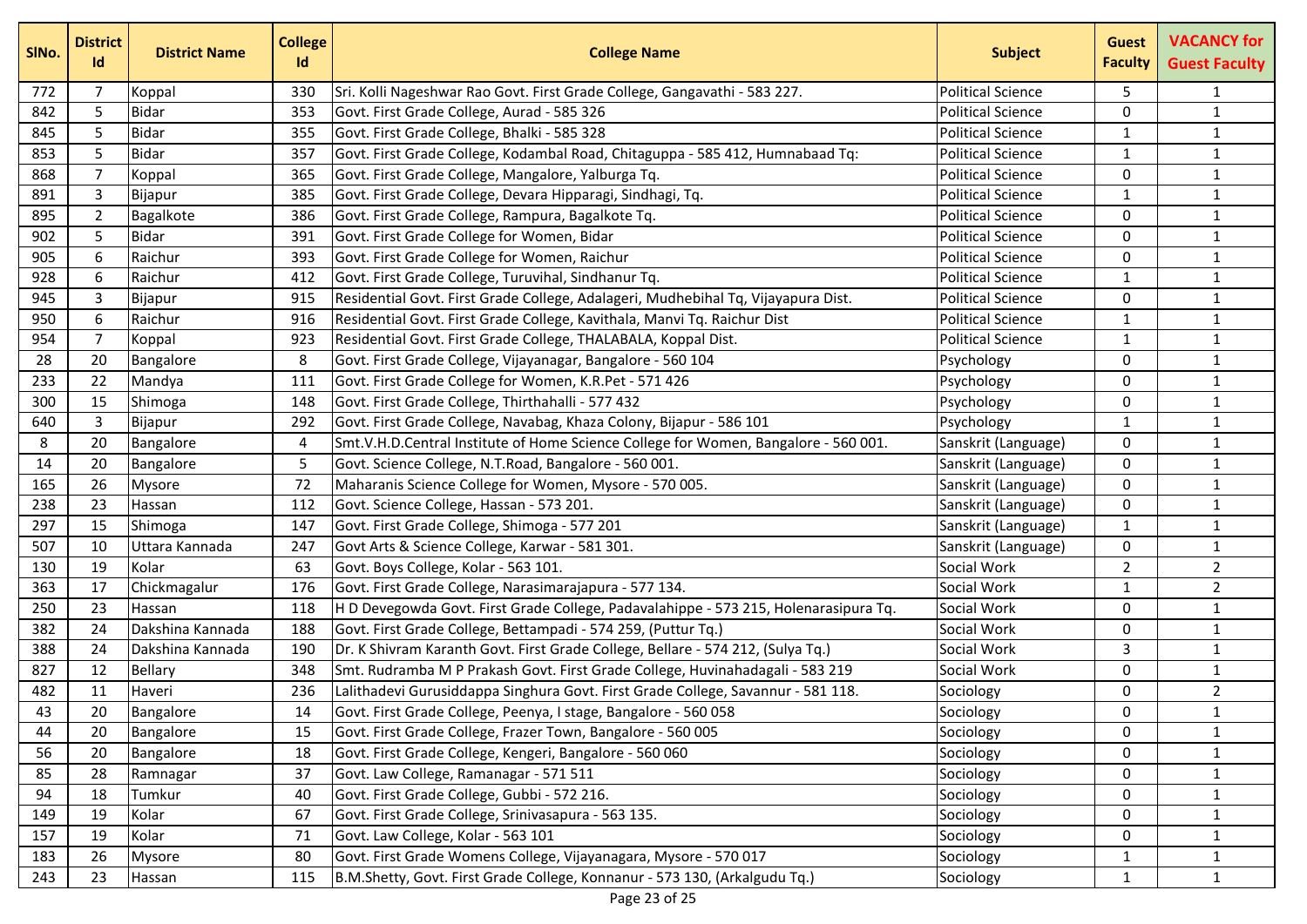| SINo. | <b>District</b><br>Id | <b>District Name</b>   | <b>College</b><br><b>Id</b> | <b>College Name</b>                                                                                     | <b>Subject</b>         | <b>Guest</b><br><b>Faculty</b> | <b>VACANCY for</b><br><b>Guest Faculty</b> |
|-------|-----------------------|------------------------|-----------------------------|---------------------------------------------------------------------------------------------------------|------------------------|--------------------------------|--------------------------------------------|
| 361   | 17                    | Chickmagalur           | 175                         | D. S. Bele Gowda Govt. First Grade College, Mudigere - 577 132.                                         | Sociology              | $\mathbf{0}$                   | $\mathbf{1}$                               |
| 390   | 24                    | Dakshina Kannada       | 195                         | Govt. First Grade College, Puttur - 574 201                                                             | Sociology              | $\mathbf{0}$                   | $\mathbf{1}$                               |
| 451   | 9                     | Dharwad                | 225                         | Govt. First Grade College, Annigeri - 582 201, Navalgund Tq.                                            | Sociology              | $\mathbf 0$                    | $\mathbf{1}$                               |
| 509   | 10                    | Uttara Kannada         | 248                         | Govt. First Grade College, Haliyal - 581 329.                                                           | Sociology              | 1                              | $\mathbf{1}$                               |
| 530   | 1                     | Belgaum                | 261                         | Govt. First Grade College, Ainapura - 591 303, (Athani Tq.)                                             | Sociology              | 1                              | $\mathbf{1}$                               |
| 539   | $\mathbf{1}$          | Belgaum                | 265                         | Govt. First Grade College, Khanapura - 591 302                                                          | Sociology              | 1                              | $\mathbf{1}$                               |
| 551   | $\mathbf{1}$          | Belgaum                | 268                         | Smt. I S Yadawad Govt. First Grade College, Ramadurga - 591 123                                         | Sociology              | 1                              | $\mathbf{1}$                               |
| 592   | 2                     | Bagalkote              | 279                         | Sri. Rudragowda Patil Govt. First Grade College, Bilgi - 587 116.                                       | Sociology              | $\mathbf 0$                    | $\mathbf{1}$                               |
| 599   | 2                     | Bagalkote              | 281                         | Govt. First Grade College, Terdal - 587315                                                              | Sociology              | 1                              | $\mathbf{1}$                               |
| 634   | $\overline{2}$        | Bagalkote              | 291                         | Govt. First Grade College, Rabakavi banahatti - 587 311, Jamakhandi Tq.                                 | Sociology              | 1                              | $\mathbf{1}$                               |
| 673   | 4                     | Gulbarga               | 302                         | Govt. First Grade College, Sedam - 585 222.                                                             | Sociology              | $\mathbf{1}$                   | $\mathbf 1$                                |
| 690   | 4                     | Gulbarga               | 307                         | Govt. First Grade College, Kalagi - 585 312, Chittapura Tq:                                             | Sociology              | $\mathbf{1}$                   | $\mathbf{1}$                               |
| 790   | 12                    | Bellary                | 339                         | Govt. First Grade College, Kudligi - 583 135.                                                           | Sociology              | $\overline{2}$                 | $\mathbf{1}$                               |
| 811   | 12                    | Bellary                | 344                         | Govt. First Grade College, Kurugod - 583 116                                                            | Sociology              | 1                              | $\mathbf{1}$                               |
| 821   | 12                    | Bellary                | 347                         | Govt. First Grade College, Hospet - 583 201                                                             | Sociology              | 3                              | $\mathbf{1}$                               |
| 836   | 12                    | <b>Bellary</b>         | 350                         | Government Commerce and Management College, Anantpur Road, Bellary City - 583 101                       | Sociology              | $\overline{2}$                 | $\mathbf{1}$                               |
| 876   | 24                    | Dakshina Kannada       | 374                         | Govt. First Grade College, Mudipu, Bantwala Tq.                                                         | Sociology              | $\mathbf{1}$                   | $\mathbf{1}$                               |
| 920   | 21                    | <b>Bangalore Rural</b> | 407                         | Govt. First Grade College for Women, Doddapallapur, Bangalore Rural                                     | Sociology              | 0                              | $\mathbf{1}$                               |
| 922   | 24                    | Dakshina Kannada       | 409                         | Govt. First Grade College for Women, Puttur, Dakshina Kannada                                           | Sociology              | $\mathbf{1}$                   | $\mathbf{1}$                               |
| 166   | 26                    | Mysore                 | 72                          | Maharanis Science College for Women, Mysore - 570 005.                                                  | <b>Statistics</b>      | $\overline{2}$                 | $\mathbf{1}$                               |
| 523   | 10                    | Uttara Kannada         | 256                         | Govt. First Grade College, Sirsi - 581 401                                                              | <b>Statistics</b>      | 1                              | $\mathbf{1}$                               |
| 5     | 20                    | Bangalore              | 3                           | Govt. R.C.College of Commerce & Management, Bangalore - 560 001.                                        | Tamil (Language)       | 0                              | $\mathbf{1}$                               |
| 45    | 20                    | Bangalore              | 15                          | Govt. First Grade College, Frazer Town, Bangalore - 560 005                                             | Tamil (Language)       | 0                              | $\mathbf{1}$                               |
| 131   | 19                    | Kolar                  | 63                          | Govt. Boys College, Kolar - 563 101.                                                                    | Tourism Administration | $\mathbf{0}$                   | $\mathbf{1}$                               |
| 50    | 20                    | Bangalore              | 16                          | Govt. First Grade College, Yelahanka, Bangalore.- 560 064                                               | Urdu (Language)        | 0                              | $\mathbf{1}$                               |
| 78    | 28                    | Ramnagar               | 31                          | Govt. First Grade College, Channapatna- 571 501.                                                        | Urdu (Language)        | 0                              | $\mathbf{1}$                               |
| 91    | 18                    | Tumkur                 | 39                          | Govt. First Grade College, Kunigal - 572 130.                                                           | Urdu (Language)        | 0                              | $\mathbf{1}$                               |
| 326   | 14                    | Davanagere             | 162                         | Sri Sri Shivalingeshwara Swamy Govt. First Grade College, Channagiri - 577 213.                         | Urdu (Language)        | $\mathbf{0}$                   | $\mathbf{1}$                               |
| 338   | 14                    | Davanagere             | 168                         | Govt. First Grade College, Harihara - 577 601                                                           | Urdu (Language)        | 1                              | $\mathbf 1$                                |
| 483   | 11                    | Haveri                 | 236                         | Lalithadevi Gurusiddappa Singhura Govt. First Grade College, Savannur - 581 118.                        | Urdu (Language)        | $\mathbf{1}$                   | $\mathbf{1}$                               |
| 490   | 11                    | Haveri                 | 238                         | Govt. First Grade College, Bankapura, (Shiggaon Tq.)                                                    | Urdu (Language)        | 0                              | $\mathbf{1}$                               |
| 503   | 11                    | Haveri                 | 245                         | Govt. First Grade College, Chikkabasur - 581 120, Byadagi Tq                                            | Urdu (Language)        | $\mathbf{1}$                   | $\mathbf{1}$                               |
| 641   | 3                     | Bijapur                | 292                         | Govt. First Grade College, Navabag, Khaza Colony, Bijapur - 586 101                                     | Urdu (Language)        | 0                              | $\mathbf{1}$                               |
| 659   | 3                     | Bijapur                | 297                         | Govt. First Grade College, Sindagi - 586 128                                                            | Urdu (Language)        | 0                              | $\mathbf{1}$                               |
| 898   | 18                    | Tumkur                 | 387                         | Govt. First Grade College for Women, Tumkur                                                             | Urdu (Language)        | 0                              | $\mathbf{1}$                               |
| 916   | 8                     | Gadag                  | 401                         | Govt. First Grade College for Women, Gadag                                                              | Urdu (Language)        | 0                              | $\mathbf{1}$                               |
| 917   | 17                    | Chickmagalur           | 404                         | Govt. First Grade College for Women, Chickmagalur                                                       | Urdu (Language)        | $\Omega$                       | $\mathbf{1}$                               |
| 930   | 23                    | Hassan                 | 908                         | Govt. First Grade College for Women, Gandada Koti, Hassan.                                              | Urdu (Language)        | 0                              | $\mathbf{1}$                               |
| 425   | 16                    | Udupi                  | 209                         | Dr.G.Shankar Govt. Women First Grade College & PG Centre, Ajjarakadu, Udupi - 576 101 (Ud Women studies |                        | 0                              | $\mathbf{1}$                               |